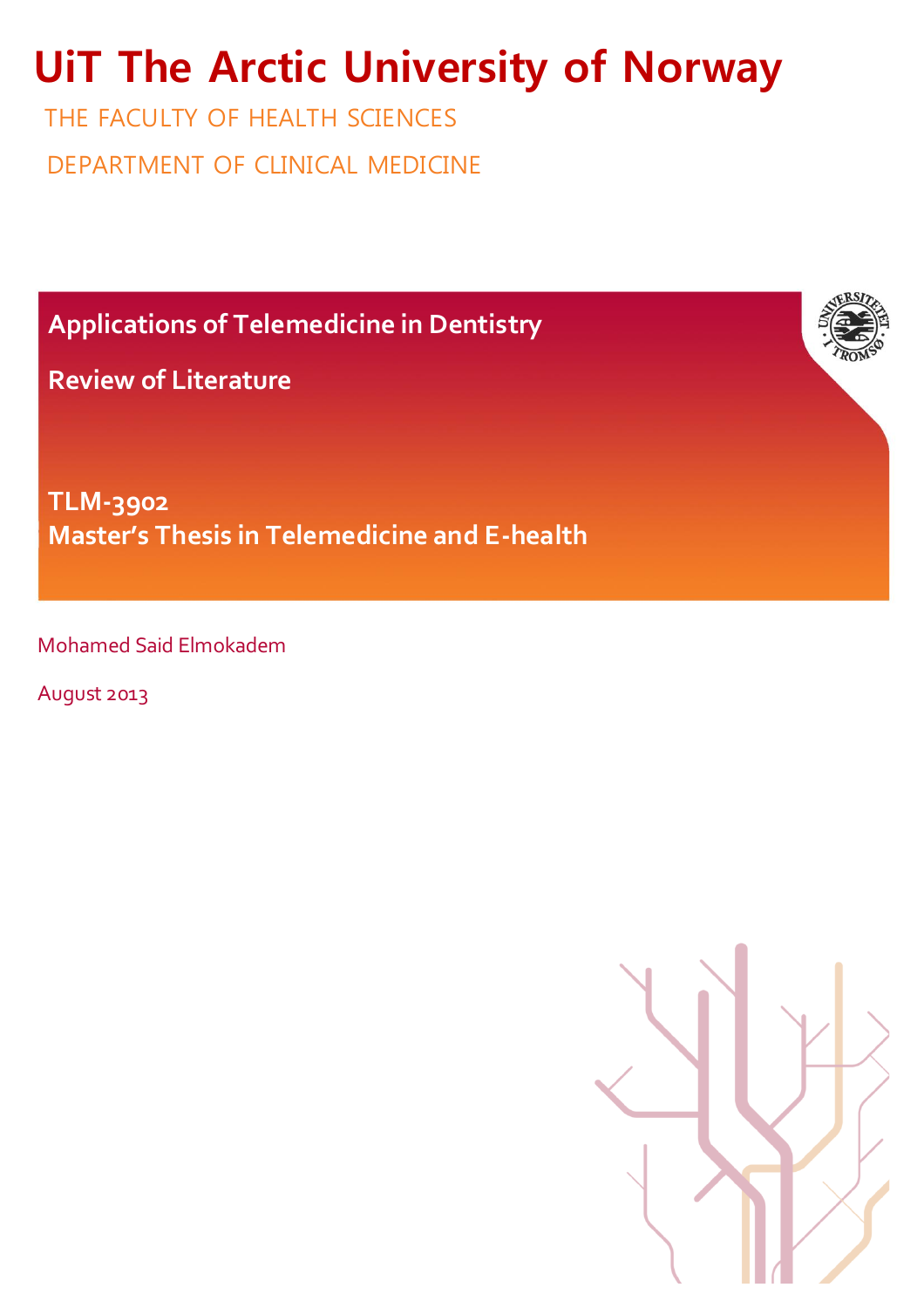# **CONTENT**

| 1                    |     |                                                                          |  |  |
|----------------------|-----|--------------------------------------------------------------------------|--|--|
|                      | 1.1 |                                                                          |  |  |
|                      | 1.2 |                                                                          |  |  |
|                      | 1.3 |                                                                          |  |  |
|                      | 1.4 |                                                                          |  |  |
|                      | 1.5 |                                                                          |  |  |
|                      | 1.6 |                                                                          |  |  |
| $\overline{2}$       |     |                                                                          |  |  |
| 3                    |     |                                                                          |  |  |
| $\blacktriangleleft$ |     |                                                                          |  |  |
|                      | 4.1 |                                                                          |  |  |
|                      | 4.2 | ARTICLES DISCUSSING APPLYING TELEMEDICINE IN DENTAL EDUCATION 26         |  |  |
|                      | 4.3 | ARTICLES DISCUSSING APPLYING TELEMEDICINE IN ORTHODONTICS  34            |  |  |
|                      | 4.4 | ARTICLES DISCUSSING APPLYING TELEMEDICINE IN ORAL AND MAXILLOFACIAL      |  |  |
|                      |     |                                                                          |  |  |
|                      | 4.5 | ARTICLES DISCUSSING APPLYING TELEMEDICINE IN ORAL MEDCINE AND            |  |  |
|                      |     |                                                                          |  |  |
|                      | 4.6 | ARTICLES DISCUSSING APPLYING TELEMEDICINE IN PROSTHODONTICS, RESTORATIVE |  |  |
|                      |     |                                                                          |  |  |
| 5                    |     |                                                                          |  |  |
|                      | 5.1 |                                                                          |  |  |
|                      | 5.2 |                                                                          |  |  |
|                      | 5.3 | ANALYSIS OF THE OBTAINED DATA ABOUT YEARS OF PUBLICATION, COUNTRIES      |  |  |
|                      |     | WHERE THE STUDIES WERE CONDUCTED AND THE DENTAL SPECIALTIES IN WHICH     |  |  |
|                      |     |                                                                          |  |  |
|                      | 6   |                                                                          |  |  |
| 7                    |     |                                                                          |  |  |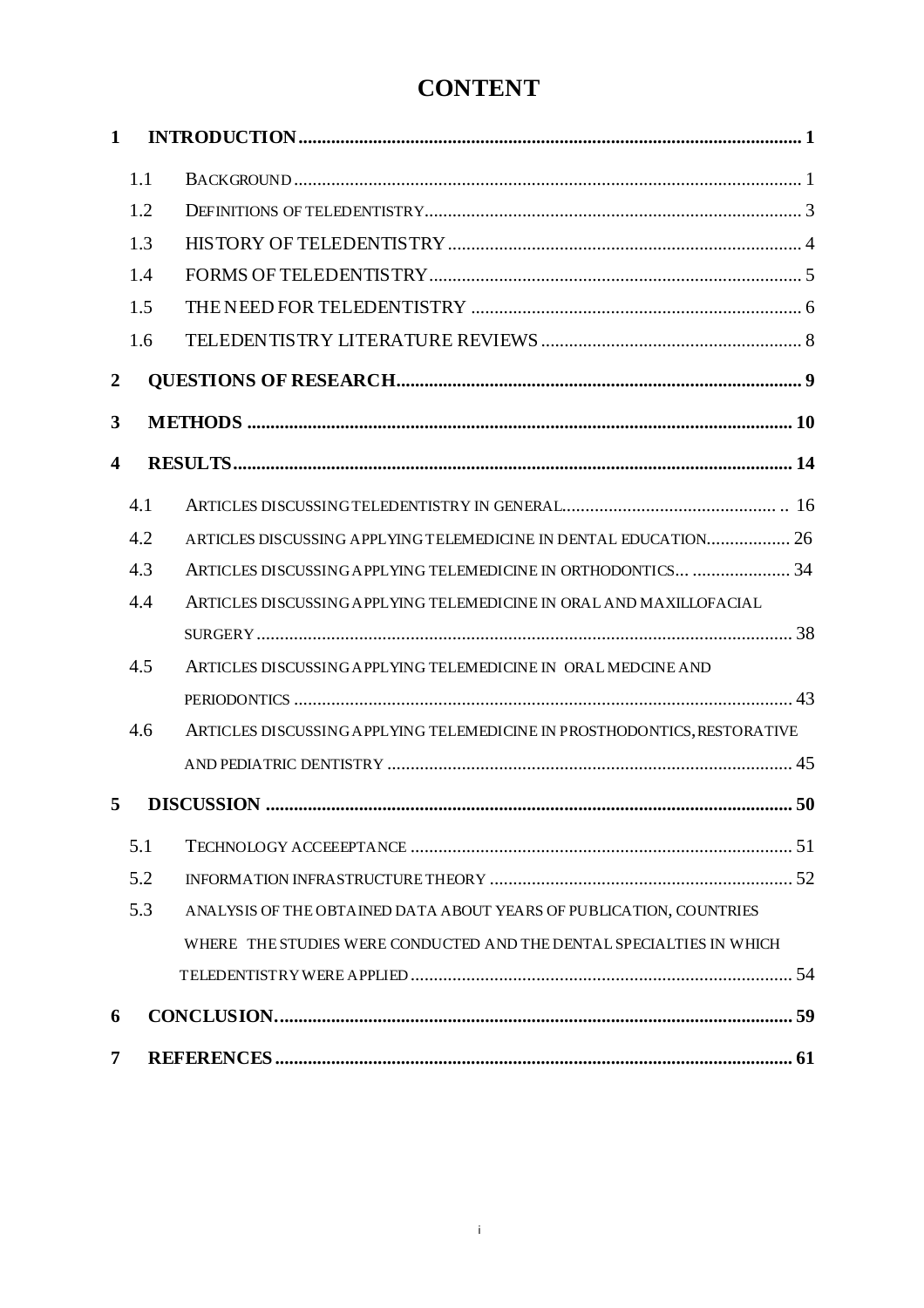# **ACKNOWLEDGMENT**

First, I am thankful to the University of Tromsø to give me this great opportunity to study in the telemedicine and e-health master program. Studying in the University of Tromsø was a rich experience with all the knowledge and experiences I gained.

I would like to express my deepest gratitude to Prof. Wynn Rolf for his invaluable assistance and efforts in the supervision of this study. His kind help, essentials remarks and generous effort were really valuable in completion of this thesis.

I would like also to express my great thanks to Prof. Gunnar Ellingsen and Prof. Alexander Horsch and all the lecturers and professors who taught us the different subjects during the first year of the master program.

It is my pleasure to extend my gratitude as well to my classmates and the all the friends I met in Tromsø.

Last but not least ..... I would like to express my great thanks to my family, for their love and support all over my life.

.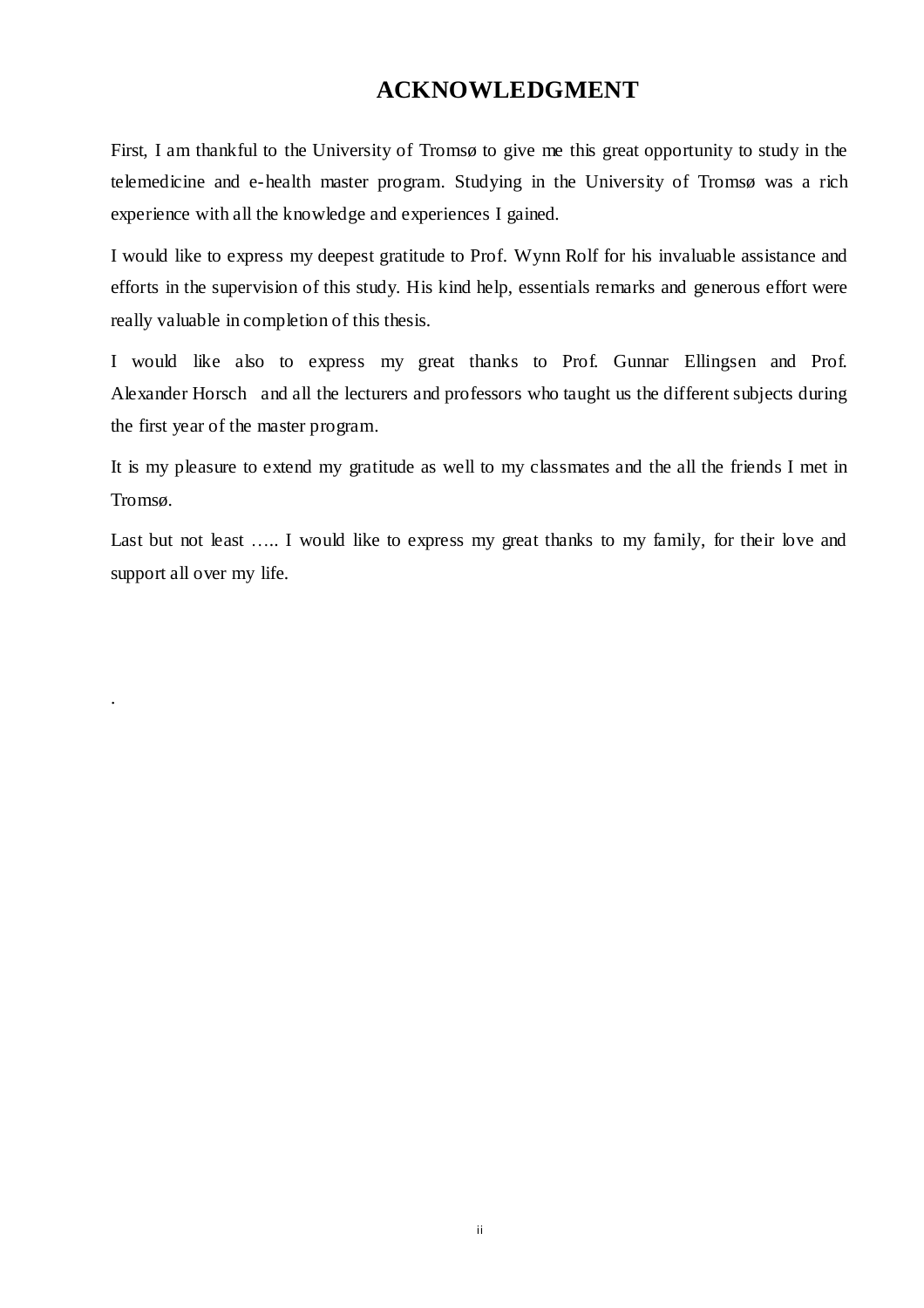# **ABSTRACT**

The aim of this study was to review the different papers and articles that discuss applications of telemedicine in the dental field. This study is qualitative narrative review of literature Research of teledentistry literature was conducted in order to identify the relevant articles. The research focused on the electronic database of US National library of medicine .National institute of health (Pubmed.gov) and Journal of telemedicine and telecare. Specific keywords that were used in the research: "Teledentistry", "Telemedicine and dentistry" and "Dental videoconferencing" and others corresponding words. 294 Papers have been identified. After applying the inclusion and exclusion criteria 53 articles have been found relevant to be selected for our study which represents small percent compared to the literature discussing telemedicine applications in general.

The selected articles were categorized according to area of intervention in the different dental specialties in addition to category includes articles that discuss the use of telemedicine in general without focusing on specific dental specialty and another category that includes applying telemedicine in the field of dental education.

Analysis and study of these articles revealed that more number of articles focused on incorporating teledentistry into specific dental specialties and aspects while incorporating teledentistry within some other dental specialties had been relatively neglected. Articles focused more on applying teledentistry in oral surgery and orthodontics and oral medicine as well using teledentistry for the purpose of dental education while specialties like prosthodontics, restorative and pediatric dentistry have been relatively neglected with fewer number of articles discussing using teledentistry in these fields. More researches are required within these fields.

The majority of articles included in the review discussed applying teleconsultation systems that allow communication between general dental practitioners and specialists. This can be attributed to the current availability and relatively low costs of the basic infrastructure required for such teleconsultation systems. However, more researches are required to study using teledentistry in the operative or surgical phase in dentistry. The shortage of this kind of researches can be attributed to the complicated, advanced and expensive technology required for such teledentistry systems for example the robotic surgery.

Despite this small number of articles discussing using teledentistry in the different dental fields, results of the majority of the articles relevant to the review achieved positive outcome after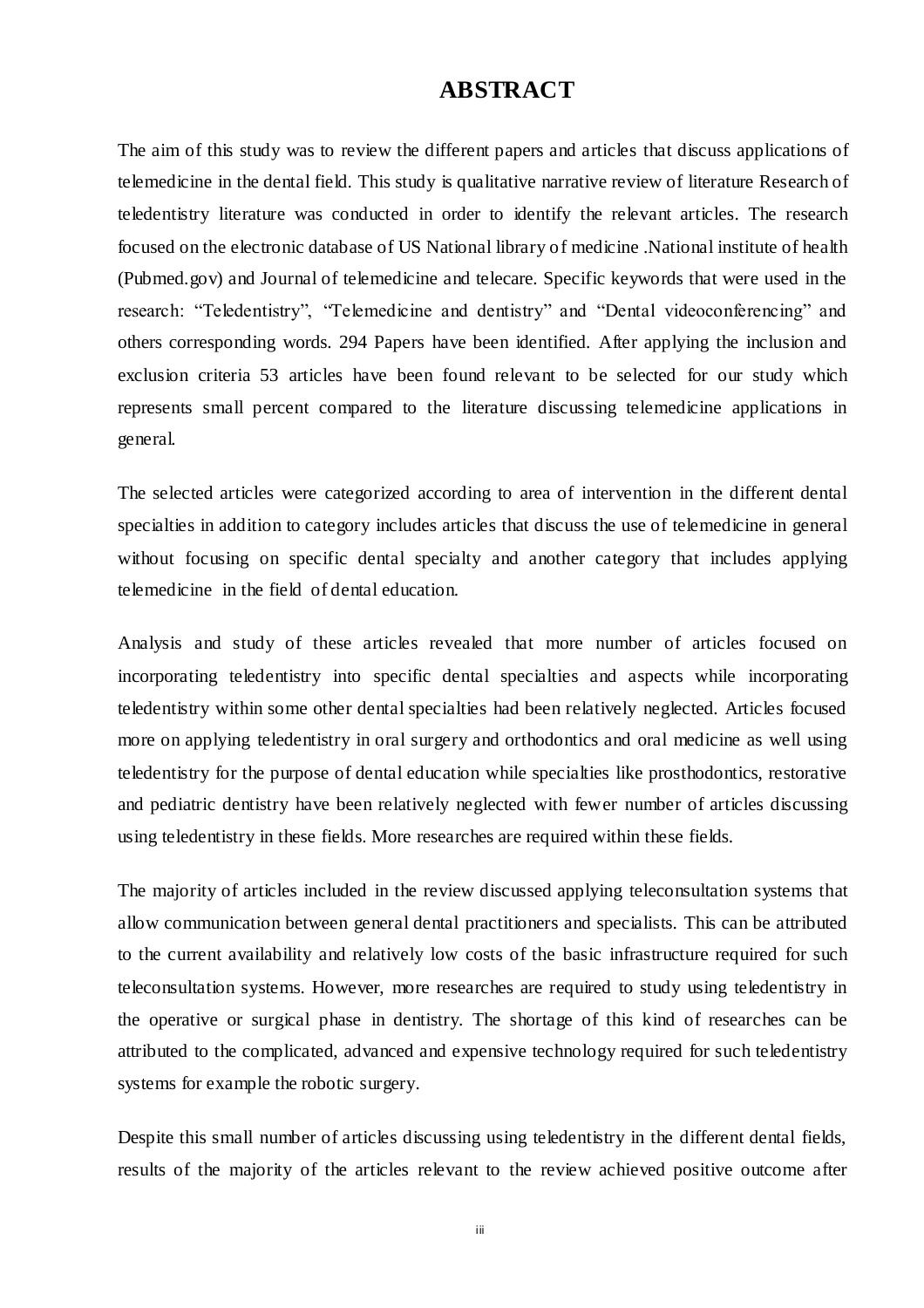implementation of the teledentistry systems. These positive outcomes in addition to the continuous advancement of information technology makes us expect increasing in the number of studies that investigate incorporating teledentistry in dentistry in the future and the expand of these applications into more dental specialties as well as the different aspects of dentistry including the operative and surgical phase in addition to the consultation and diagnostic aspects.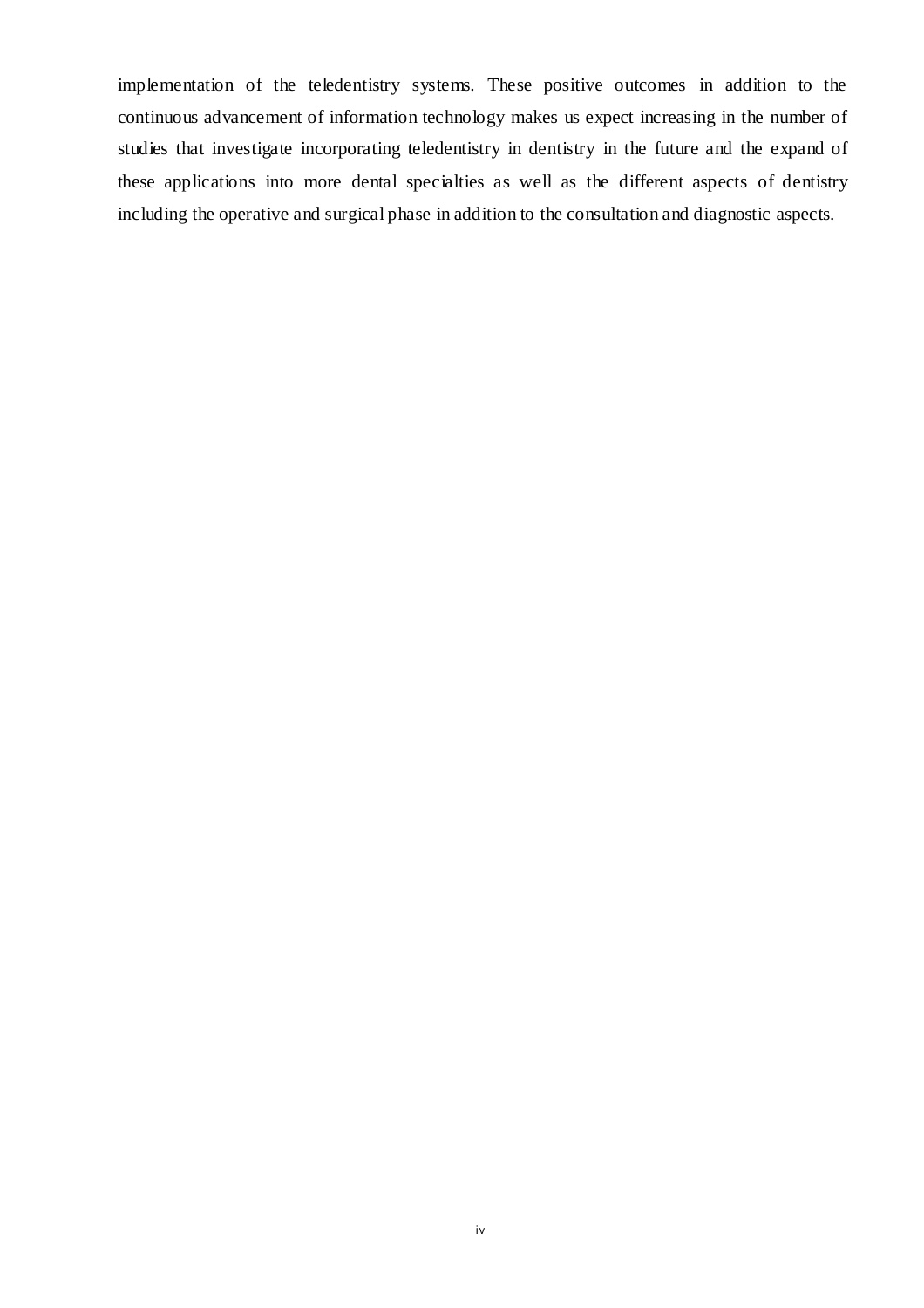# **INTRODUCTION**

### **Background**

According to Norris C. Telemedicine is defined as the Utilize of information and telecommunications technology to transfer medical information for diagnosis, therapy, and education (1). Moreover, Lehoux et al. defined telemedicine as the use of information technology to support delivery of health care from a distance (2). There are few definitions of telemedicine according to the different interests of medical doctors, patients and technologist. For instance, telemedicine is usually seen by technologist as a part of the medical informatics field. They consider telemedicine discipline within the informatics.

Telemedicine has been applied in different medical fields. Many of the applications of telemedicine have been studied in various clinical trials and implemented in daily clinical practice. Such applications include telereadiology, telepsychatry,telesurgery, telecytophathology, teledermatology and teledentistry as well as other telemedicine applications in different medical specialties.

In our study we will focus on telemedicine applications in the dental field known as teledentistry. Teledentistry has been developing since 1994 and it is defined as a mean aiming to achieve better communication between dental professionals over long distances (3). It allows collaboration by multiple practitioners in order to reach the accurate diagnosis and set the adequate treatment plan regarding individual patient. Teledentistry can help those living rural areas suffering from shortage in the number of dental specialist like oral medicine specialists, orthodontists, periodontists or oral surgeons. People living in such rural areas will be able to have access to those specialists through their local general dental practitioner. The dental practice nowadays depends more on the digital media.

Implementation of electronic medical records (EMR) in dental practices as well as the use of digital radiography and digital clinical photography using intra oral cameras facilitate the application of different teledentistry systems and increase the chance of their successful implementation in daily clinical practices. The general dental practitioners can share the patient information, clinical examinations findings, radiographs, clinical photographs, laboratory results and the general practitioners notes and differential diagnosis regarding the case.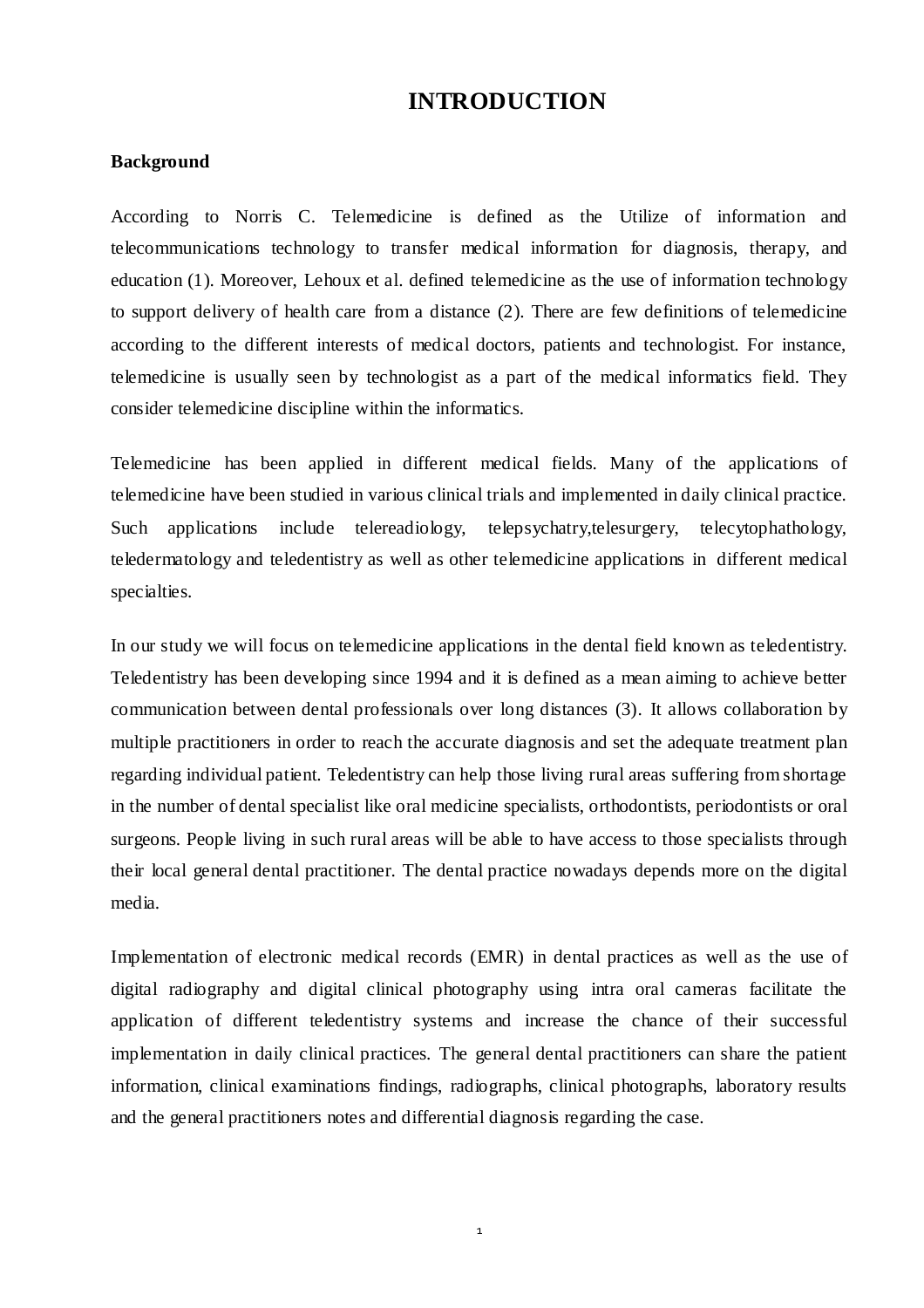#### **Four types of telemedicine can be identified (1);**

#### 1. Teleconsultation

Studies have shown that 30% of telemedicine networks belong to the teleconsultation type. Many of telemedicine applications in the dental field are based on the teleconsultation concept. Two techniques can be used to perform the teleconsultation; either the asynchronous consultation or the synchronous one (4). Asynchronous consultation is based on the "store and forward" concept. For example the general practitioner record and stored all the data about a certain patient and all the clinical findings and results regarding this patients and then send all these stored data to the specialist seeking for the medical consultation from him to support the medical decision about the patient case. One of the main advantage of applying the store and forward concept is that the two involved partners do not need to be present at the same time for the transfer of data.

The other technique used in teleconsultation is the synchronous one. Synchronous teleconsultation occurs in real time and it requires the presence of the two involved partners at the time of data transfer. It varies from telephone consultation to using Videoconferencing which allows direct visualization and dialogue with the patient. It is usually performed by the health care professional to seek for decision support for diagnosis and treatment of a certain patient. The requirements to achieve the maximum benefits from teleconsultation process have been identified by Tachakra and Haig (5). According to them the requirements for successful teleconsultation process are:

- Agree on the purpose of the teleconsultation
- Establish the process and content of the teleconsultation
- Ensure that the practitioners are trained to use the equipment in proper way
- Formalism the delegation of clinical responsibilities
- Decide on documentation as the whole procedure and outcomes should be documented by the health care professionals and incorporated in the patient medical record.
- 2. Tele-education.

Several types of tele-education can be distinguished according to the recipient and the type of transmission (1)

- Clinical education from the teleconsultation
- Clinical education via internet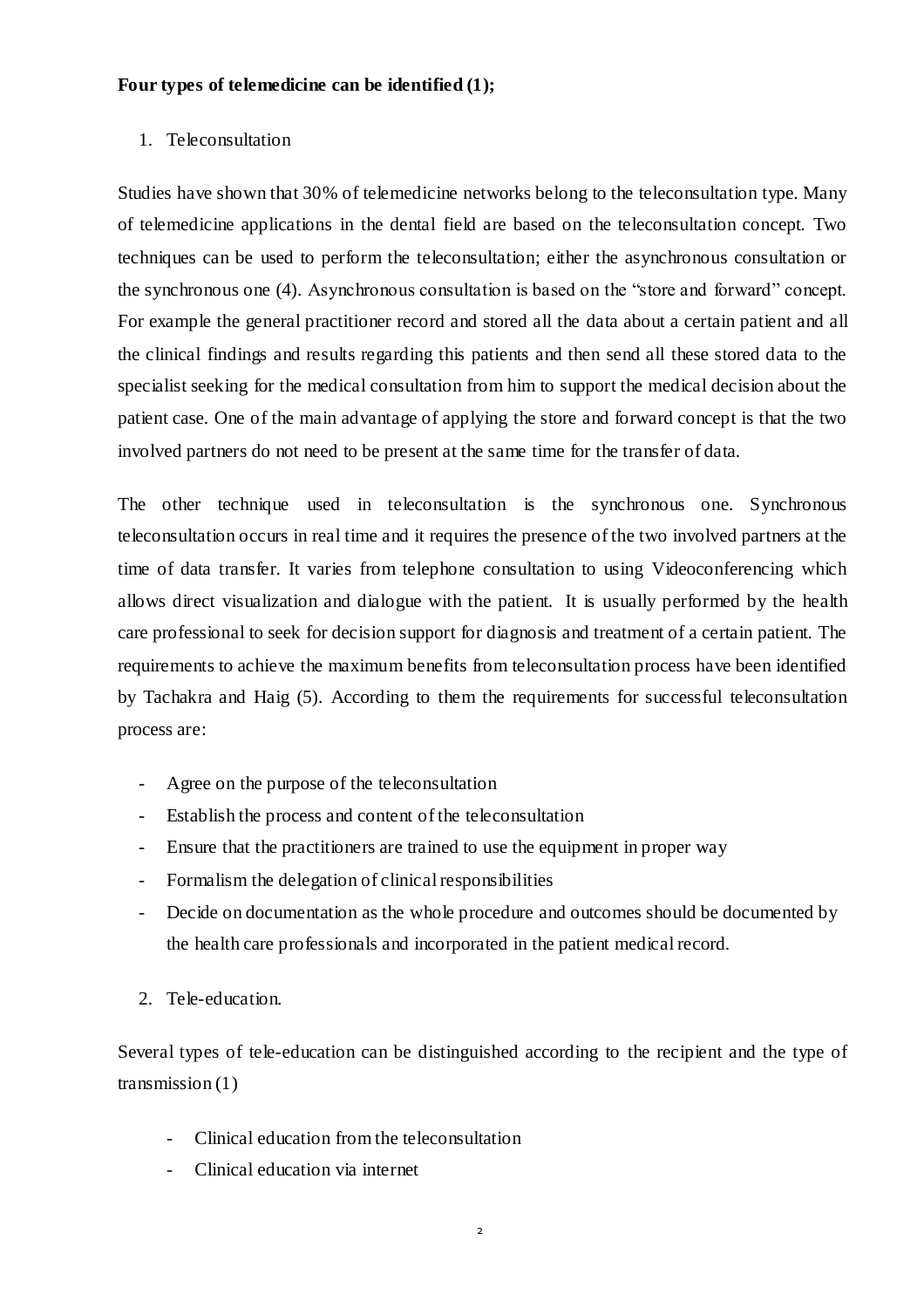- Academic study via the internet
- Public education via the internet

Moreover; formal online education can be divided into two main categories: (6)

- Web-based self-instruction. This educational system contains information that has been developed and stored before the user accesses the program
- Interactive videoconferencing. This educational system includes both a live interactive videoconference (with at least one camera set up where the patient's information is transmitted; however, cameras at both locations are ideal) and supportive information (such as patient's medical history, radiographs) that can be sent before or at the same time) as the videoconference

#### 3. Telemonitoring

Telemonitoring is the use of a telecommunications system to gather routine or repeated data about patient's condition. This process can be performed manually or automatically; In case of manual gathering of the data, the patient records the data and transmits them by te lephone, facsimile or a computer/modem system. Alternatively, the acquisition may be entirely automated so that continuous data can be submitted either in real time or in store-and-forward mode.

#### 4. Telesurgery

It is practiced in two ways; Telementoring and robotic surgery. Telemonitoring application in surgery includes the assistance given by specialists to surgeons carrying out a surgical procedure at a remote location. The assistance is offered via a video and audio connection that can extend elsewhere in the building or over a satellite link to another country. This form of telesrugery is clearly linked to tele-education

The other approach is tele-presence surgery, which guides robotic arms to carry out remote surgical procedures.

## **Definitions of Teledentistry**

Teledentistry is a combination of telecommunications and dentistry, involving the exchange of clinical information and images over remote distances for dental consultation and treatment planning. The term "Teledentistry" was used for the first time when Cook defined it as "the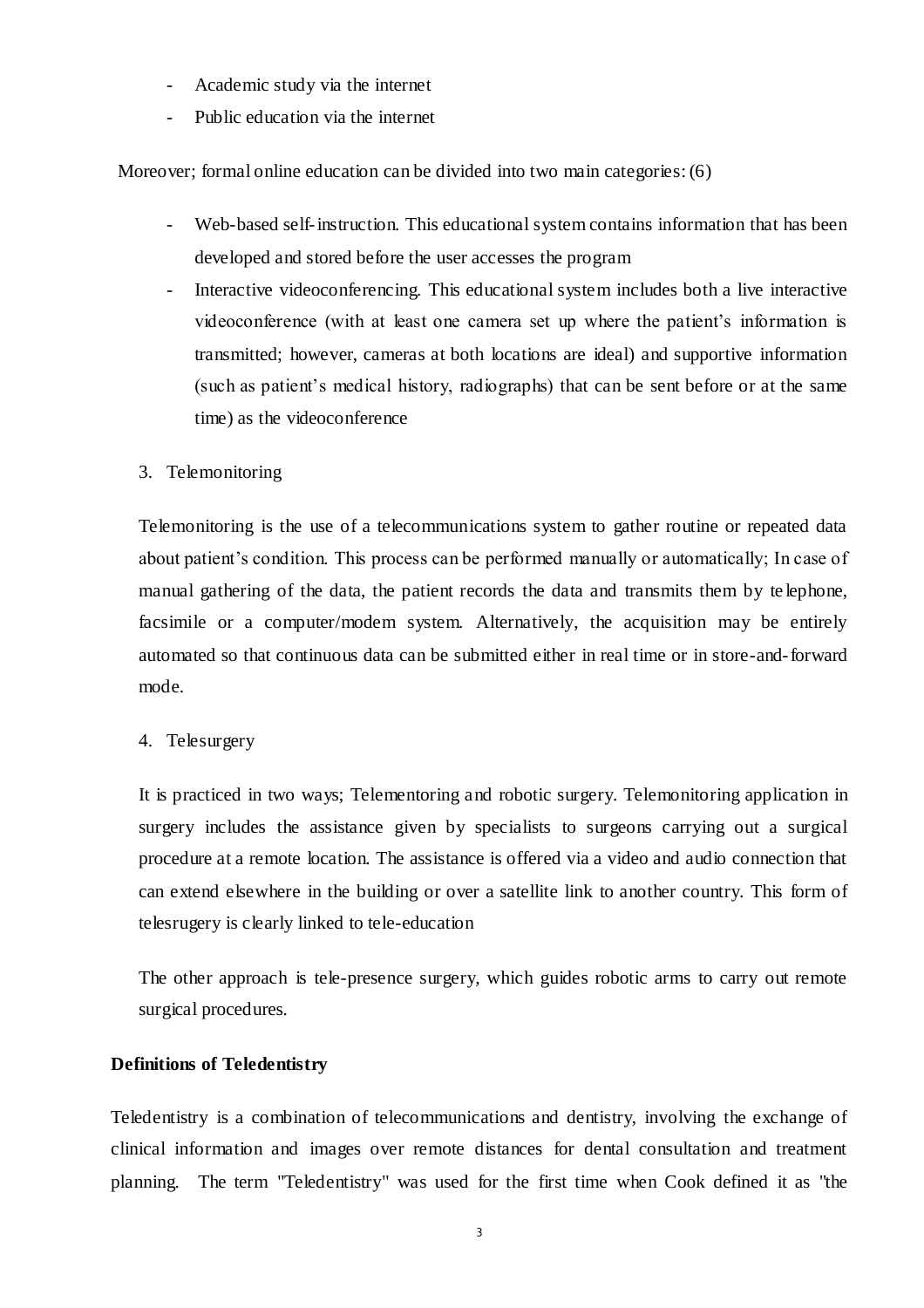practice of using video-conferencing technologies to diagnose and provide advice about treatment over a distance" (7)

#### **History**

Teledentistry has been developing in Western Europe and USA since the mid 90s as a mean to allow dental professionals to communicate with one another over long distances however the initial concept of teledentistry developed as part of the blueprint for dental informatics which is a new domain combining computer and information science, engineering and technology in all areas of oral health, which was drafted at a 1989 conference funded by the Westinghouse Electronics Systems Group in Baltimore. Three groups of workshop participants addressed issues relating to dental informatics and telecommunications used in dentistry. Only the first of these is relevant to teledentistry, and its focus was a discussion of how to apply dental informatics in dental practice to directly affect the delivery of oral health care (8).

It began in USA in 1994 as a military project to improve patient care, provide continuing dental education and establish dentist–laboratory communications (3). The project is known as "Total Dental Access (TDA).The goals of the project was to increase patient access to quality dental care and to establish a cost effective telemedicine system.

Total Dental Access project focuses on three areas of dentistry:

- Patient care: implementation of teledentistry is a potential of savings in cost and travel time required by the patient. Referral to specialists, consultations and laboratory communications are some of the clinical areas where teledentistry could improve the patient care.

- Continuing Dental Education: Through the use of video teleconferencing equipment, the lectures could be broadcasted to any clinic where continuing dental education is difficult to obtain.

- Dentist-laboratory communications: Occasionally, cases submitted to the dental laboratories have complications or esthetic nuances that require direct contact between the dentist and the laboratory technician. In these cases, the ability to send color images of the patient's teeth and then to talk about the images can help to prevent making improperly constructed appliances, and help in saving time and money.

This military project concluded that teledentistry decreased overall cost, was expandable to remote and rural areas, and offered more complete information for data analysis.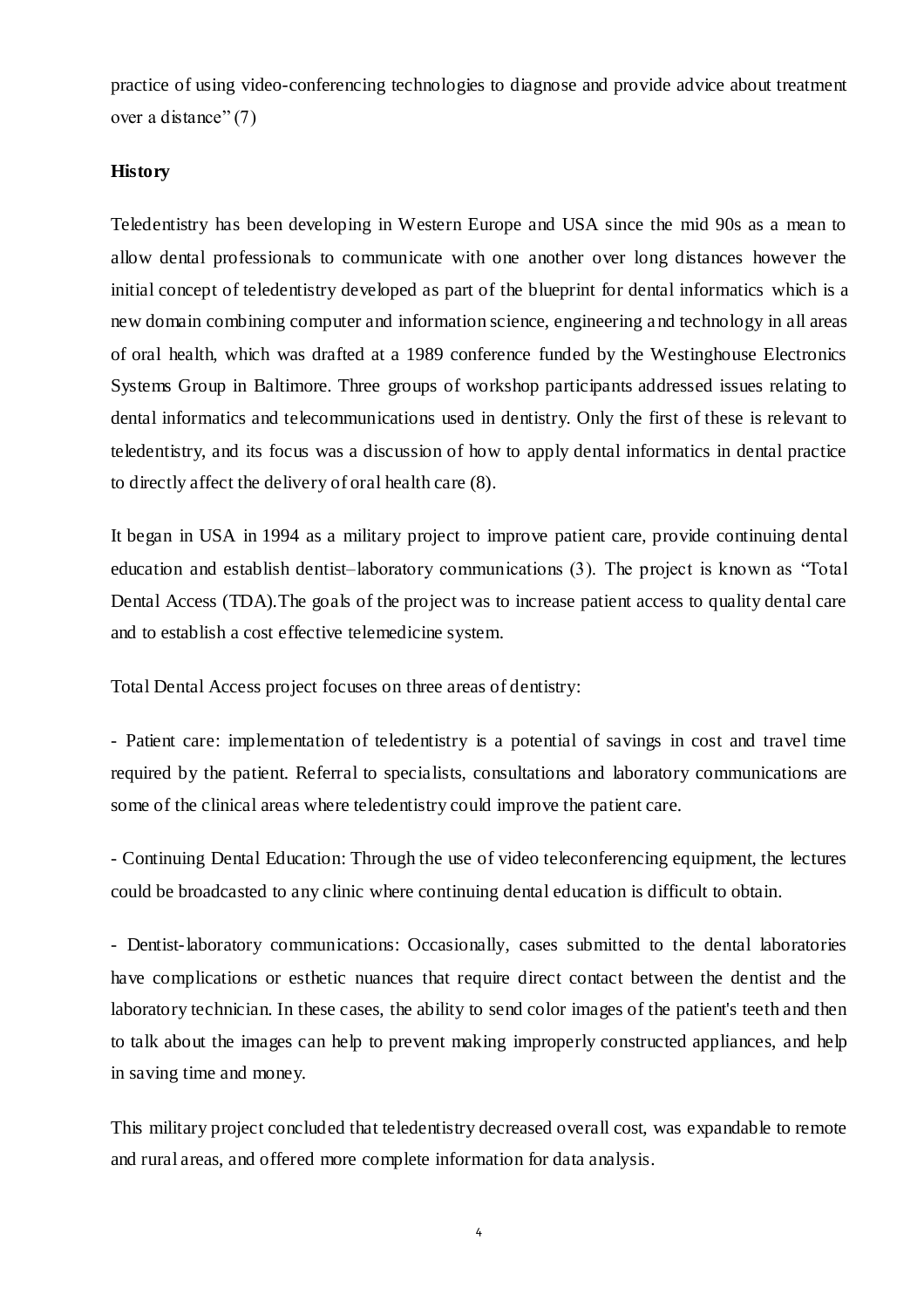In Norway, the Norwegian Centre for Integrated Care and Telemedicine (NST) has been involved in two projects implementing teledentistry system. First, Sv@lTooth (9) which is a teleodontological pilot web-based service between Svalbard and Bergen in Norway. In October 2001, a plan was initiated to establish a web-based communication between the dentist at Longyearbyen Hospital on Svalbard and orthodontist in Bergen in Western Norway. Results indicated that the web site may improve the communication between the local dentist and the orthodontist and make it easier for the latter to stay updated on patients under therapy.

The other project is the OrtoPol@r (10) which is University-far distance education system in orthodontics at the Dental Competence Centre in North Norway. The project based on the idea that a decentralized specialist education will contribute to geographical distribution of specialists. Using telemedical solution, students at Dental Competence Centre in North Norway follow the same teaching as corresponding students at the Faculty of Dentistry, University of Oslo. Telemedicine offers a broader co-operation and exchange of skilled competence. Different telemedical solution has been used in this project. A video conference room was installed at the faculties in Oslo and Bergen as well as the Dental Competence Centre in North Norway. Moreover, investment in digital x-ray equipment and cameras are also made.

#### **Forms of Teledentistry**

Teledentistry can take two forms:

- (1) Real-time consultation
- (2) Store and forward.

Real-time consultation involves a videoconference in which dental professionals and their patients, at different locations, may see, hear, and communicate with one another actually using advanced telecommunication technology and ultra-high-bandwidth network Connections.

On the other hand, store and forward form of teledentistry involves the exchange of clinical information and static images collected and stored in the telecommunication equipment. In store and forward, the dental practitioner collects all the required clinical information and digital intraoral and extra oral images and radiographs (or scanned, originally no digital images) and forwards them for consultation and treatment planning via established networks and/or the Internet. This allows collaboration between general practitioners and specialist regarding a patient and the necessary treatment for this patient. It involves the local dentist digitizing and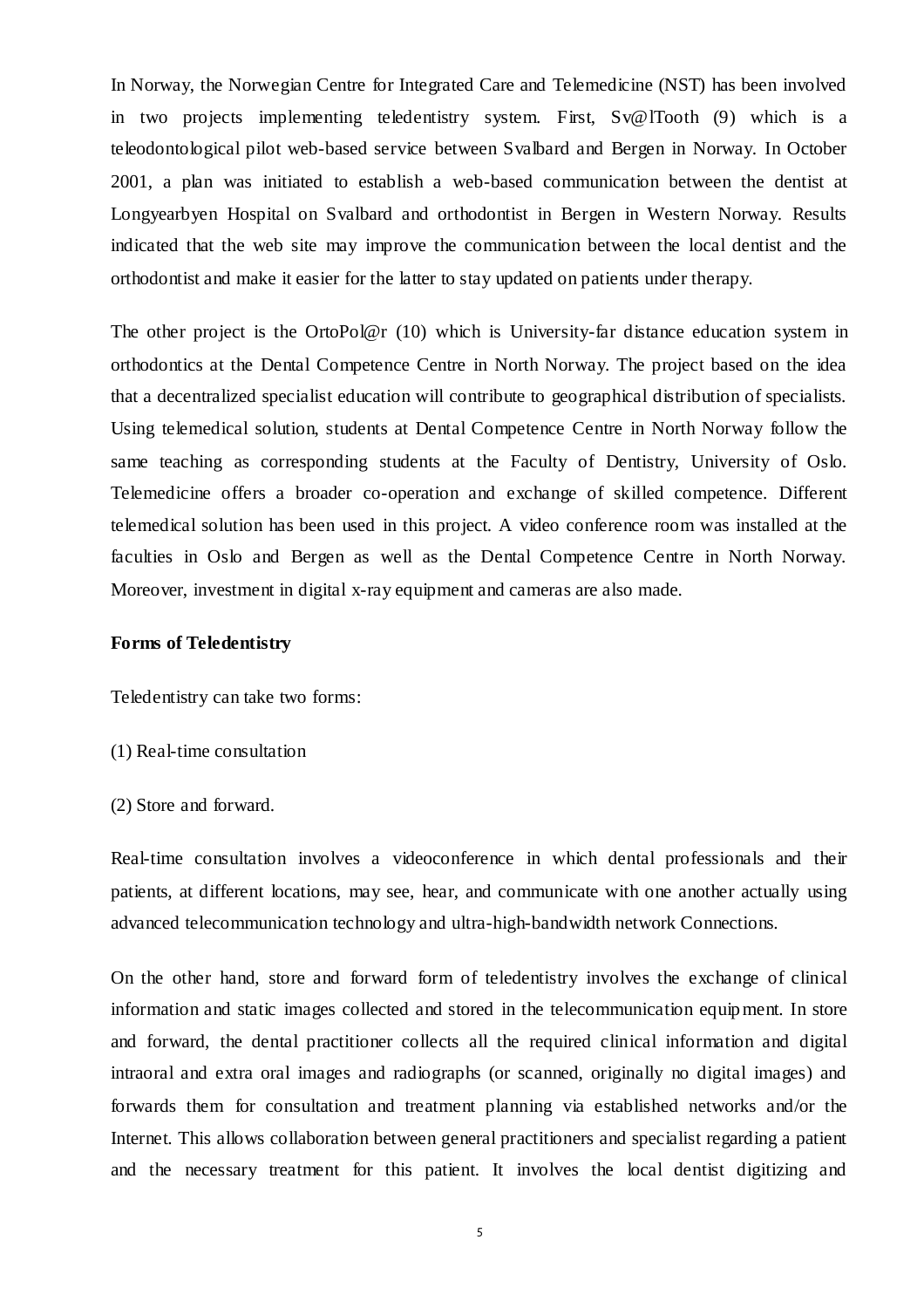electronically transmitting clinical photographs, and X-rays to the specialist and thus enables the specialist to make a diagnosis and recommend treatment options or referral (11).

#### **The need for teledentistry**

First of all we need to discuss why there is a need to apply telemedic ine applications within the different dental fields and if investing time and money in research regarding this field as well as the implementation of such applications can be beneficial in providing better dental care for the patients.

Few factors can be discussed in an attempt to answer such question about the need of teledentistry

- Providing specialized dental care for people living in Rural areas
- Communication between dental clinics and dental labs
- Providing dental care for medically compromised patients
- Hospital consultation
- Dental education

## **Providing specialize dental care for people living in rural areas**

Implementation of teledentistry system in developing country can help to provide specialized dental care especially for those living in rural communities as most of dental specialists are found in urban areas (12). These rural communities usually suffer from lack of oral healthcare providers as well as the inaccessibility to quality dental care. Many rural communities lack the clinical settings and finances that are required to attract specialized dental providers. Patients living in these rural are quite often referred to dental care providers in more urban regions so they must travel to these areas which is usually expensive and time consuming. Teledentistry can play a major role in closing this distance gap by allowing oral healthcare providers in the rural areas to seek advice from specialists in the urban settings. This can be performed without the patient need to physically enter the specialty practice. An appropriate treatment plan can be devised prior to a direct patient–specialist visit. In conclusion, Teledentistry can increase the accessibility of the specialists to the rural and underserved communities for their dental needs, besides decreasing the time and the cost which are associated with the specialty consultations (13).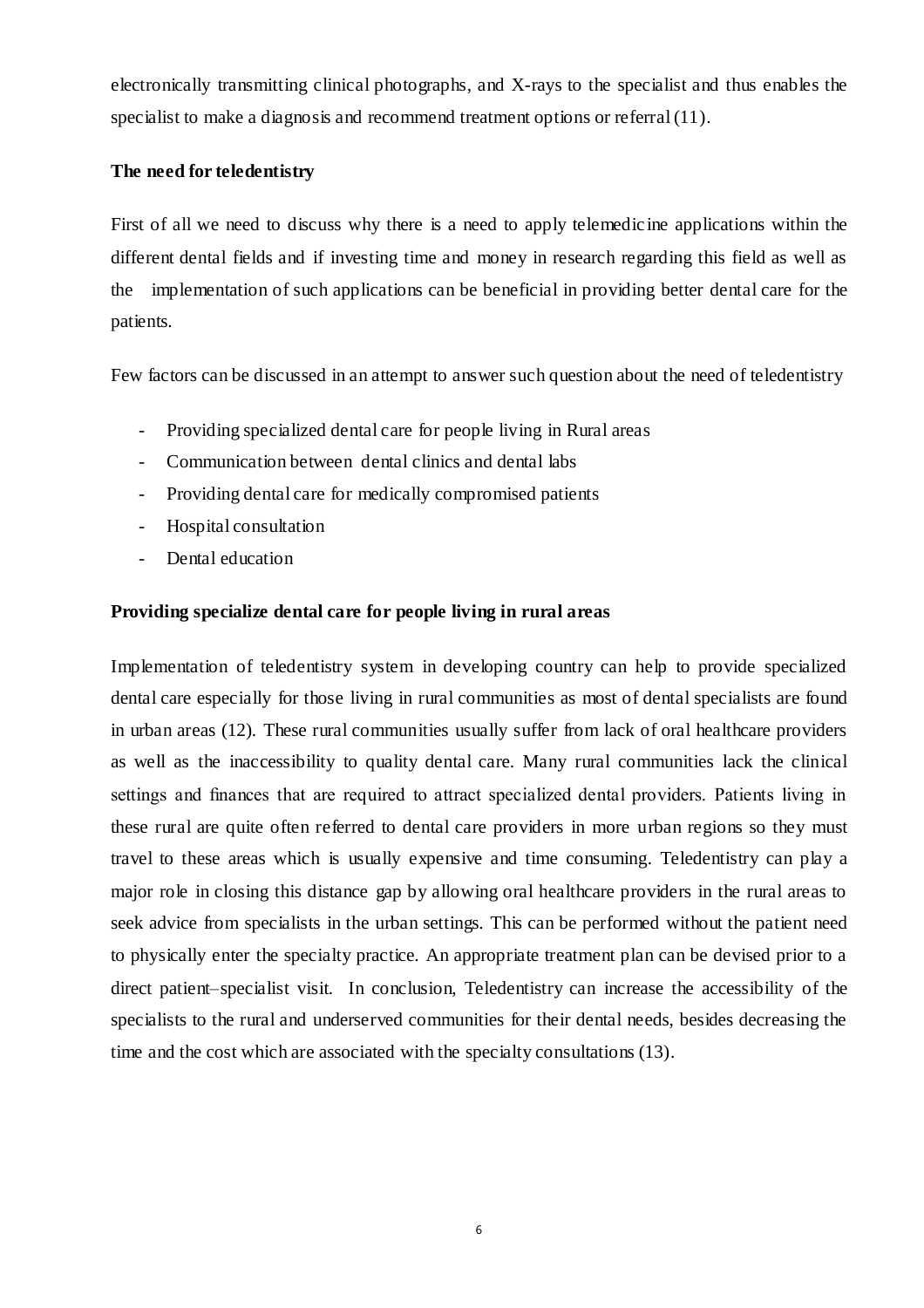#### **Dealing with the shortage of dentists**

Teledentistry can play an important role to deal with the projected problem of dentists' shortage in the following years. In this way teledentistry will be important not only for rural areas but also for the urban and suburban populations (14).

# **Communication between dental hygienists and dentists as well as general dentists and dental specialists**

Teledentistry can play important role in facilitating the communication between dental hygienists and dentists. For instance; when a dental hygienist has a patient with a painful periapical abscess, the dental hygienist could send a radiograph of the area, an intraoral photograph, all charting and health history information, and then consult with the dentist regarding the adequate diagnosis of the case. If the dental diagnosis determines that the patient needs treatment in an endodontic practice, the dentist could write a prescription for an antibiotic and pain reliever. The dental hygienist can then share the information gathered with the endodontist. These teledentistry consultations are beneficial for the patient for several reasons. The patient only has to travel the distance for a visit to the specialist, and not to the general practitioner as well. The patient will be able to receive prescriptions for medication to prepare the area for treatment, as well as relieving his discomfort  $(15)$ .

Moreover teledentistry enables general dentists to send multimedia patient records including images, videos, texts and sounds to dental specialists which give the specialist the chance for diagnosis and developing a proper treatment plan without the need to see the patient in person. Such communications can play a major role in improving the dental care provided for the patient and improving the health care delivery system as a whole.

#### **Dental clinic and dental lab communication**

While working with a dental laboratory, a dentist may need to provide additional information to the laboratory. Teledentistry would allow the dentist to provide the laboratory technicians with colour images of the patient's teeth. Detailed instructions can be given as well showing the exact measurement specifications of the patient. This would decrease the chance of an appliance being made incorrectly for the patient. Discussion between the dentist and dental technician about the images can help to avoid making improperly constructed appliances and thus saving time and money.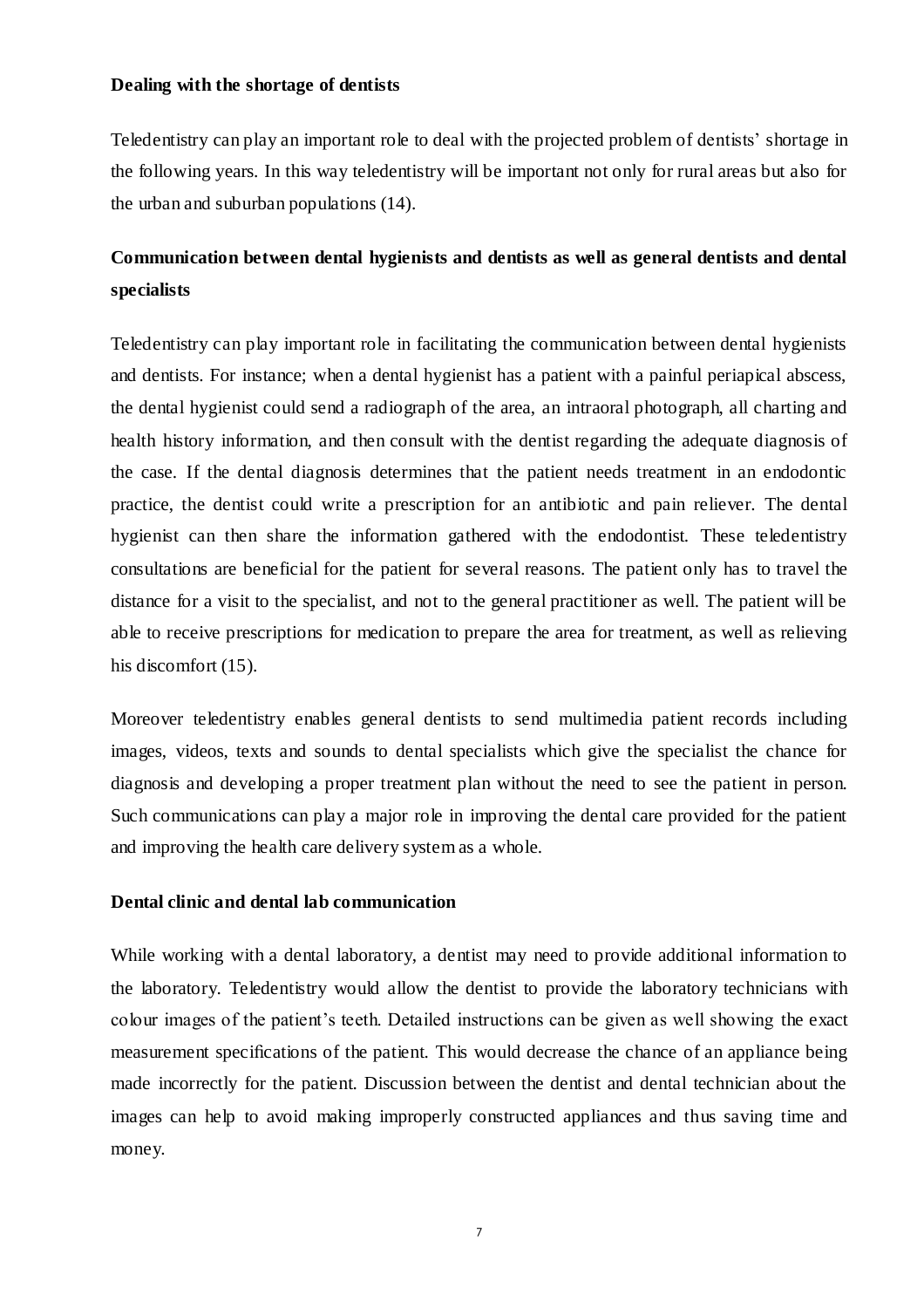#### **Providing dental care for medically compromised patients**

Teledentistry can help medically compromised patients to get better dental care via such communication between general dentists and dental specialist as well as between dentists and the medical doctors of the patients regarding their specific medical conditions. The technology would allow easy consultation between multiple medical disciplines as well as the accuracy of the provided information of the patient medical condition. This can also help in case of hospitalized patients who need adequate dental care.

#### **Teledentistry literature reviews**

In 2010, a review of literature was conducted in India discussing the unexplored potential of teledentistry presenting different articles discussing using teledentistry in different dental specialties (16). The study focused on the potential of teledentistry to address the problems related to access, cost, efficiency, and the quality of dental care. The study also discussed the legal issues related to using teledentistry as well as the benefits of applying teledentistry.

In 2011, another review of literature study was conducted in Serbia (17). Beside covering articles discussing using of teledentistry in different dental specialties, it also focused on the concept of computerized dentistry as well as the internet as the basis of teledentistry.

Moreover in 2011, a review of literature study was conducted in India that reviewed the origin, rationale, scope, basis, and requirements for teledentistry, along with the current evidence that exists in the literature (18). In addition, the article also reviewed the ethical and legal issues related to teledentistry and its potential in the future

In 2012, a review of literature study was conducted in UK. In this study diffusion of innovation theory was used to develop a better understanding of the challenges facing teledental projects, and outline the factors that impact upon the adoption and implementation of these projects, with a focus on orthodontics (19).

In 2013 during conducting our study, a systemic review on teledentistry literature was conducted in Australia and published in March. Results of this review indicated that although teledentistry is an area of expansion, there are still some barriers to its increased use (20).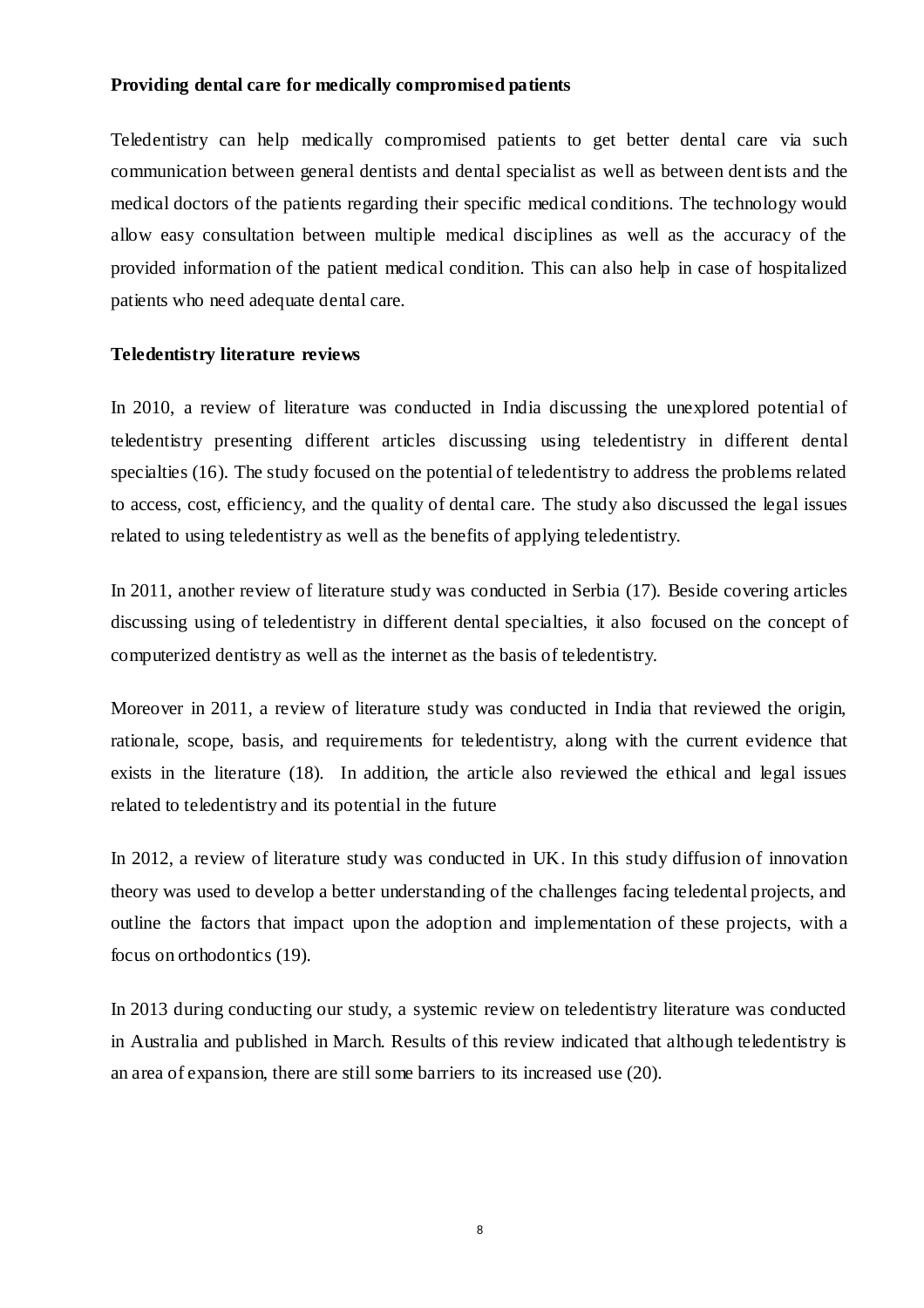# **QUESTIONS OF RESEARCH**

The aim of this study was to review the different papers and articles that discuss the applications of telemedicine in the dental field in an attempt to clarify the different methods of implementation of these applications and the outcome of applying them on improving access to oral health care as well as the delivery of the dental treatment and lowering the cost of the dental treatment. The study attempted to investigate the required infrastructure for the implementation of successful teledentistry applications.

The study also aimed to discuss the future prospectives of teledentistry application based on what has been achieved in the present time. This review covered studies that discuss the implementation of telemedicine applications in the different dental fields including oral and maxillofacial surgery, oral medicine and diagnosis, prosthodontics, orthodontics, pediatrics and restorative dentistry as well as the application of telemedicine in dental education. Moreover the review aimed to investigate distribution of articles on different dental specialties to clarify if literature focused more on specific dental specialties compared to others and what could be the reasons behind that.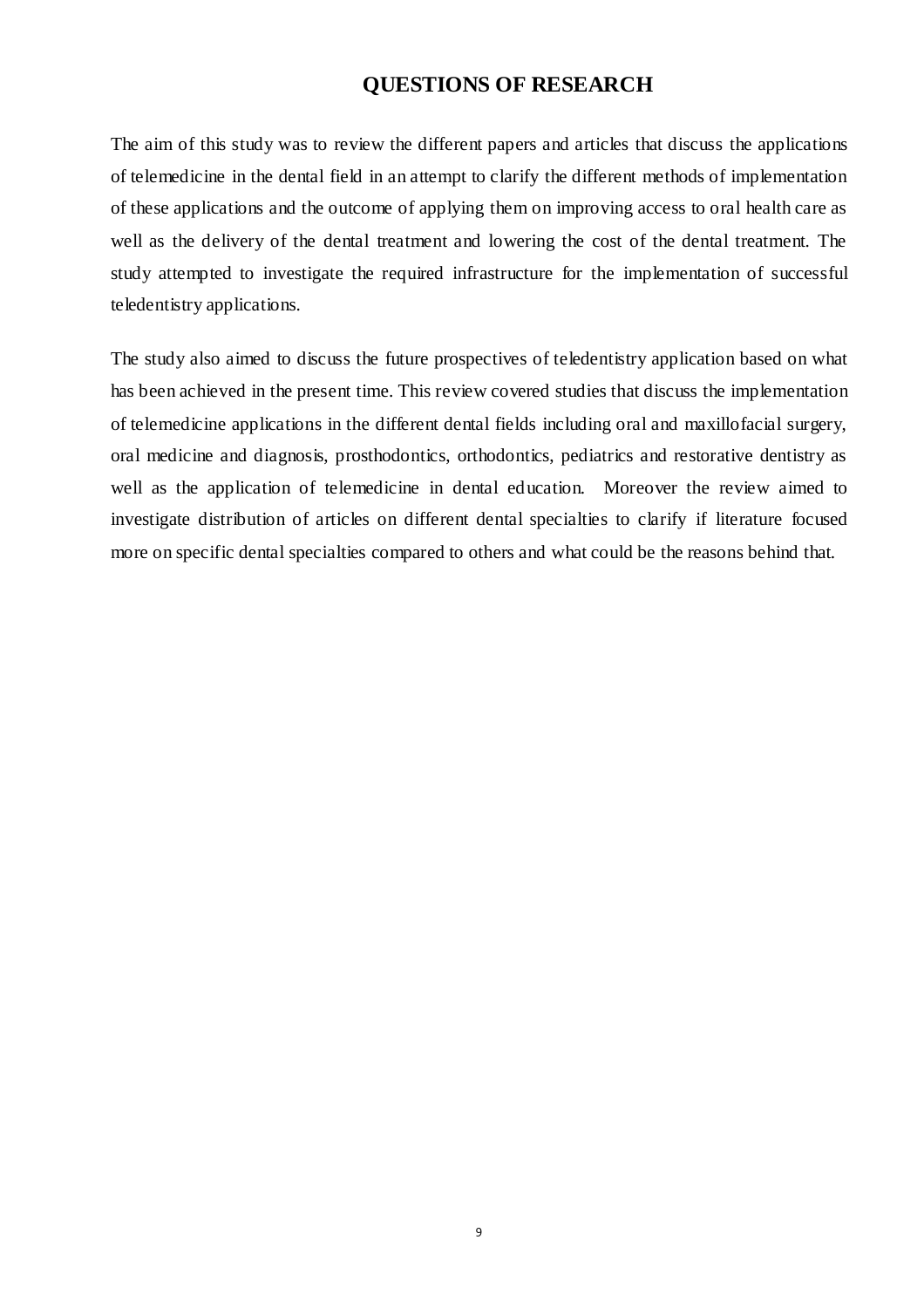## **METHODS**

This study is a qualitative narrative review of literature rather than systematic one. Research of teledentistry literature was conducted in order to identify the relevant articles. The research focused on the electronic database of The US National library of medicine .National institute of health (Pubmed.gov) and The Journal of Telemedicine and Telecare. Specific keywords that were used in the search: "Teledentistry", "Telemedicine and dentistry", "Dental videoconferencing", "Telemedicine and Orthodontics", "Telemedicine and Oral Surgery", "Telemedicine and Oral medicine" Telemedicine and Periodontics", "Telemedicine and Prosthodontics", "Telemedicine and Restorative Dentistry", "Telemedicine and Pediatric Dentistry".

The next step was refining of the selected articles .Each article was assessed against the inclusion criteria of our study. These inclusion criteria include the following:

- Studies focus exclusively on telemedicine applications in the dental field not any other medical field
- Studies that compared teledentistry to standard health care methods
- Studies that were published from January 2000 to March 2013
- Studies that are written in English or with an English abstract

One the other hand exclusion criteria include the following:

- Studies that have been written in languages other than English
- Studies that have been published before January 2000
- Studies with no abstracts when retrieved from the electronic database
- Reviews of literatures studies

Browsing of the articles titles and abstract was performed to determine the relevant articles for the review of literature. The following step was comprehensive reading and summarizing of the selected articles. Analysis of each of these articles was performed. Information about the year of publication and country where the studies were conducted was obtained and presented in graphical charts.

Those articles were categorized according to area of intervention i.e. dental specialty for example: orthodontics , prosthodontics ,Restorative dentistry ,oral surgery, oral medicine, pedodontics , periodontic in additional to category includes studies that discuss application of telemedicine in dentistry in general without focusing on specific dental specialty and another for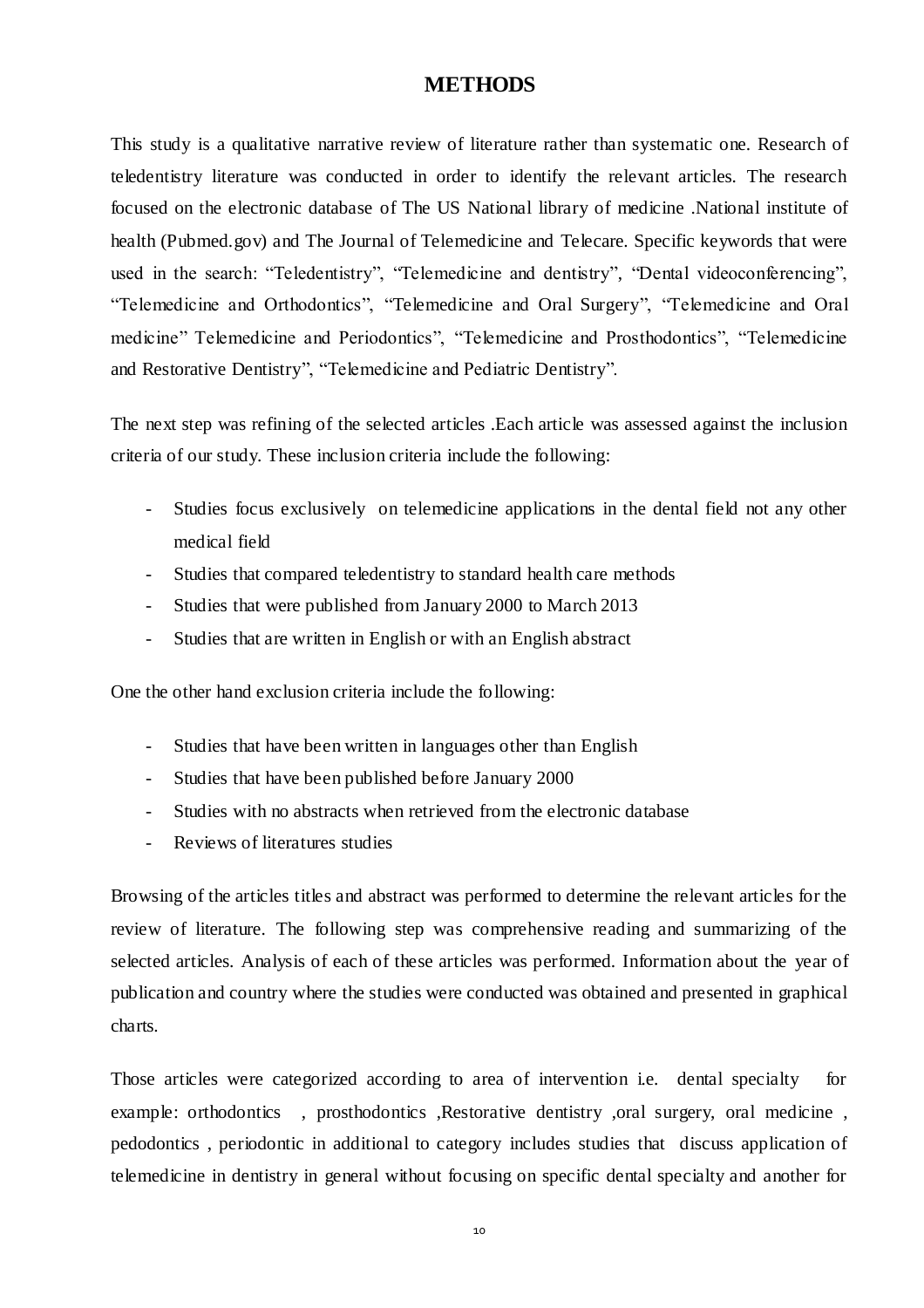articles discussing using telemedicine for the purpose of dental education. Due to the verities of topics covered by the articles in the category that includes the articles discussing teledentistry in general includes it will be divided into 4 sub categories.

## **Theoretical Framework**

Information infrastructure theory was chosen as theoretical framework to be applied on the articles that have been found relevant to our study and findings of the review of literature.

#### **Information Infrastructure**

Good understanding of the concept of information infrastructure and good analysis of its core components can be the key factor of successful implementation of information and communication technology system (ICT) within a certain organization. Information infrastructure has a dual and paradoxical nature (21). According to star and Ruhleder "infrastructure is both engine and barrier for change; both customizable and rigid; both inside and outside organizational practices. It is product and process"(21).

The concept of Information Infrastructure may be seen as a combination, or merge, of information and infrastructure technologies. According to Hanseth and Monteiro "Information Infrastructure can be seen as a step in the development of information technologies as well as a step in the development and infrastructure technologies." (22) Information infrastructures share a number of aspects with other kinds of information technologies while having some unique aspects making them different". Furthermore, Hanseth and Moteiro explain these different key aspects.

- The first aspect is the enabling function which means that the infrastructure is designed to support a wide range of activities rather than a single one. Thus the technology opens up field of new activities not just improving existing one.
- The second aspect is that infrastructure being shared by a larger community or in the EPR system case a group of users. In this way infrastructure should be seen as irreducible, they cannot be split into separate parts being used by different groups independently. However, an infrastructure decomposed into separate units of analytical or design purposes.
- The third aspect is infrastructures being open in a sense that there are no limits of number of users. A clear example of such aspect within the health care system is the hosp ital exchanging information with other medical institutions maybe even in different countries.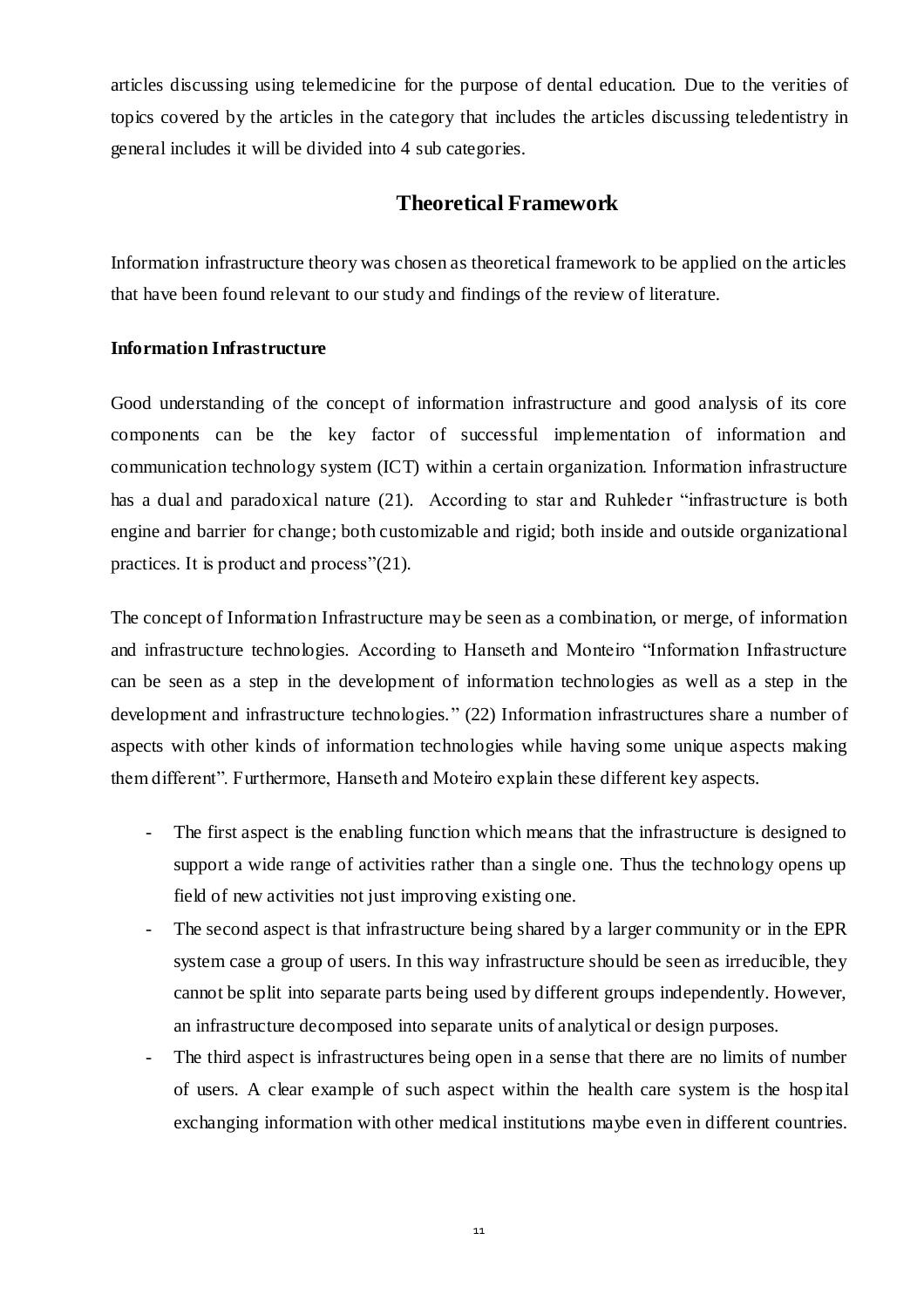It also exchanges information with insurance companies and pharmaceutical companies as well as the different companies from which the hospital orders goods.

- The fourth aspect of infrastructure is the socio-technical one. Infrastructure is more than pure technology. Information infrastructure encompass technological components, human, organizations and institutions. Ignoring this aspect usually leads to failure of the Implementation of ICT system or at least failure to achieve the required goals and maximum benefits. Actor Network Theory (ANT) can give us a clear explanation of this aspect of information infrastructure (23). Actor Network Theory offers an illuminating vocabulary to describe information infrastructure. It provides a language to describe how, where and to which extent technology influences human behavior. It is the act linked together with all of its influencing factors (which are linked), producing a network. An actor-network consists of and links together both technical and non-technical elements.
- The fifth aspect is that Infrastructures are connected and interrelated, constituting ecologies of networks. One of the main features of information infrastructure is the heterogeneity of its different components creating a seamless information infrastructure. Such heterogeneity is caused when a part of an information infrastructure is replaced by another one .During the transition period the infrastructure will consists of the two interconnected networks. Another form which leads to heterogeneity is when a large infrastructure will be developed by interconnecting two existing different ones. Finally heterogeneity can be caused when larger components or infrastructures are built based on existing independent smaller components. When these components are brought together into a larger unit, they become interdependent.

There are different definitions of infrastructure and authors have discussed infrastructure features in different ways .According to McGarty (24) infrastructure resources is characterized by being:

- Shareable. The resource must be able to be used by any set of users in any context consistent with its overall goals.
- Common .The resource must present a common and consistent interface to all users.
- Enabling. The resource must provide the basis for any user or set of users to create, develop, and implement any applications, utilities, or services consistent with its goals.
- Physical embodiment of architecture. The infrastructure is the physical expression of an underlying architecture. It expresses a world-view which must be balanced with all the other elements of the infrastructure.
- Enduring. The resource must be capable of lasting for an extensive period of time.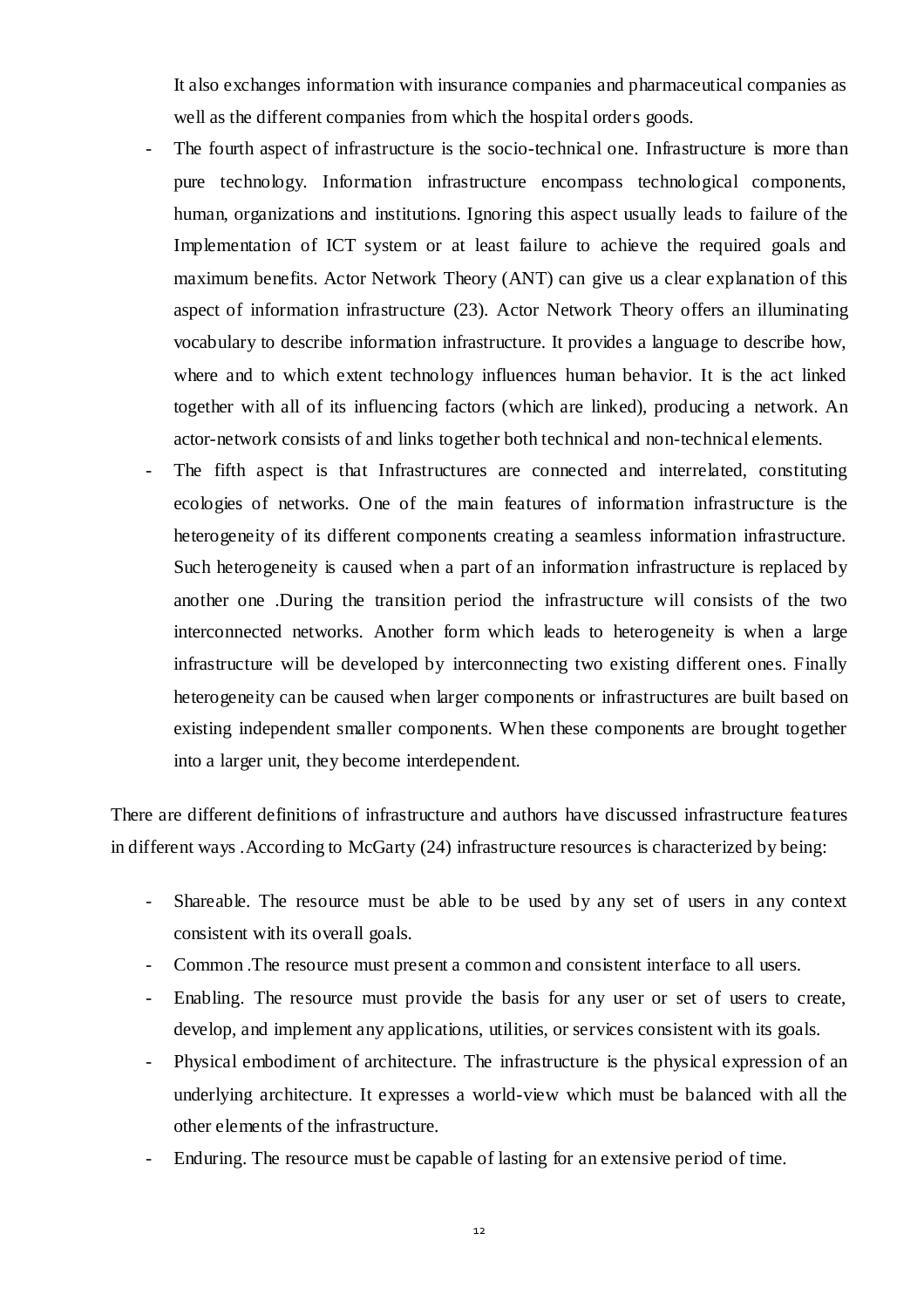- Scale. The resource can add any number of users or uses and can by its very nature expand in a structured manner in order to ensure consistent levels of service.
- Economically sustainable. The resource must have economic viability. It must meet the needs of both customers and providers of information products.

Star and Ruhleder (25) give another definition for information infrastructure, putting more emphasis on the social relations constituting infrastructures and explaining the different dimension of infrastructure. These dimensions are:

- Embeddedness. Infrastructure is "sunk" into, inside of, other structures, social arrangements and technologies;
- Transparency. Infrastructure is transparent in use, this means that there is no need for infrastructure to o be reinvented each time or assembled for each task, but it should be capable to invisibly supports these tasks;
- Reach or scope. This may be either spatial or temporal infrastructure has reach beyond a single event or one-site practice;
- Learned as part of membership.
- Links with conventions of practice. Infrastructure both shapes and is shaped by the conventions of a community of practice,
- Embodiment of standards.
- Built on an installed base. Infrastructure inherits strengths and limitations from that base.
- Becomes visible upon breakdown. The normally invisible quality of working infrastructure becomes visible when it breaks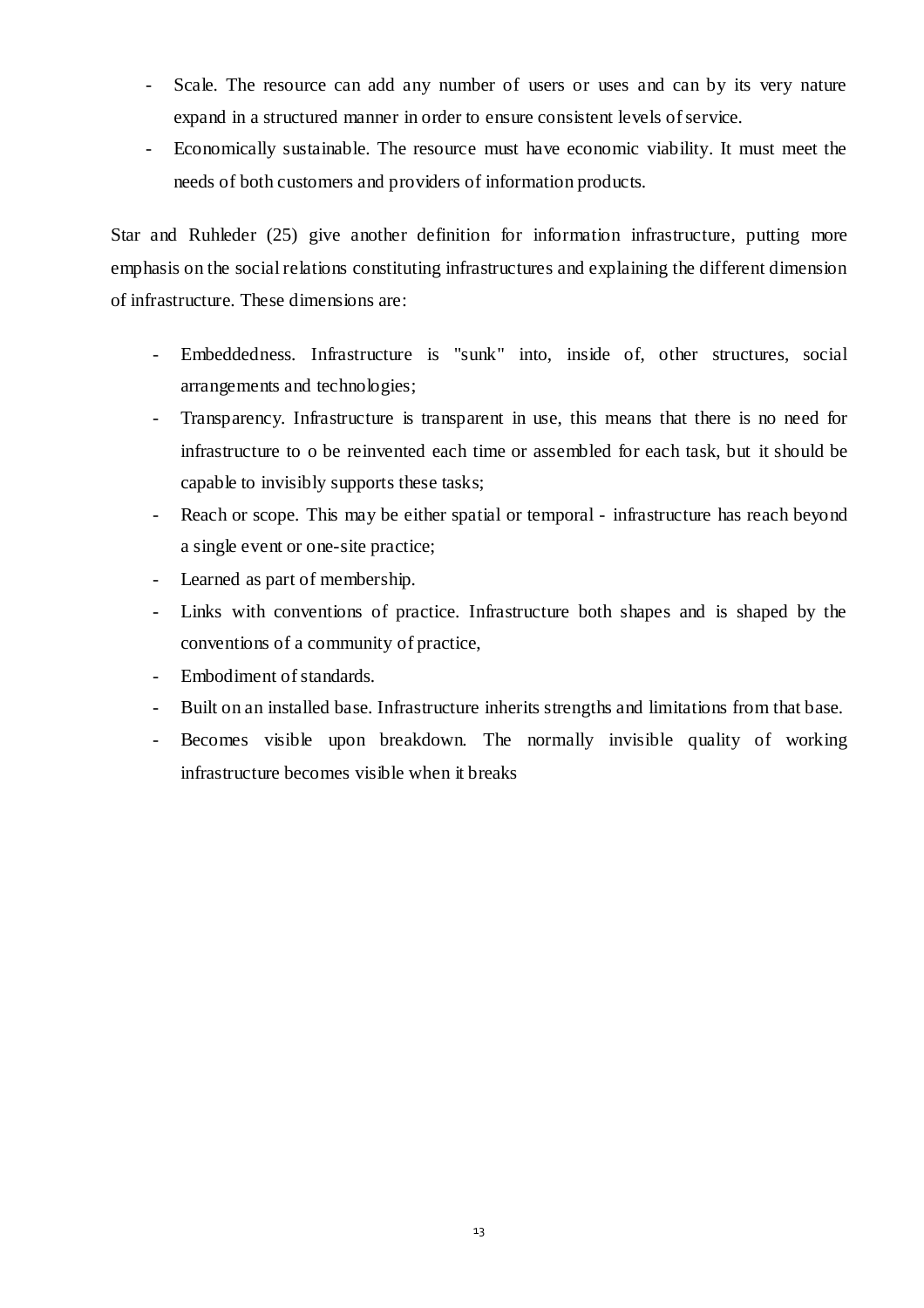## **RESULTS**

After searching for teledentistry literature in the previously mentioned electronic data bases using the specific keywords mentioned in the method chapter, 294 Papers have been identified. After applying the inclusion and exclusion criteria as well as excluding the duplicated, 53 articles have been found relevant to be selected for our study.

Table.1:

 $\triangleright$  Countries where studies were conducted

| Countries     | Number of Studies |
|---------------|-------------------|
| <b>USA</b>    | 18                |
| <b>UK</b>     | 15                |
| Japan         | 3                 |
| Germany       | $\overline{2}$    |
| Sweden        | $\overline{2}$    |
| Spain         | $\overline{2}$    |
| Finland       | $\overline{2}$    |
| India         | $\overline{2}$    |
| South Korea   | $\mathbf{1}$      |
| Austria       | $\mathbf{1}$      |
| Switzerland   | 1                 |
| Ireland       | $\mathbf{1}$      |
| <b>Brazil</b> | $\mathbf{1}$      |
| Portugal      | 1                 |
| Italy         | 1                 |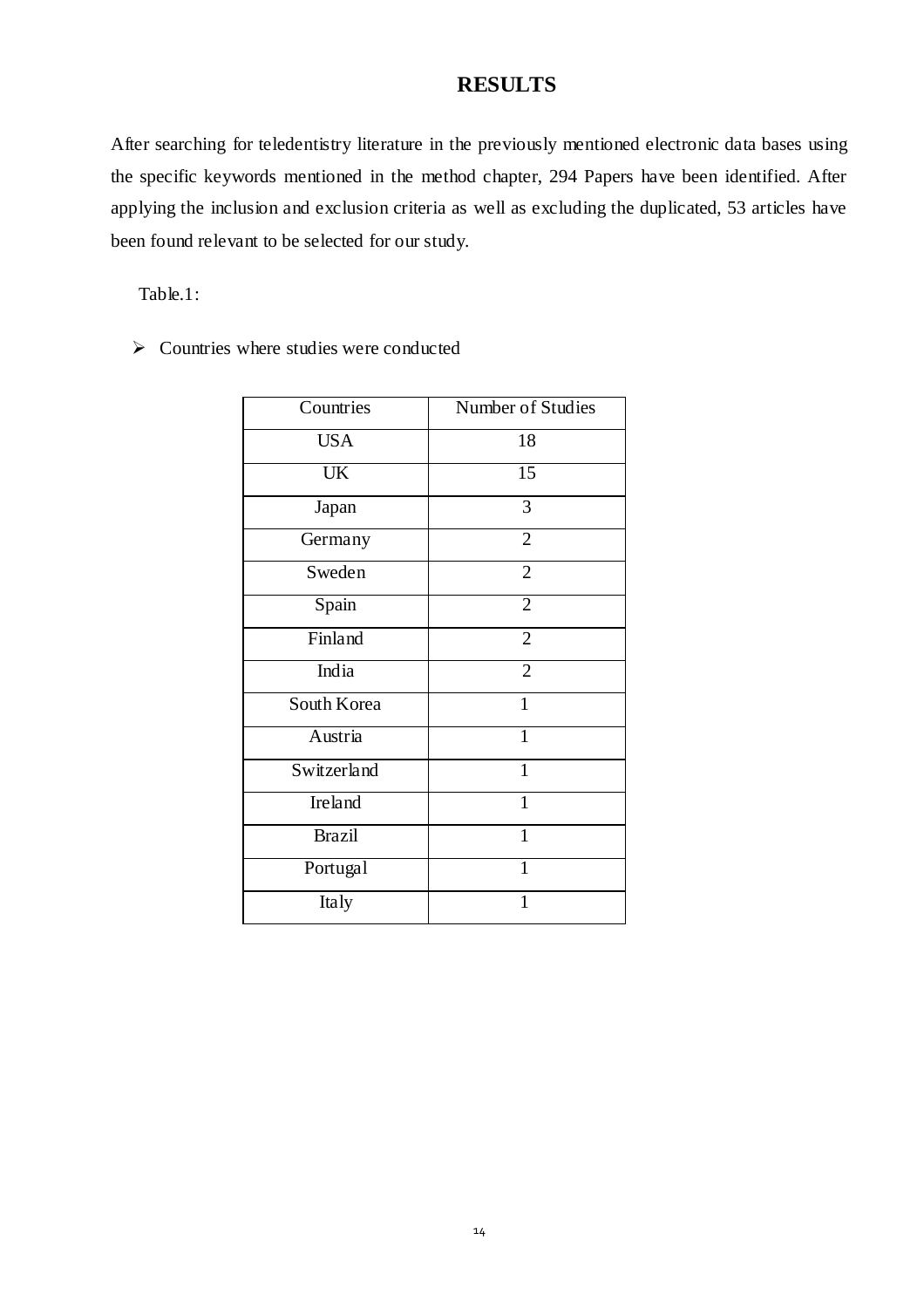Table.2:



 $\triangleright$  The number of articles that have been found relevant for our study per year

The selected articles were categorized according to area of intervention in the different dental specialties in addition to a category includes articles that discuss the use of telemedicine in general without focusing on dental specialty and another category that includes articles that discuss applying telemedicine in the field of dental education.

Fig.1: Categorization of the articles selected for the review

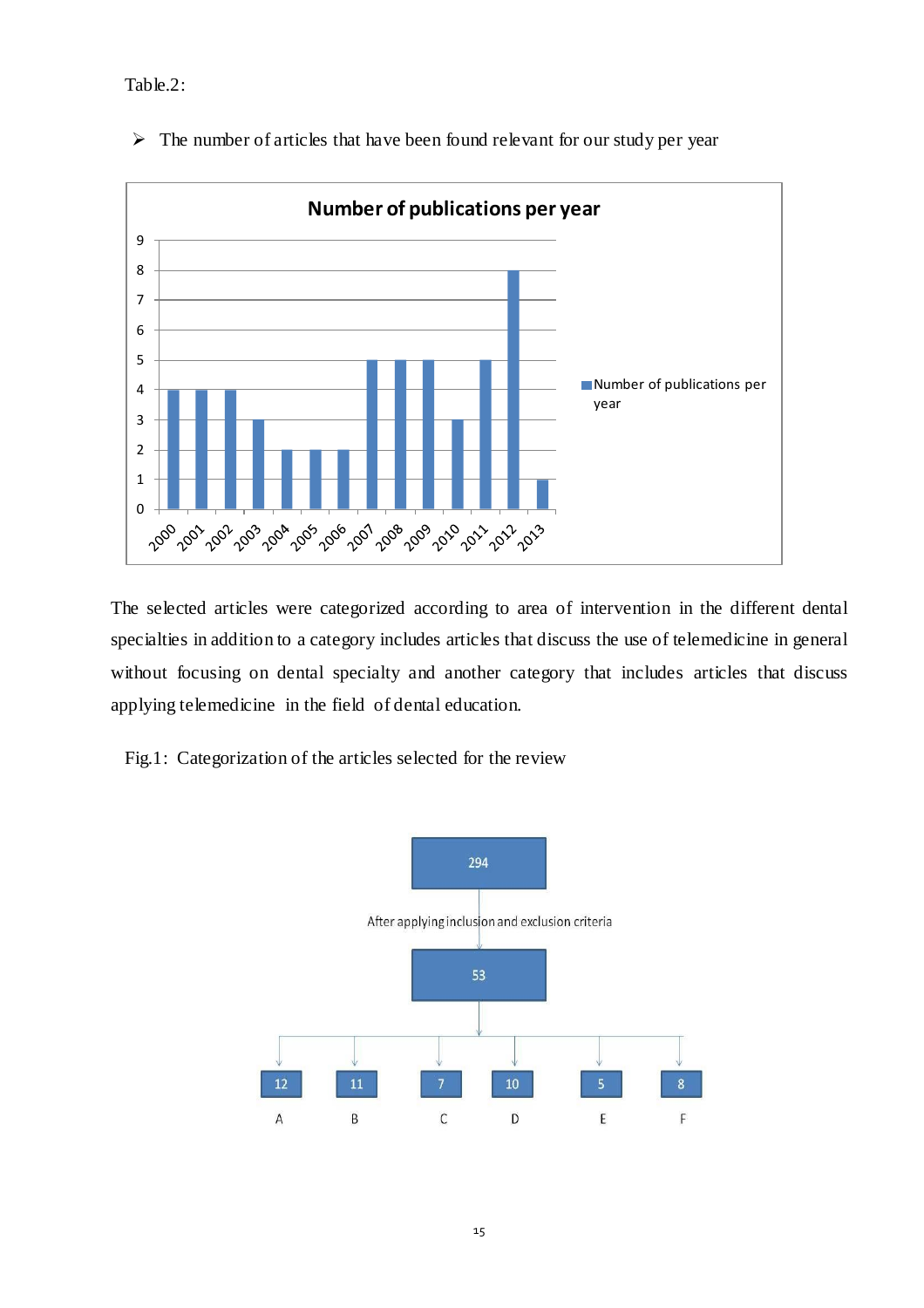Table.3 Categories of the articles selected for the review

- A. Articles that discuss teledentistry in general without focusing on a specific dental specialty n=12
- B. Articles discussing applying telemedicine in dental education field  $n=11$
- C. Articles discussing applying telemedicine in orthodontics  $n=7$
- D. Articles discussing applying telemedicine in oral surgery  $n=10$
- E. Articles discussing applying telemedicine in oral medicine and periodontics  $n=5$
- F. Articles discussing applying telemedicine in prosthodontics, restorative and pediatric dentistry n=8

In the next part of our study we will summarize and discuss the articles of each category in an attempt answer the questions of research

## **Articles discussing teledentistry in general (n=12)**

This category includes articles that discuss teledentistry in general without focusing on specific dental specialty or the application of telemedicine in dental education. Among the articles that have been found relevant for our study twelve lie in this category.

The twelve articles in this category can be classified into four subcategories:

- Articles discussing using teledentistry to provide dental treatment for rural and underserved areas
- Articles discussing examples of telemedicine applications in dentistry and the role of technology in teledentistry in general
- Articles discussing self and oral home care
- Articles discussing the economic outcome of applying telemedicine in dentistry and the legal challenges of the implementation of such applications

# **Articles discussing using teledentistry to provide dental treatment for rural and underserved areas**

As has been discussed previously, the implementation of teledentistry can help to provide specialized dental care for those living in rural communities in geographically separated locations as most of dental specialists are found in urban areas. Few articles discussed the impact of applying teledentistry in improving the access of dental care for underserved populations and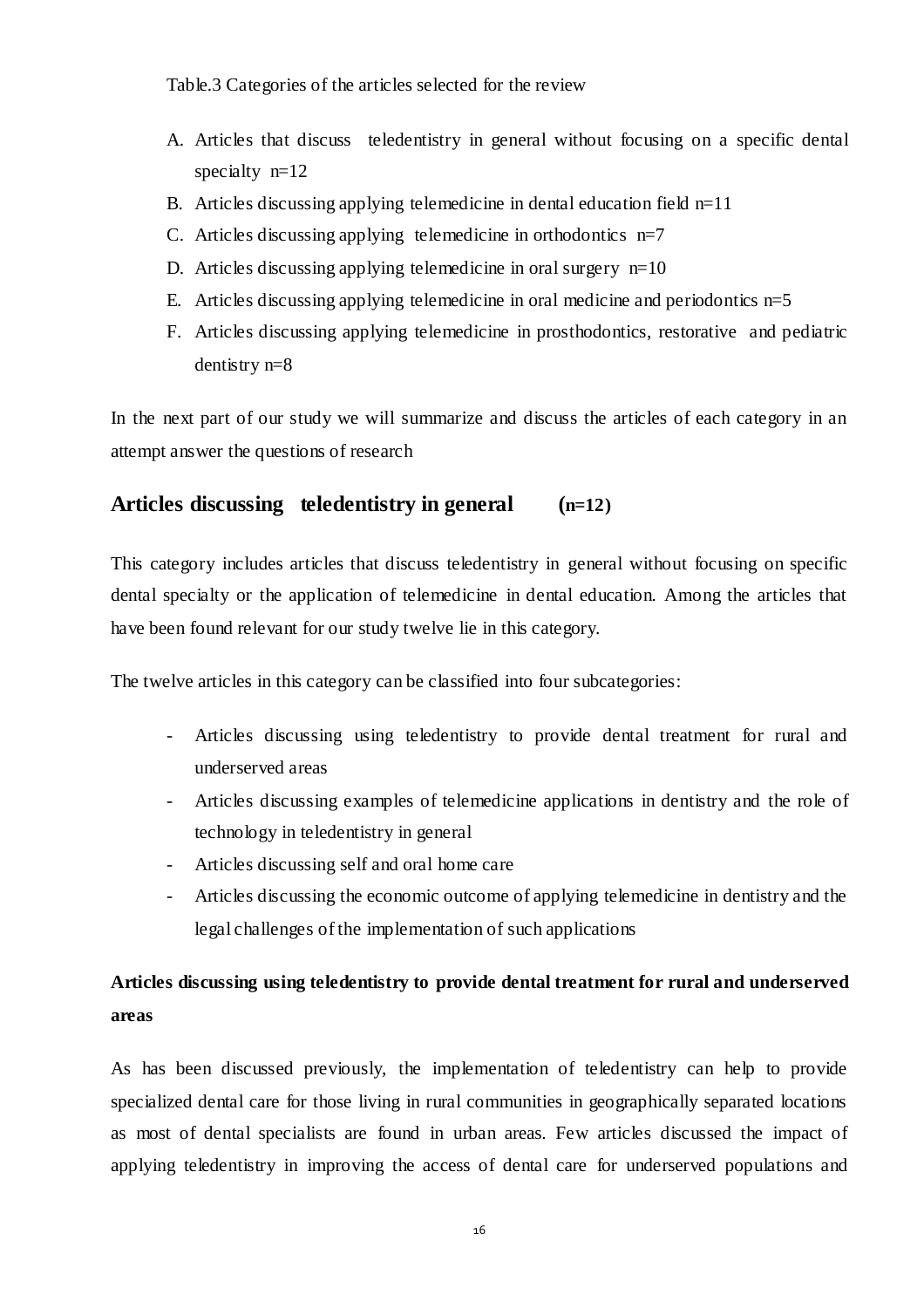communities and in turn improving the oral health of such communities. The inaccessibility of such communities or individuals to the adequate dental treatment could be due to geographic or economic factors and in some cases due to ethnographic reasons.

Among the articles that have been found relevant for our study four have been discussing this topic. Two of these studies have been conducted by James Fricton and Hong Chen from the School of Dentistry at University Minnesota. In 2007 they published an article discussing pilot project presenting the experience of applying real-time videoconferencing technology at the University Of Minnesota, School of Dentistry (UMNSOD) for the purpose of increasing access to dental specialty care in rural Minnesota (26). The goal of the project was to create a teledentistry network linking University of Minnesota School of Dentistry specialists to dental practitioners and patients in sites in remote rural areas where there are problems regarding the accessibility to dental care.

The project focused on specific dental specialties including Temporomandibular Disorders, Orofacial Pain and Oral Medicine. The reason the project focused on these conditions that it has been noticed that such conditions are very common in the general population and associated with potentially high morbidity rate as well. On the other hand, there is shortage of dental specialists that are well trained and capable of managing such conditions. Store and forward and live videoconferencing were used for teleconsultation between specialist at the dental school and general dental practitioners and patients at the chosen sites in the remote rural areas. The remote sites were provided with portable videoconferencing unit, Data Solution Box, and an accessory intra-oral camera.

According to the authors, the results of evaluation of the project showed high satisfaction and acceptance to the teledentistry consults. In over 90% of the visits, the specialists were satisfied with the teleconsults. In about 94% of the visits, specialists were as confident about providing adequate diagnosis and treatment planning as in a face-to-face visit. Moreover, the patients reported high satisfaction with teledentistry program as well. The main advantage of applying such system for the patient was reducing the travel time and the time being off .The authors concludes that the project had has received high satisfaction evaluation from both patients and dental specialists. However more evaluation is required of the cost, effectiveness, and outcomes of the project

In 2009 James Fricton and Hong Chen publish another article regarding the same project in an attempt to evaluate in more details the outcome of applying the project and the specialists as well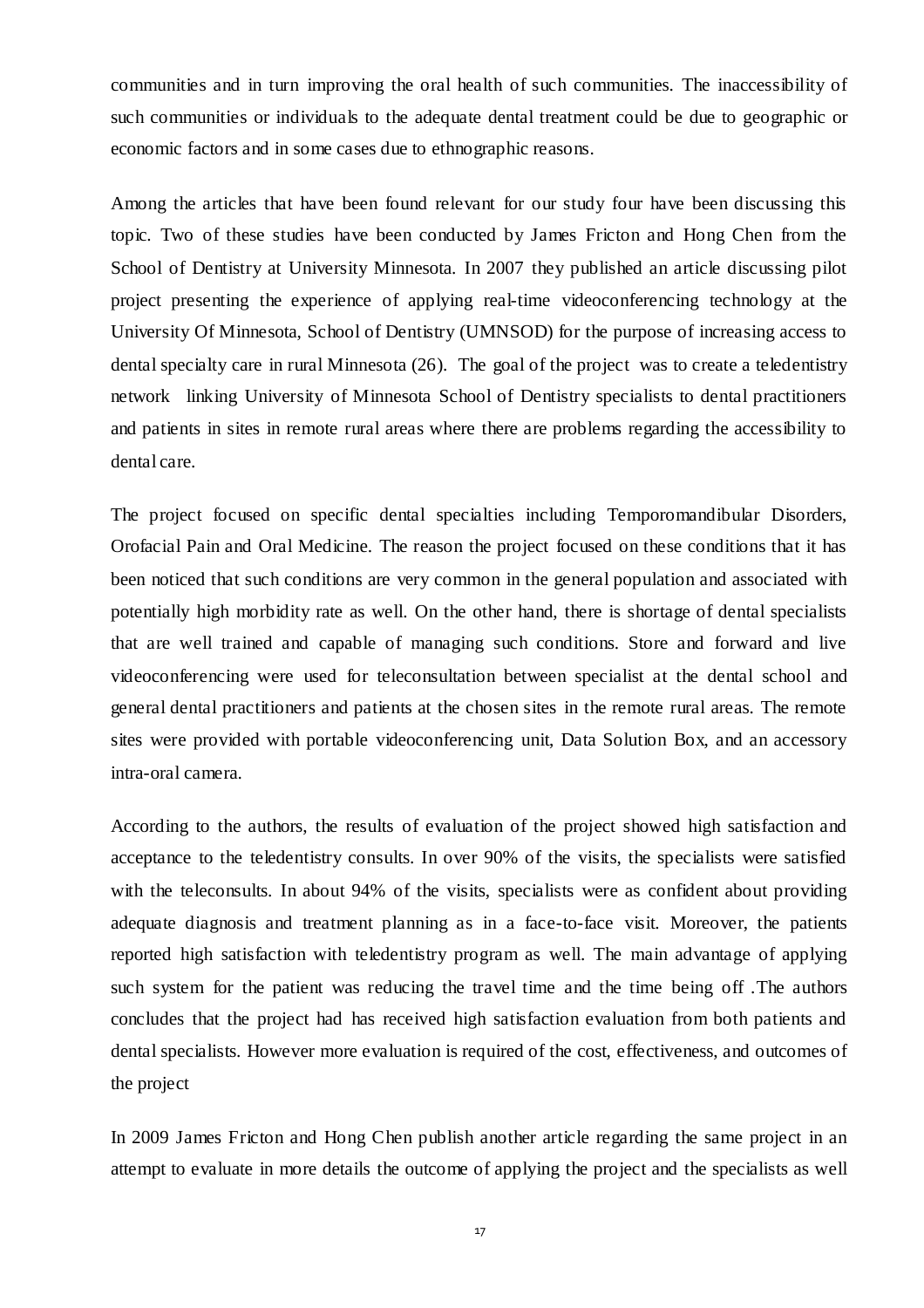as the patients' satisfaction of the teledentistry system compared to the conventional face to face dental visit (27). The study discussed using teledentistry to improve access to dental care for the underserved patients. Underserved patients are those who have problems to get access to adequate oral health care. This may be due to geographical factors like the remoteness of people living in rural areas .Also the adverse seasonal weather bad road condition as well as poor or lack of transportation can play a negative role. Another important factor is the economical factor. Among the group of underserved patient are those suffering from poverty and lack of health insurance. In this study the authors discussed how applying teledentistry can help those underserved patients to get better accessibility to dental care.

In 2011 a study was conducted in India discussing using teledentistry to provide access to specialists for rural Indians aiming to suggest a suitable approach to the policy makers, through which these rural Indians can access specialty dental care (12). There are many barriers for the rural Indians to access specialty dental care, such as geographic remoteness, poor or no public transportation, and poverty, leading to a compromise on quality dental care, resulting in complications. Teledentistry could be one of the possible option overcome such complications. According to author "India, with its diverse landmass, huge rural population and existing health care delivery mechanism clubbed with advances in telecommunications technology, could be an ideal setting for teledentistry". Moreover, he suggested that dental colleges can act as hub sites for teledentistry consultation as highly experienced specialists in different dental fields are usually working in such college

In 2012 another study was conducted in USA by Paul Glassman et al. discussing the use of telehealth technologies to improve oral Health for vulnerable and underserved Populations focusing on the state of California (28). The article mentioned California HealthCare Foundation report in 2008 "Telemedicine in California: Progress, Challenges, and Opportunities" which reviewed the history and use of telemedicine both nationally in USA and in state of California. Then it focused on teledentistry and the history of applying telemedicine in the dental field in USA. The article discussed the virtual dental home project, which was directed by the Pacific Center for Special Care at the University of the Pacific Arthur A. Dugoni School of Dentistry.

Moreover the study discussed another example of teledentistry application that aims to facilitate oral health care which is the delivery system from Apple Tree Dental (Apple Tree) in Minnesota. The authors describe how the Apple tree dental project is working linking dental hygienists with dentists. According to the author it has be demonstrated the ability for a dentist at a distant dental clinic to access accurately the permanent teeth of high risk children for sealant placement without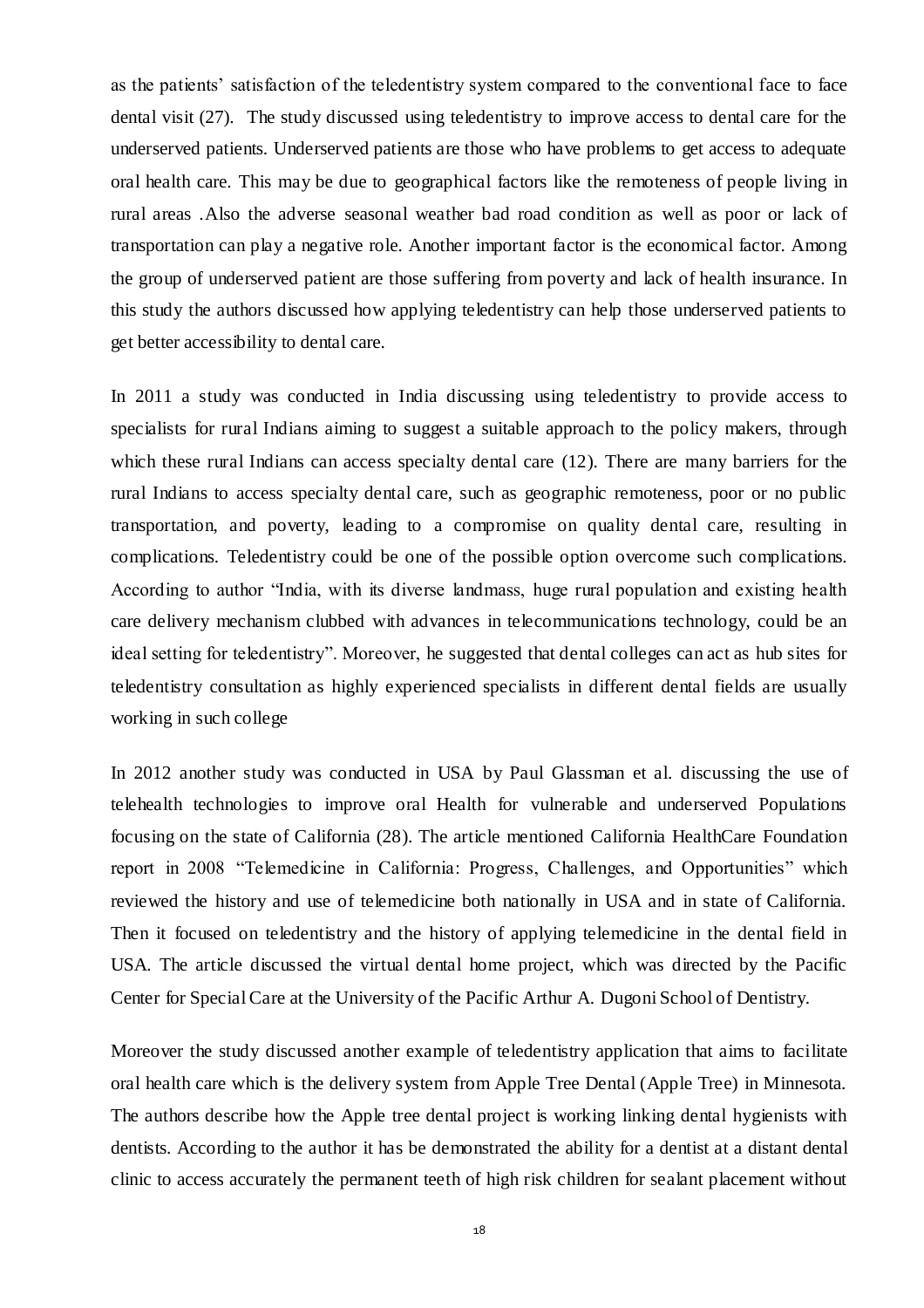the need for a face-to-face examination. To achieve that live videoconferencing has been used as well as digital radiographs and high-resolution intraoral videos and images.

The article discussed in details the barriers to adoption and spread of telehealth. The authors enumerate few barriers which include:

- The uncertainty of payment for services,
- Difficulties in developing and sustaining provider networks
- The challenge of integrating technology among providers,
- Lack of training resources

Finally the article presented a new law that becomes effective on January 2012 in California aiming known as "Telehealth Advancement Act of 2011". This law updates the definition of telehealth to reflect the different and broad range of telehealth services in use today.Also this law and allows all licensed health professionals in California to engage in telehealth.

The article cover few more aspects and it can also lies in the subcategory that includes articles discussing role of technology in general in teledentistry as well as the subcategory of articles discussing the legal challenge of the providing telehealth services.

# **Articles discussing examples of telemedicine applications in dentistry and role of technology in teledentistry in general**

Among the articles that have been found relevant for our study three lie in this subcategory. Paul Glassman et al. published another article focusing mainly on virtual dental home project that was mentioned previously(29). The project was described by the article as "innovative new model for delivering dental care which is applicable for a wide variety of population groups, especially those who are currently inadequately served in traditional dental settings".

The services provided in the project include diagnostic, preventive, and early intervention restorative care. The idea of the project based on registered dental hygienists and registered dental assistants placing interim therapeutic restorations according to the instructions given to them by the dentists. The dentists involved in the project review electronic records and make diagnostic and treatment decisions while the allied dental professionals including the dental hygienists and dental assistants collects records and provide preventive and early intervention services in community settings under the supervision of dentists. The project is operating in nines sites in California.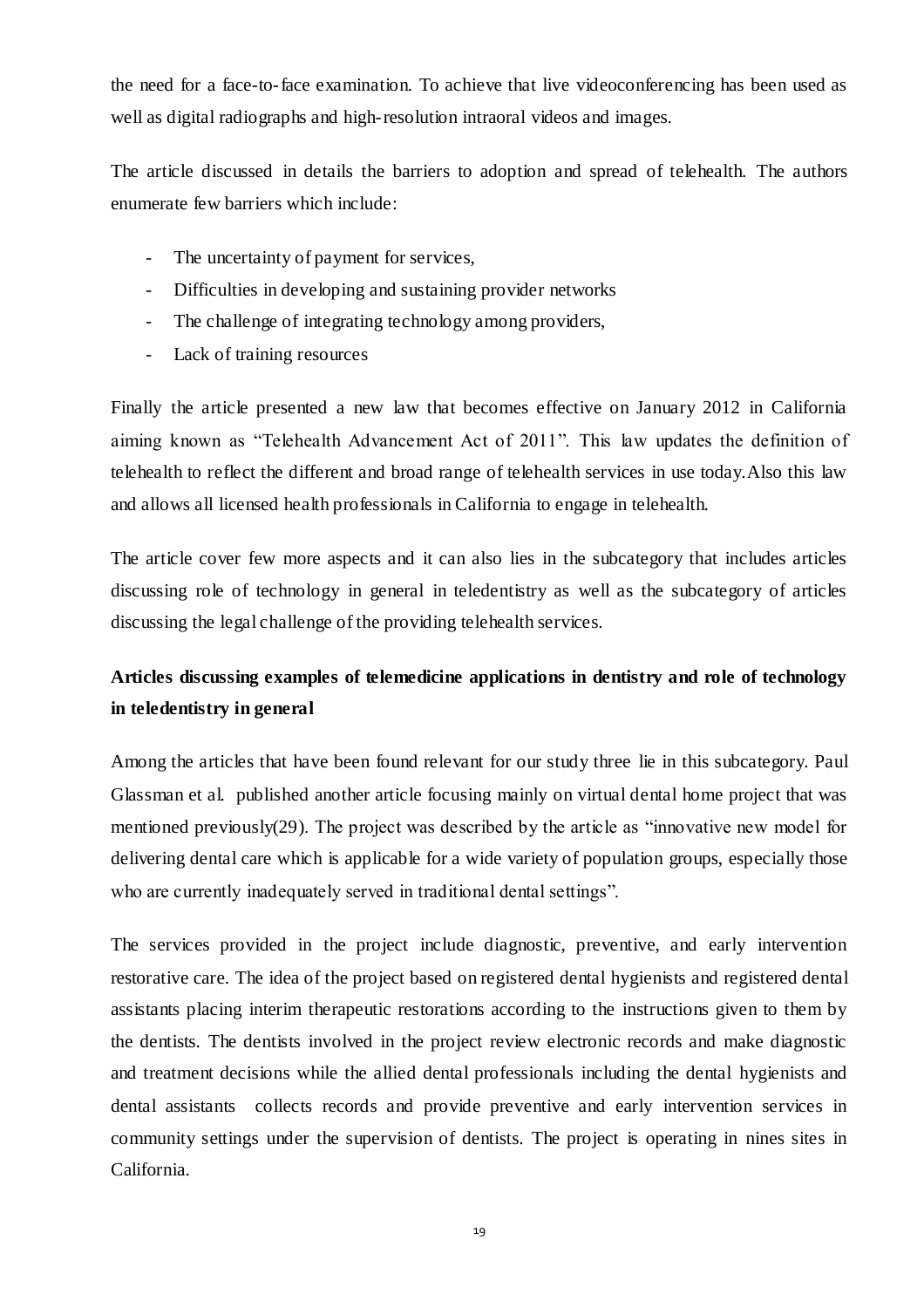Regarding the technological aspect of the project, virtual dental home model of care uses a cloudbased electronic health record (EHR) system called Denticon (30) which allows records to be collected in one location and reviewed in a geographically separate location and thus allow communication and sharing records between dentist dental hygienists and dental assistants on one side and dentists on the other side.

Finally, the authors summarized their recommendations to facilitate realization of the full benefits of the virtual dental home model. The most significant recommendation includes

- Expanding the project by applying it to additional populations and sites focusing on the underserved groups and communities that face difficulties to gain access to proper dental care
- Educating caregivers and administrators of agencies and institutions that provide education, general health and social services about health, and social services about the importance of oral health and the benefits of applying the virtual dental home model. Moreover, encouraging them to participate in developing the model and develop a vision for how the model can help them in their own work as well as how it can help the patient in the selected sites where the model is applied
- Support and encourage the adoption and spread of Electronic patient records (EPR) in dental practices. EPR is the basis of this model as well as of any successful telemedicine application in the dental field
- Promoting the virtual dental home model in an attempt to advocate government health programs like state Medicaid to provide funding for such pilots systems of care as well providing support for studies about the health outcomes of these systems

The second articles that lies in this subcategory was a study conducted in South Korea in 2009 to test the suitability of three image devices in emergency dental situations for telemedicine. These three devices were special-purpose oral camera, a digital single lens reflex (DSLR) camera, and the built-in camera of a mobile phone (31).

Dental accidents are common and dentists are not always available where required. In such cases the initial assessment of dentoalveolar trauma is very important to avoid or reduce further posttraumatic complications such as root resorption, pulp necrosis and tooth loss (32). This makes providing adequate communication methods between the patient and the dentist quite useful in the diagnosis process and making medical decision regarding the case of the dental emergency or providing dental first aid to the patient.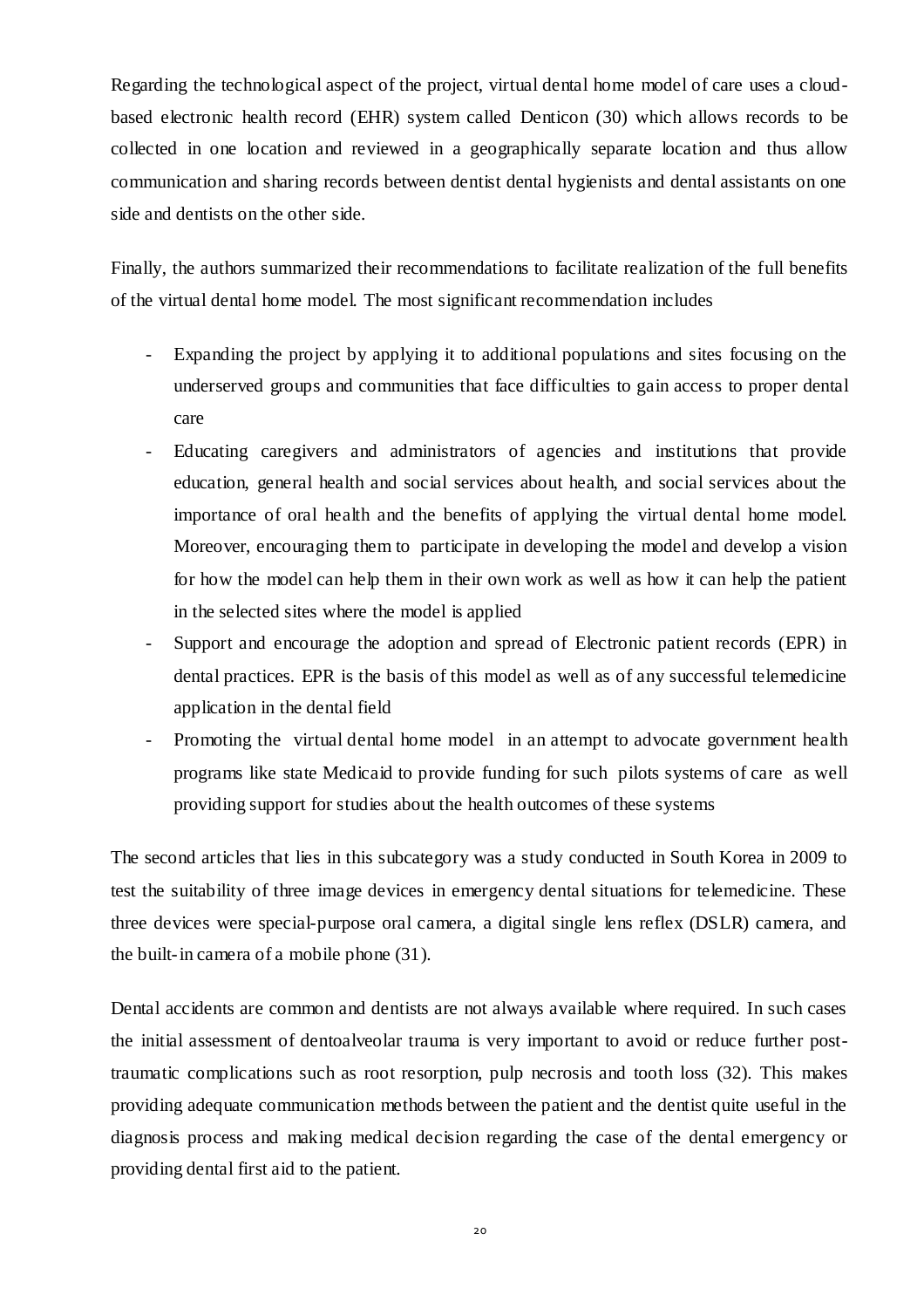According to the authors, the requirements of image in dental emergency situations are the quality of the image, connectivity, and the user convenience including transmission time. The image quality, connectivity and a simple capture method are main factors of the successful teledentistry factors in the success of a teledentistry service. The three devices that were tested in the study were evaluated and compared to each other according to these three requirements.

In this study 20 subjects volunteered to take part. Four images were taken with each of the three devices. This includes images of the frontal and occlusal view of the maxillary anterior teeth that were taken the light of a dental unit chair. Two dental experts rated the images as 'success' or 'failure' for emergency assessment on the basis of information observed from the images regarding the status of the teeth and gingival tissues. This information includes:

- Integrity of teeth structures (fracture of dental hard tissues)
- Gingival bleeding (gingival trauma, luxation or alveolar bone fracture)
- Tooth alignment (lateral luxation)
- Presence of teeth (avulsion of teeth)

Results of this regarding the image quality revealed that the entire assessed image were successful, and could be used for emergency teledental services. However, the oral camera failed to give satisfactory images under some conditions like of extra lighting or head motions. Also the mobile built in camera showed poor image quality for the out of focus and head motion conditions. Results regarding use convenience revealed that the oral camera and the DSLR required 120 and 90 seconds of preparation time, respectively. Such long preparation times would make it unsuitable for emergency dental situations. One the other hand using the mobile phone, preparation time was reduced to 5 seconds, which was considered to be suitable for emergency situations. The authors concluded that regarding image quality, a DSLR camera is best, but it is less convenient to use. A mobile phone camera can give satisfactory images in the proper setting. Thus in dental emergency cases, the built-in camera of a mobile phone could be the useful instrument.

Finally, the third article that lies in this subcategory was published earlier in 2001.It was a study conducted to discuss the digital transformation of oral health care and impact scientific and technological developments have on the dentistry (33). First, the authors presented historical back ground of the development of dentistry mentioning the important events and factors that to lead to revolutionary changes in dentistry starting from the discovery of x-rays in 1895.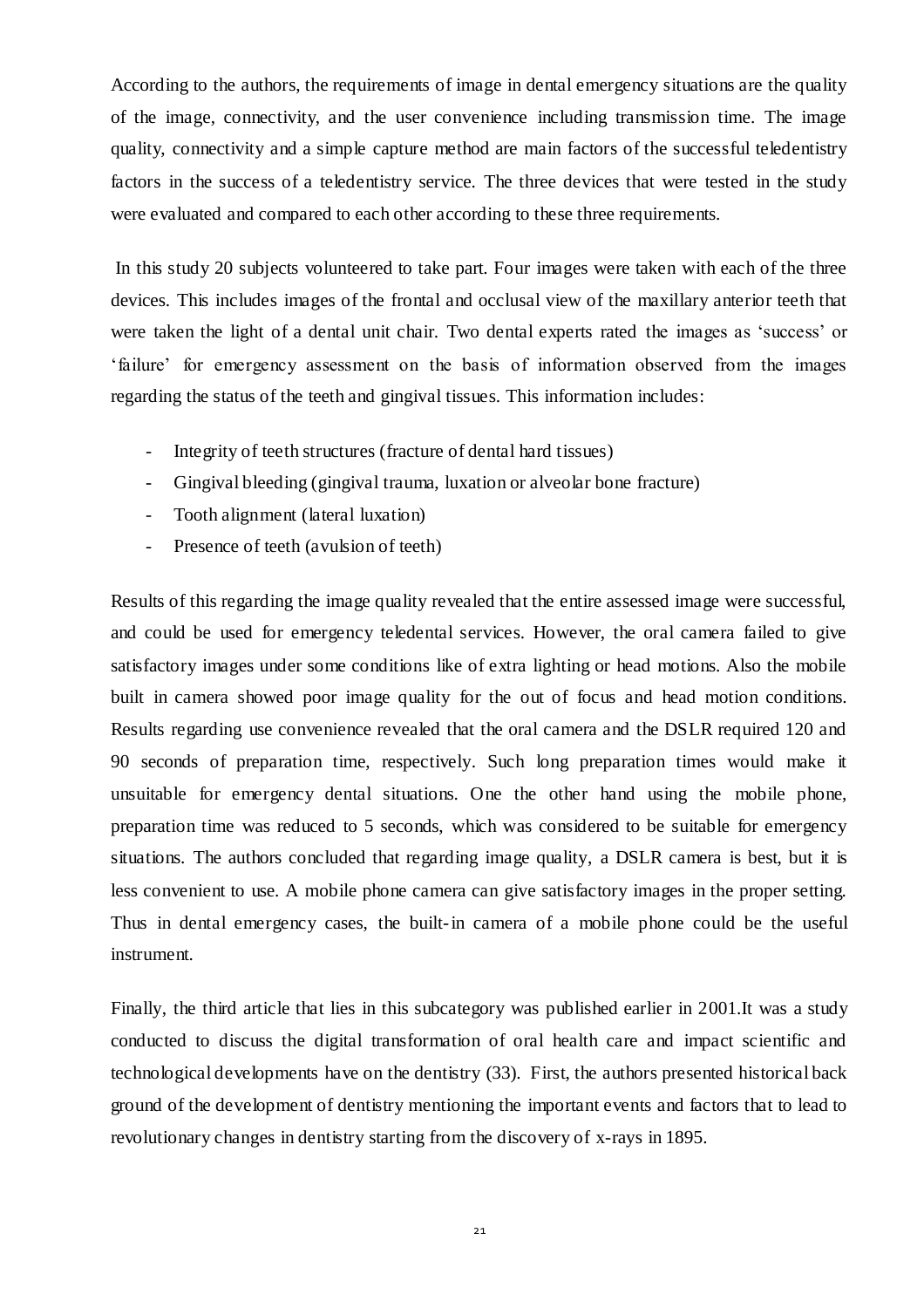After this historical background the article focused on teledentistry mentioning the benefits and prospective outcomes of applying it as well as the implication and challenges. The study also focused on the role of internet in such digital transformation of dentistry. The article was an early attempt to draw the attention of the dental professionals about the impact of the digital transformation of oral health care showing them how the new technologies can help them and their patients. Thus, they should be familiar with such technologies and concepts to gain maximum benefits of them in their work.

#### **Articles discussing self and home care in oral health**

Maintaining good oral health can be challenge for elderly patients as well as people with intellectual disabilities. This is usually due to the difficulty of transportation and performing frequent visits to dentists. Another reason is the lack of knowledge and experience among dentists responsible of treating these groups of patients. Oral home telecare can help those patients to maintain good oral health. Teledentistry can play important role regarding home and self-oral health care. Among the articles that have been found relevant for our study three lie in this subcategory.

In 2004 a study was conducted in Japan aiming to develop a support program employing home telecare and introducing this program to the home-dwelling elderly and their families (34). The study described the home telecare program as "care service system based on interactive motionpicture transmission offering access to home health care information and enabling the acquisition of life skills under the guidance of experts"

The program consists of two systems central and terminal one. The terminal system transmitted images of the oral cavity of the elderly via an intraoral camera to the central system, as well as images of their living environments via the main camera mounted on a swivel and zoom. The tutorial program for the elderly was developed to provide information required for oral homecare, education on oral and general health care, and to enhance the elderly life skills related to exercise and interpersonal communications.

Evaluation of the outcomes of the program has been performed after three months using qualitative methods. The evaluation covered seven topics. These topics are knowledge of oral care, self-care skill, attitudes to oral care, communication ability, and impact on the community, oral and general health, and diet. In general it has been found that applying oral health care videophone-based program help to enhance the learning efficiency of home-dwelling elderly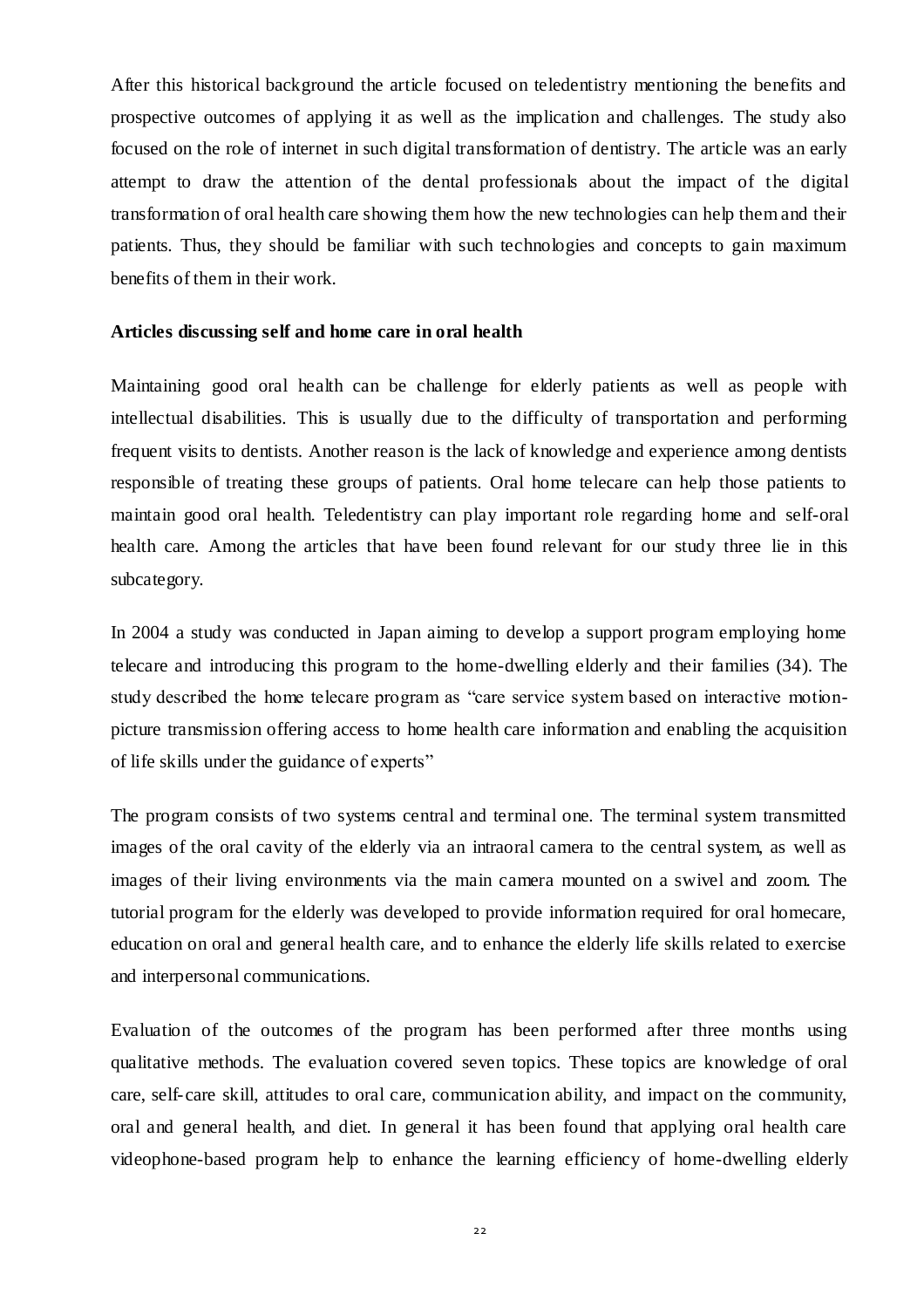individuals and their families, and modify their behaviors. According to the author such positive outcome was attributed to providing immediate feedback as well as the repeated exercises based on transmitted video. It has been reported that using this approach facilitated the independence of the elderly in their daily lives and at the same time it enabled monitoring from an appropriate distance and the introducing of advice from experts when necessary (35).

In 2008 a pilot project was conducted to evaluate the potential of Personal Digital Assistant(PDA) technologies aiming improve the oral health of people with mild to moderate intellectual disabilities, chronic health problems and a long-standing history of poor oral health self-care(36). It has been found that preventable oral health conditions, such as gingivitis, are more common in groups of patients with intellectual disabilities compared to general population

Oral health video and audio materials were prepared to demonstrate effective oral hygiene practices. These materials were edited, digitized and transferred to PDAs running a customized software application that controlled the standard features of the PDA so that the prompting and coaching features only were enabled. Patients were trained in the use of the PDAs at a regular dental appointment. The use of the PDA and any change in oral health status were tracked by obtaining information from direct care support staff during dental appointments and the technical support phone calls. The duration of the study was six months including two dental visits where the required information about the oral health of the patients involved in the study was gathered.

Results of this study revealed that the provided training enabled almost all the patients to efficiently use the technology and follow the oral hygiene instructions displayed on the PDAs. However, more than half of the patients had some practical problems during the study regarding keeping the PDA functioning properly. These problems were mainly related to keeping the batteries charged.

Finally the author concludes that these positive results showed the potential of using such technology to improve self-care among groups with chronic health problems. This can help to overcome the limitations of current health promotion strategies by using alternative communication strategies and customized health education and health promotion instructions using telecommunications technologies.

The third article in this subcategory of articles that discussed self and home care in oral health is a pilot project that discussed the feasibility of delivering an individualized program of oral home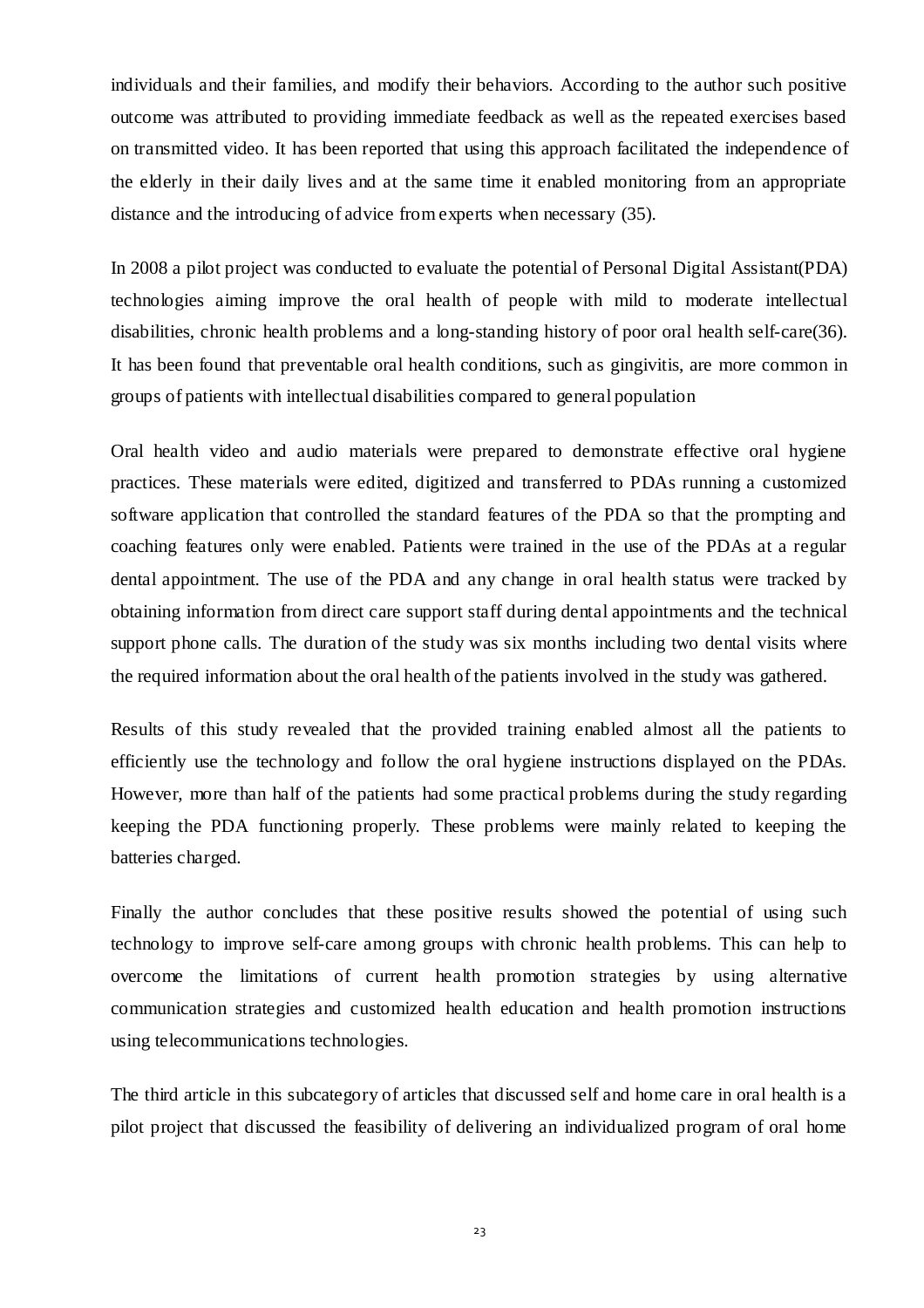telecare training using PC-based, real-time interactive videoconferencing via the Internet to meet the challenges of dental care for people with tetraplegia (37).

Studies revealed that tetraplegic patients tend to have more dental plaque and gingival inflammation due the difficulties in performing oral hygiene (38,39). It has been found that tetraplegic patients are less likely to brush daily or to floss their teeth. Moreover, the condition of oral hygiene of those patients can be worsened as well due to the xerostomia caused by medications that tetraplegic patients take to reduce muscle spasm. This increases the chance of dental caries and periodontal disease which can lead to some severe complications for the tetraplegic patients.

Impairments of breathing musculature including the diaphragm of people with tetraplegia cause a significant reduction in respiratory function and coughing efficacy (40). Thus the increase of dental plaque deposits from poor oral hygiene and severe periodontal disease may lead to colonization of respiratory pathogens in the oropharyngeal region (41) which in turn lead to micro-aspiration of oropharyngeal fluids containing oral pathogens that increase the risk of developing a lower respiratory tract infection. This shows the importance of tetraplecic patients' maintenance of good oral hygiene to avoid such complications and risks.

In this feasibility study a home-based videoconferencing method was tested with two adults with tetraplegia and an occupational therapist. In order to improve independence in performing oral hygiene, adaptive devices were introduced as part of the rehabilitation training. The used adaptive devices are rechargeable oscillating-rotating power toothbrush and a cordless oral irrigator. These devices were used to facilitate oral care performance with interactive, web based instruction. The training was conducted once a week for 4 weeks

Evaluation of the project was performed using questionnaire and in depth interviews after the training. Results revealed satisfaction of the two patients included in the study with the oral home telecare service and their fast adaptation to videoconferencing. Moreover the electric tooth brush was identified as a positive factor. These results indicated the possibility of occupational therapists and dental health professionals to provide oral home telecare training via videoconferencing for adults with tetraplegia. Finally, the article discussed the role of occupational therapists in special care dentistry. Occupational therapists are not licensed to perform dental cleaning for the patients, but they are licensed to teach and assist patients to perform oral self-care.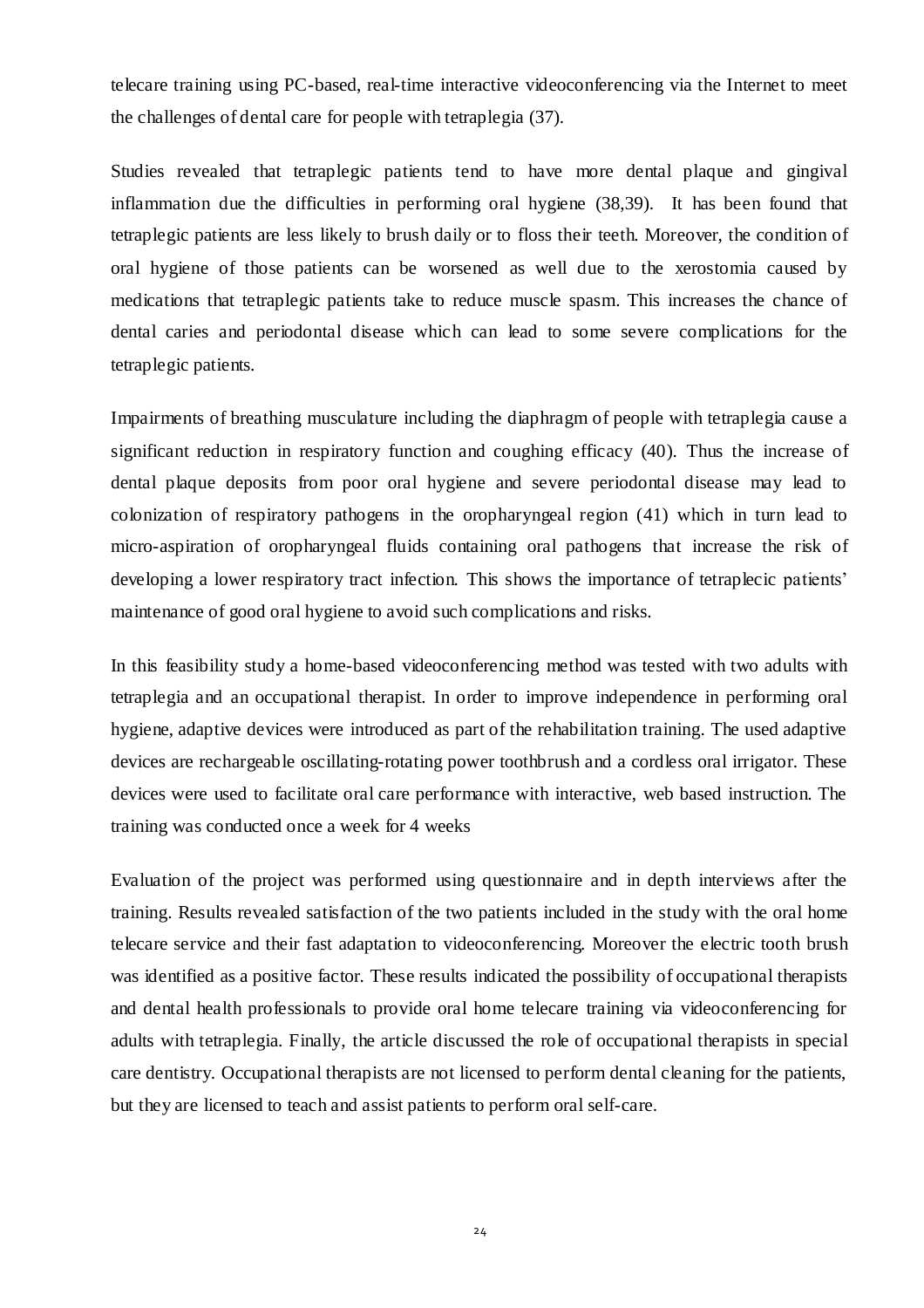More articles are required to investigate the role smart phones can play in providing adequate oral self and home care especially with the development of smart phones recently as a tool to provide teledentistry which makes it easier to use especially for elderly patients and more accessible as well as the improvement of the efficiency of smart phones camera which facilitate sharing of high resolution images.

# **Articles discussing the economic outcome of applying telemedicine in dentistry and the legal challenges of the implementation of such applications**

Among the articles that have been found relevant for our study two lie in this category. One of them presented economic evaluation of specific teledentistry project in UK and the other article discussed some of the legal aspects regarding applying teledentistry in practice.

In 2002, a 12-month trial study was conducted where teledentistry system was implemented in two general dental practices in Scotland (one in the Orkney Islands and one in the Scottish Highlands at Kingussie) (42). The teledentistry system consists of PC-based videoconferencing link at the dental practices, connected by ISDN at 128 Kbit/s, to a restorative specialist at a hospital in Aberdeen. Twenty-five patients were recruited into the trial. A cost-minimization analysis was undertaken by comparing the costs of teledentistry with two alternatives: outreach visits, where the specialist regularly visited the remote communities, and hospital visits, where patients in remote communities travelled to hospital for consultation.

Results of this study revealed that for one of the dental practice dental teleconsultations cost the National Health Service (NHS) an additional 36 per patient compared with outreach visits, but cost-savings of 270 per patient could be achieved compared with hospital visits. Results for the other dental practice included in the study showed that teleconsultations cost the NHS an additional 44 and there were cost-savings of 1.54 compared with outreach visits and hospitals visits. However patients had to pay additional costs for radiographs and photographs, and the general dental practitioner incurred additional preparation time costs. . When the value of patient time was included, there were cost-savings of around 900 per patient for the first dental practice compared with hospital visits, but compared with outreach visits teledentistry cost an additional 180 per patient. For the second dental practice there were cost-savings from teledentistry for Kingussie patients, even when the value of time was included.

The results of this trial study that was performed in 2002 did not reveal positive economic outcome for applying this teledentistry system in the two dental clinics included in the study.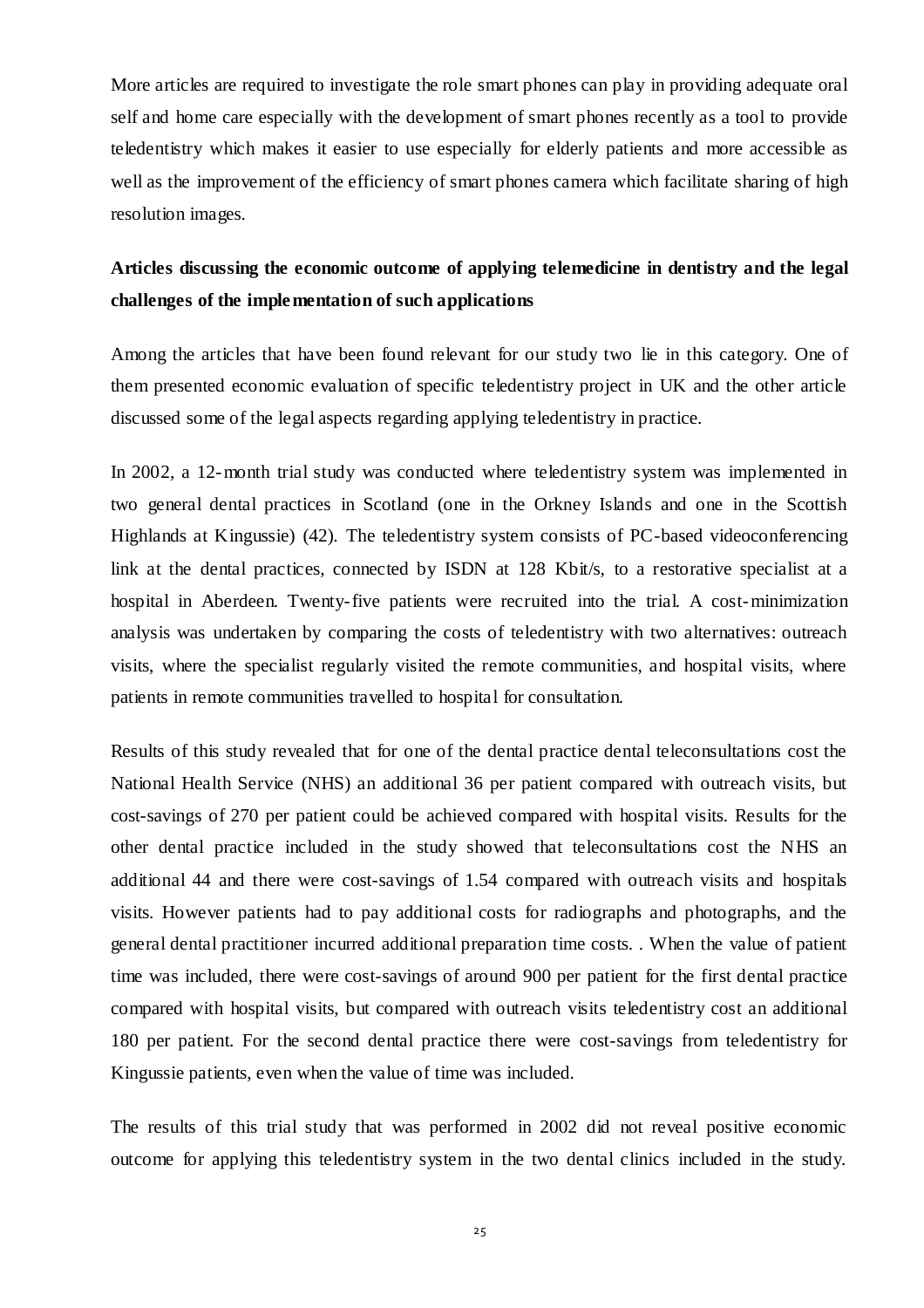However, the authors estimated that cost-effectiveness of teledentistry would improve when health professionals and patients will be more familiar with the teledentistry applications and the use of equipments. Moreover benefits and cost-savings would be greatest in remote communities, where patients have to travel long distances to hospital for specialist consultations.

In 2000, an article was published discussing some of the legal issues regarding teledentistry. (43) The topics that was covered in this article included licensure, malpractice, technology and ethics. Regarding licensure many US states decided that teleconsulation constitute the practice of medicine or dentistry in those states. Therefore, practitioners engaged in telemedicine or teledentistry must be licensed in each state in which they practice,20 states have restrictive licensure laws that require the health care practitioner to obtain a full license to participate in teledentistry within the states. On the other hand, at the same time 27 states and the District of Columbia did not have any law requiring licensure for the practice of teledentistry.

Then the authors discussed the principles of malpractice in medicine and dentistry and then examine these principles with respect to teledentistry consultation. Regarding the technology issues patients should be informed about the nature of the teledentistry referral and the risks associated with the electronic transfer of information. The main concerns here regarding the technological issues according to the article are privacy security and public protection

Finally the authors recommend that dentists who choose to include teledentistry as part of their practices should educate themselves about the legal, technological and ethical issues that are a part of this new aspect of their practice medium. Moreover they should be quite aware of the legal requirements in their states where they are practicing and keep themselves updated regarding the legislative changes.

The two articles in this category have been publishes in the early 2000s .More updated articles are required to cover the economic aspect of applying teledentistry in dental practices as well as the legal barriers that face such applications.

## **Articles discussing applying telemedicine in dental education (n=11)**

This category includes articles that discussed application of teledentistry in dental education. Among the articles that have been found relevant for our study eleven lie in this category. Six of these articles are discussing applying specific tele-education system or application in dental education. Four of these articles are discussing tele-education in orthodontic field in particular. In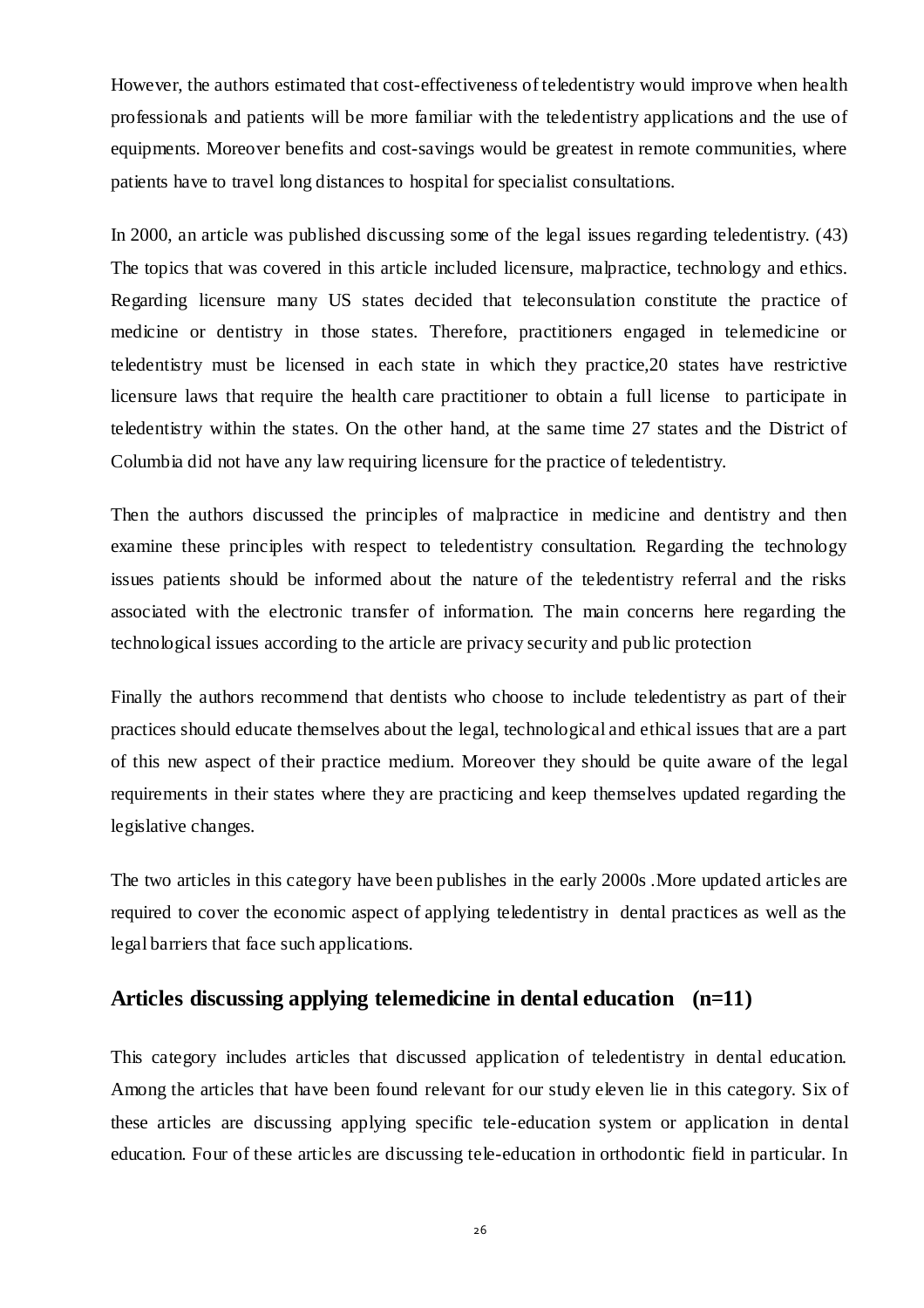addition, there is one article that discussed teledentistry and its use in dental education in general. Regarding the countries where the studies were conducted, five of these articles were conducted in USA, four in UK and one in each of Finland and Sweden.

According to the article published in 2003 by [Chen J](http://www.ncbi.nlm.nih.gov/pubmed?term=Chen%20JW%5BAuthor%5D&cauthor=true&cauthor_uid=12699048) et al. discussing teledentistry and its use in dental education in general, teledentistry in education can be divided into two main categories web-based self-instruction and interactive videoconferencing (44).

-**Web-based self-instruction**: In this education system information has been already developed and stored before the user starts using the program. The main advantage of this system is the user control over the learning process and the ability of repeating review of the material .On the other hand, lack of face to face interaction and communication with the instructors can cause degree of satisfaction (45). Moreover, results of study of electronic mail– based oral medicine consultations revealed that accuracy of diagnosis of oral mucosal pathoses using transmitted descriptive patient data was less than the face-to-face patient examinations (46).

-**Interactive videoconferencing:** Interactive videoconferencing is conducted via satellite, ISDN, Internet or Intranet) and it includes both a live interactive videoconference and supportive information regarding the patient such as patient's medical history and radiographs) that can be sent before or at the same time of the videoconference. The main advantage of videoconferencing compared to web-based self-instruction is the ability of the user to get immediate feedback. Because of this features ,the authors concluded that

The feasibility of teledentistry education is affected by the type of network connectivity which is chosen by the health care professionals based on budget, geography and available technical support. Finally the authors discussed some barriers that face using teledentistry in education which includes:

- Licensing and legal restrictions which differs from one state to another.
- Maintaining teledentistry courses which needs which requires fast and cost effectiveness efforts.
- The need of experienced instructors capable of designing protocols, instructing students and providing necessary technical support.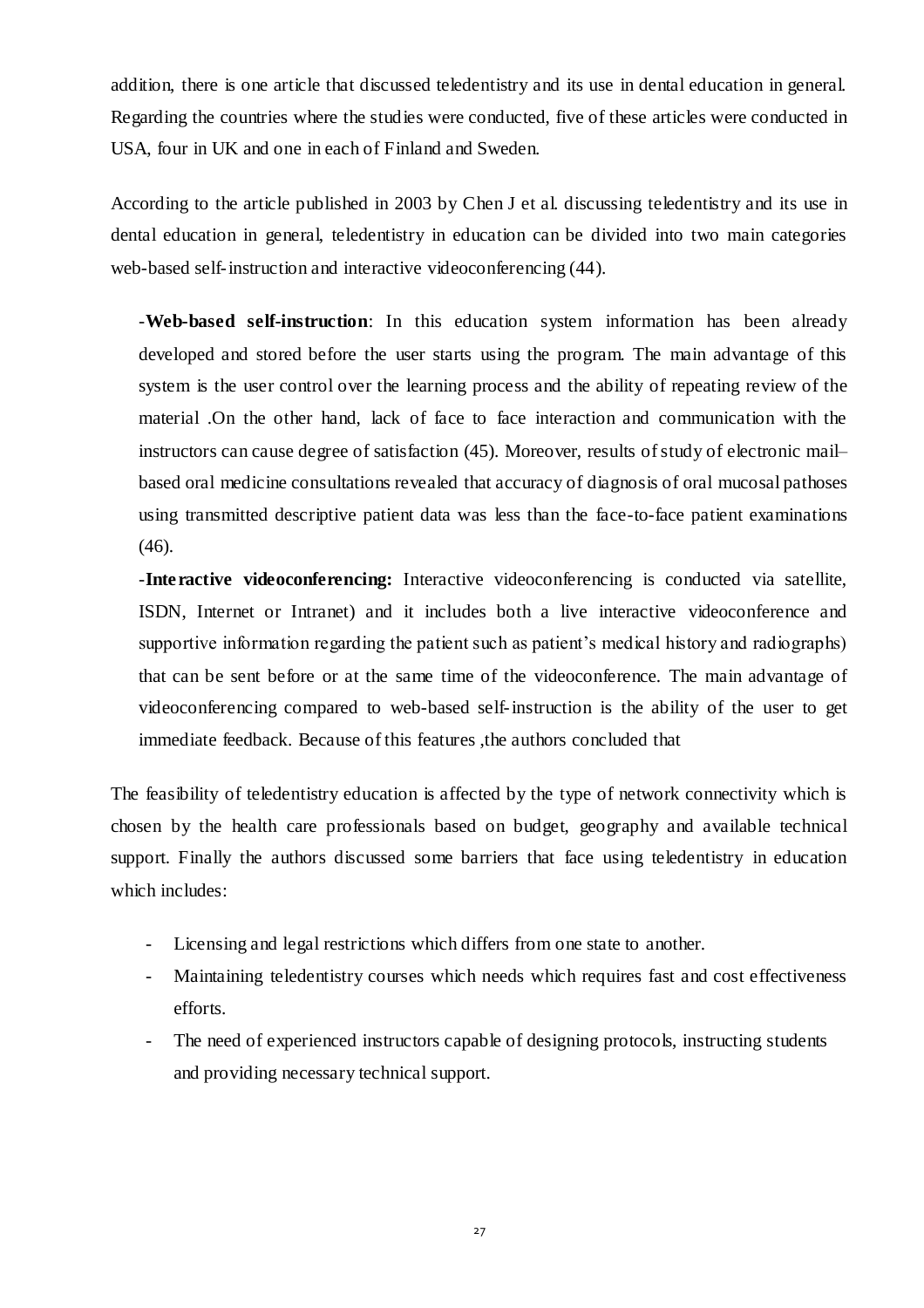#### **Articles discussing specific tele-education system in dental education**

Among the articles that have been found relevant for our study six lie in this subcategory. It includes articles discussing the specific using of teledentistry in dental education. Articles discussing the use of teledentistry in dental education in the orthodontic field are included in separate category that will be discussed later.

In 2001 a study was conducted in the UK to assess the feasibility and practicability of videoconferencing in dental postgraduate education (47). The study assessed a pilot regional online videoconferencing project known as PROVIDENT. The assessment was obtained by questionnaires, interviews and videotapes for the twenty seven teachers included in the study. The teachers were from the 4 London Dental Schools. Forty-one postgraduate videoconference teaching sessions were provided. The subjects that were selected in these sessions covered wide a range of dental specialties including prosthodontics, periodontics, endodontics, oral surgery, orthodontics and pedodontics. Videoconferencing was carried out using a relatively inexpensive personal computer system link using ISDN2 telephone lines.

Results of this study revealed that teachers largely enjoyed the experience and performed well in the new medium. They adapted rapidly to the new medium and considered the additional work required to provide teaching by videoconferencing minimal. However, there were significant problem regarding the sound quality. Improvements in sound quality would allow a rapid expansion of postgraduate dental education by videoconferencing

In 2003, as study was conducted in Malmo University in Sweden to investigate the Feasibility of and satisfaction with the use of low-bandwidth videoconferencing for the examination of undergraduate students (48). Thirty-nine second-year dental students were included in this study. The students were divided into two groups; Students of one group were examined through the standard class procedure while students of the other group were examined through Internet-based videoconferencing. The students' evaluation of the examination medium was obtained by questionnaire.

Results revealed that the interactive examination technique was well accepted, although there was significantly less satisfaction in the videoconference group compared to the students who were examined in a classroom. Authors of the study assumed that lower acceptance of videoconferencing as a medium for examination is related to the examination stress factor. The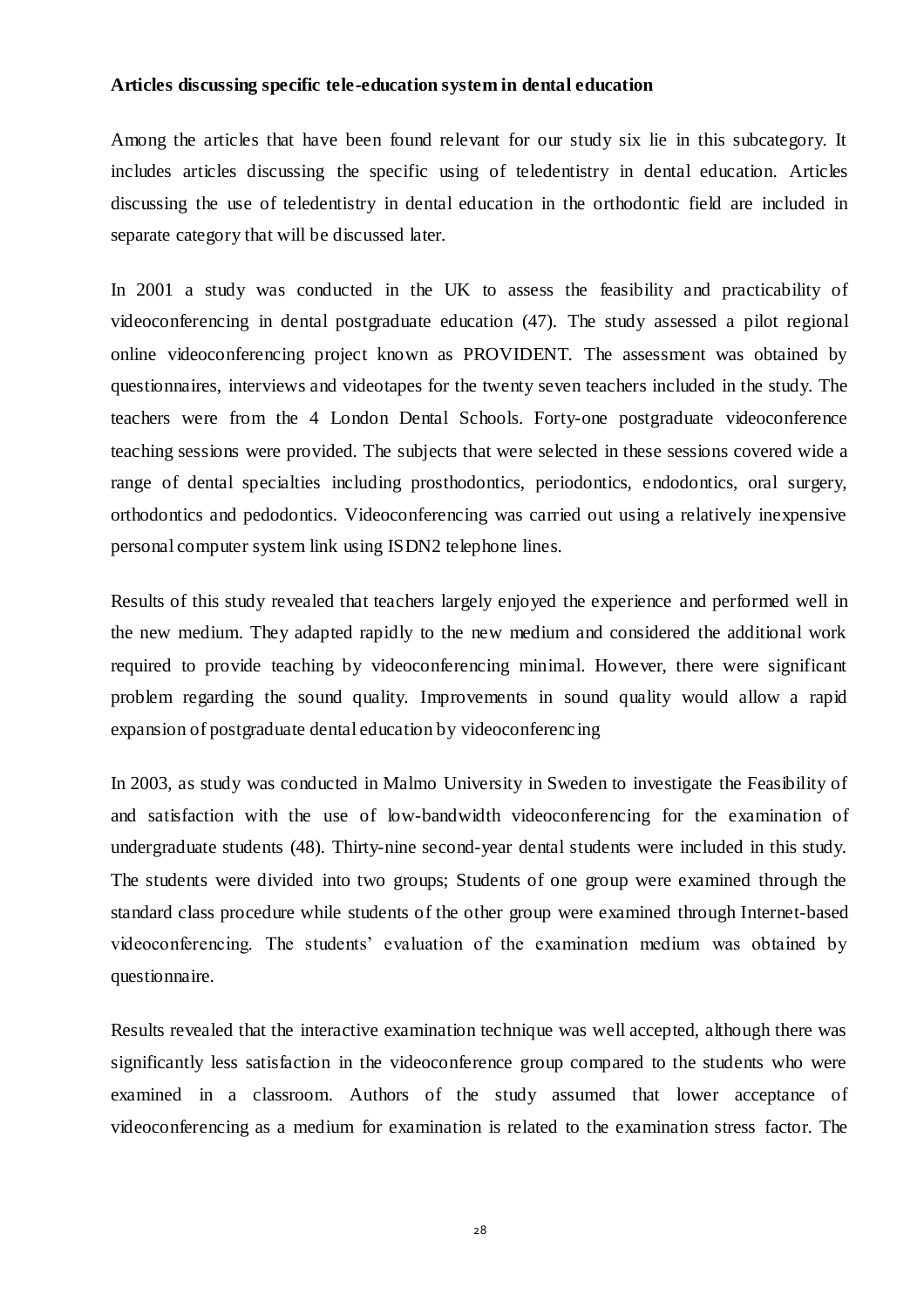face-to-face contact with the examiner during the examination can play a role in reassuring the students and relieve some of the examination stress.

In 2006, a study was conducted in Finland discussing the use of teledentistry in dental spec ialist education in Finland (49). Specialist dental services are available very unevenly in Finland. Some smaller towns and sparsely populated regions lack some of these services. According to the Finnish National Committee of Dental Specialist Education "the need for new dental specialists in Finnish health care centers in the next ten years is much greater than current specialist training programs can produce" (50). This increases the importance of the role teledentistry can play in the dental specialist education in Finland.

The aim of this study was to determine how information and communication technologies could be used in dental specialist education in order to reduce travel and increase the interactivity between teachers and students. To achieve this, a teledentistry project started in 2002 and was concluded in 2005.In this project, university lectures were transmitted to various training locations using IP-based videoconferencing, lectures and seminars were carried out twice a week and assessment of the project was obtained using questionnaire in which the students involved in the study were required to rate the quality of picture and sound on a 4-point scale. Also, cost analysis was performed to determine the economic outcome of the project implementation.

Results revealed that the overall rating of videoconferencing as a tool in specialist training was excellent in 15%, good in 62%, neutral in 15% and poor in 8%. Moreover the overall potential cost saving per student was estimated to be at least  $\epsilon$  43,600. In conclusion, the study suggested that videoconferencing is suitable for long distance learning in dentistry. The telemedicine tools have the potential to increase the total number of dental specialist trainees and specialists in sparsely populated areas.

In 2008, a study was conducted to evaluate the use of webcasting and podcasting in undergraduate and continuing dental education (51). Webcasting has been defined as "broadcast video, live or on-demand, using streaming technology across the world wide web to offer the ability to deliver good quality imaging within any chosen learning environment"(52). Taking video streams and transmitting them over the Internet allows students in many different remote locations to gain access to different seminars and lectures sessions. These videos can be stored on PC and watched by students later and used for revision purposes as well. The article also discussed delivering lectures and other educational material via podcasting taking advantage of the growing popularity of downloading music onto MP3 players, iPods or similar equipment.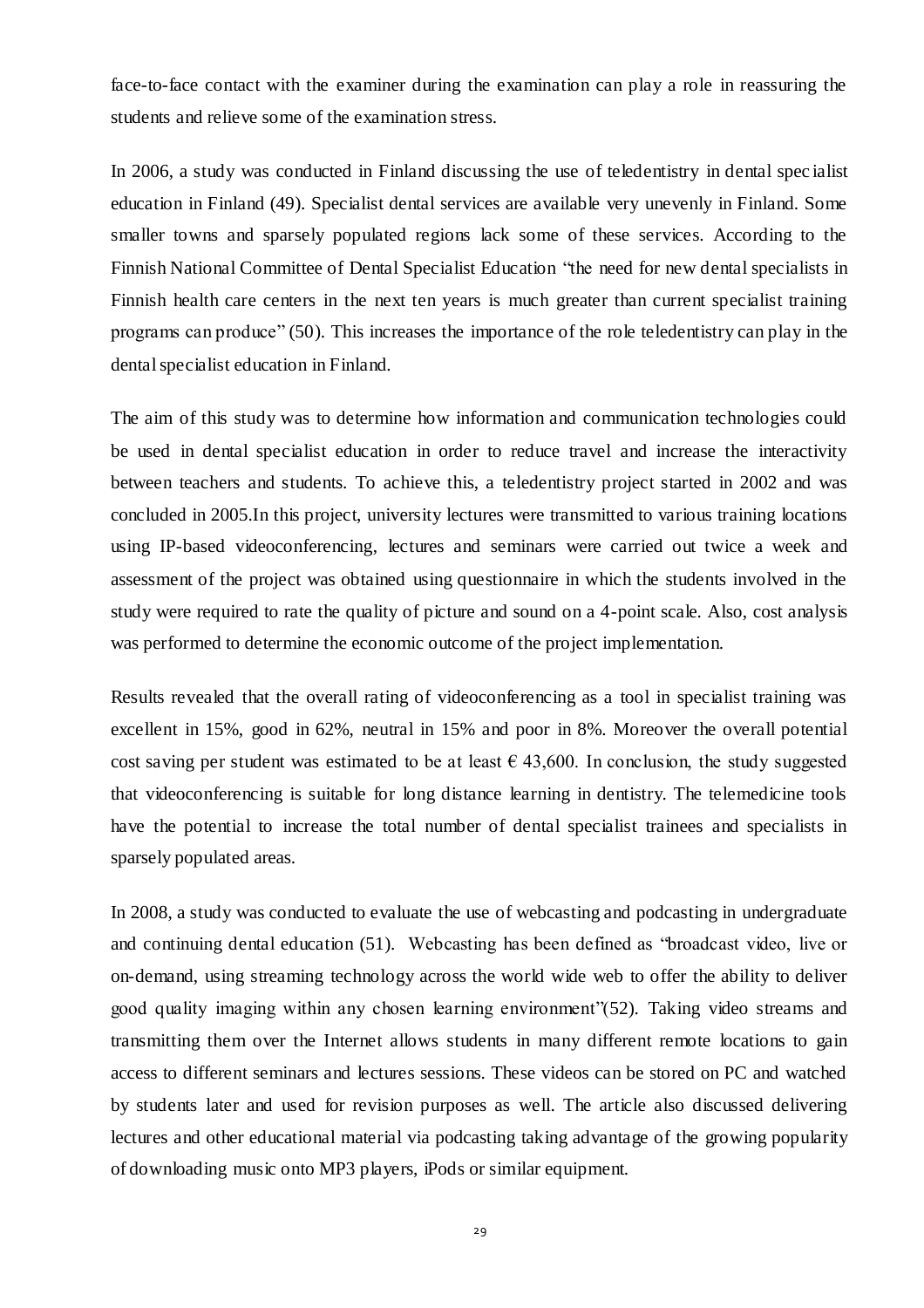The study then presented two webs casting projects and discussed them in details. The first webcasting project was carried out at King's College London Dental Institute to compare the use of videoconferencing with webcasting and webcasting in different settings and with different presentations. The project was divided into three phases with different complex screen components.

- 1. Videoconferencing and one-frame webcasting across a LAN (local area network)
- 2. Two-frame webcast across the LAN, the second frame containing PowerPoint slides controlled by the student
- 3. Three-frame webcast across the Internet, the third frame acting as a live chat box. Alternatively, an on-demand recording of the webcast was made available on the Internet.

Evaluation of the project was obtained via questionnaires, interviews and videotaping. Results revealed lack of interaction in the one-frame webcast compared to videoconferencing. On the other hand, the addition of chat box was appreciated by students. Moreover, the ability to streaming out to the Internet to reach postgraduate dental students at home or at work allowed the participation of students from remote areas. The advantages of using webcasting in education were concluded:

- It can be performed anytime and viewed anyplace
- It can be embedded in online courses
- Facilitate interaction during the education and with time to review the answers
- The ability to replay on demand

The other project that the study presented was about the delivery of continuing professional development (CPD) in the workplace to pharmacists and dentists. The project enabled the creation of a series of webcasts for transmission across the internet to 50 pharmacies and dental practices. The webcasts were developed in rich media format including combination of audio, video and animated diagrams interactivity within the virtual learning environment. Participant reported their satisfaction with the website as a method of delivering their CPD. In conclusion, the use of webbased interactive education using a variety of rich media was considered a useful way of accessing CPD by professionals in dental practices and pharmacies.

In 2008 another study in the UK was conducted to discuss the development and benefits of using videoconferencing in dental education (53). The main advantage was reducing travel time and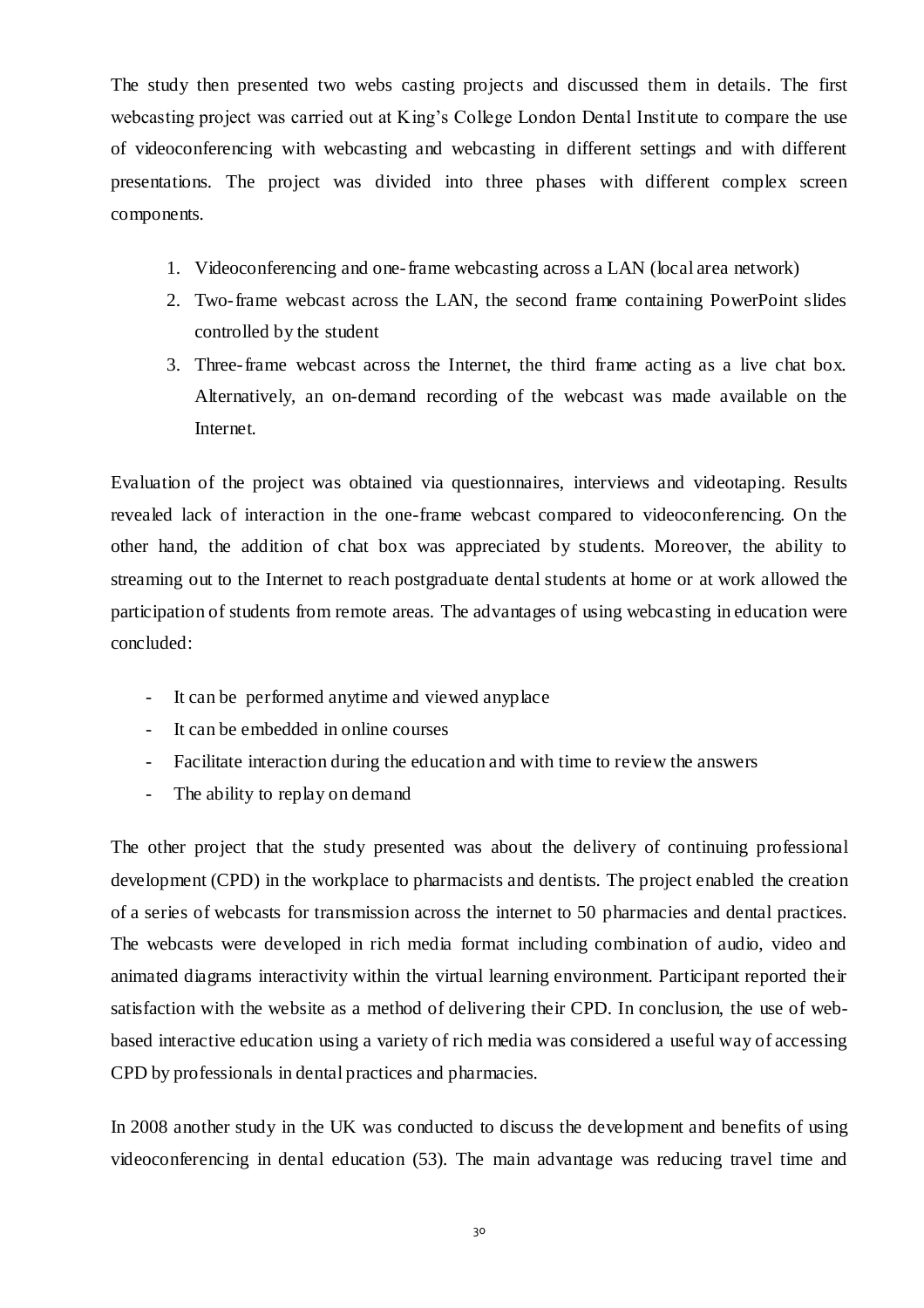costs for teachers, students, patients and clinicians. Then the articles discussed two projects in details where videoconferencing was used in dental education as case studies. The first project was a pilot regional online videoconferencing in dentistry (PROVIDENT) which has been mentioned in detail earlier (47).

The second project that was discussed in this article was the Dental Undergraduate Education by Teleconferencing (DUET) (54). In this project a videoconference link was provided to a dental practice to help the students to experience real life diagnosis and treatment through intraoral cameras integrated in the dentists' chairs. Moreover, it gave the students access to remote staff. The assessment of this project revealed that 98 % of the students included in the project rated the session as good to very good. In conclusion, the PROVIDENT, DUET showed the key role that videoconferencing can play in both undergraduate and continuing professional dental education.

In 2012, a study was conducted in the UK to evaluate remote communication versus face-to face in clinical dental education (55). In this study three communication modalities were compared:

- Audio and video using voice over internet protocol alone.(AV)
- Audio and video VoIP with the addition of a three dimensional virtual artifact (AV3D)
- Physical face-to-face (FTF)

Clinical case discussions between the learner and educators were held using the three communication modalities where the learner presented the case to get advice on the clinical management from the expert educators. Quantitative evaluation of the system was obtained using the questionnaires completed by both the learners and the educator. Moreover, qualitative evaluation was performed using video analysis of the interaction of people and artifacts.

Results obtained using the questionnaires showed that the students felt they were more able to provide more information using FTF, followed by AV and finally AV3D. Also, the educators considered the FTF modality better than the AV and the AV3D in terms of their ability to prove more information. In conclusion, physical face-to-face learning was a more effective modality for clinical case-based discussions between a learner and an educator. On the other hand, remote, internet-based discussions enabled a more relaxed discussion environment. The effectiveness of the AV3D modality depended on the interface design and the simplicity to use it. It also depends on providing prior training for the users.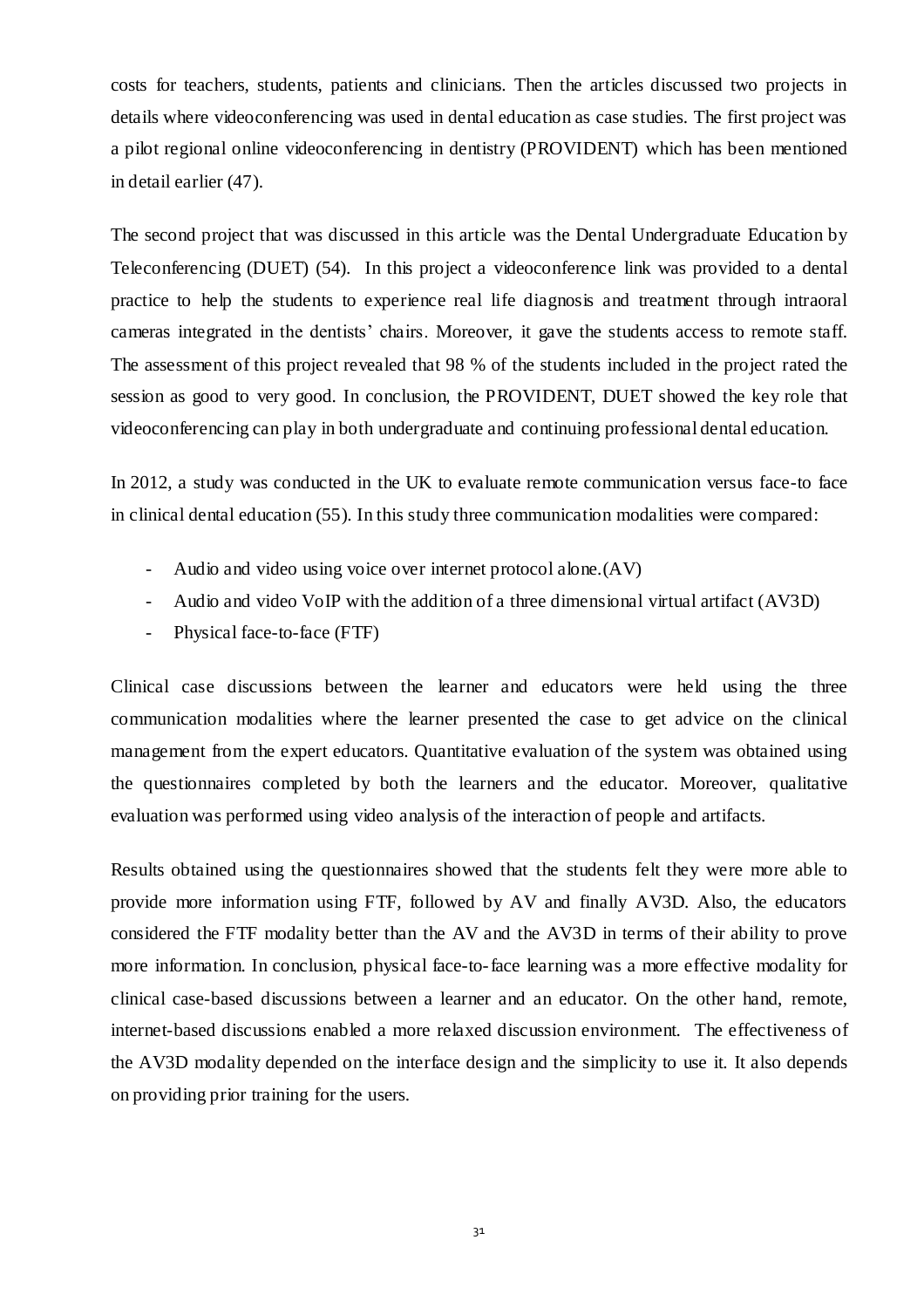#### **Articles discussing tele-dental education in Orthodontics**

Among the articles that have been found relevant for our study four of lie in this subcategory. It includes articles discussing the use of teledentistry in dental education in the Orthodontics specialty in particular. It was the only dental specialty where articles discussed using teleeducation systems within it rather than discussing its use in dentistry in general.

In 2007, an article was published discussing Equipping orthodontic residency programs for interactive distance learning (56). The article covered the required infra-structure in orthodontics departments to allow applying the interactive distant learning system.

First the article presented the benefits of using such a system The main advantage of using such system for the orthodontic residency program was increasing the diversity of the content, more efficient use of the instructors time and it could also reduce the costs of residency.

Then the article discussed the technological requirements to apply this system. A dual-streaming multipoint video conferencing system is needed to allow sharing of instructions with other residency programs. A basic system would allow reception of the instruction, and an optimal system would allow originating and receiving such a conference. A detailed list of the required equipment with the approximate costs was provided in the article. Finally, the authors concluded that equipment were available to allow the use of distance education in orthodontic departments, both from distant part-time faculty members within the same department and from other schools as well.

Another study conducted in 2007 to evaluate the effectiveness and acceptability of using recorded interactive seminars in orthodontic distance education (57). First year residents at 3 dental schools were included in this study (Sydney, Australia; Winnipeg, Manitoba, Canada; and Manchester, United Kingdom). They viewed a recorded interactive seminar, then they discussed its content with the seminar leader at a distance via three methods; video conferencing, audio-only interaction by telephone and Internet chat with Net Meeting software. The resident then completed the evaluation and rated the effectiveness of the 3 methods and the degree of their acceptance for each of them.

Results revealed that videoconferencing received the highest ratings, telephone interaction came in the second place and finally internet chat came in the third place. Moreover, all the residents stated that they would like to repeat the distance education experience again. In conclusion, the distance learning based on observation of recorded seminars and follow-up interaction is an acceptable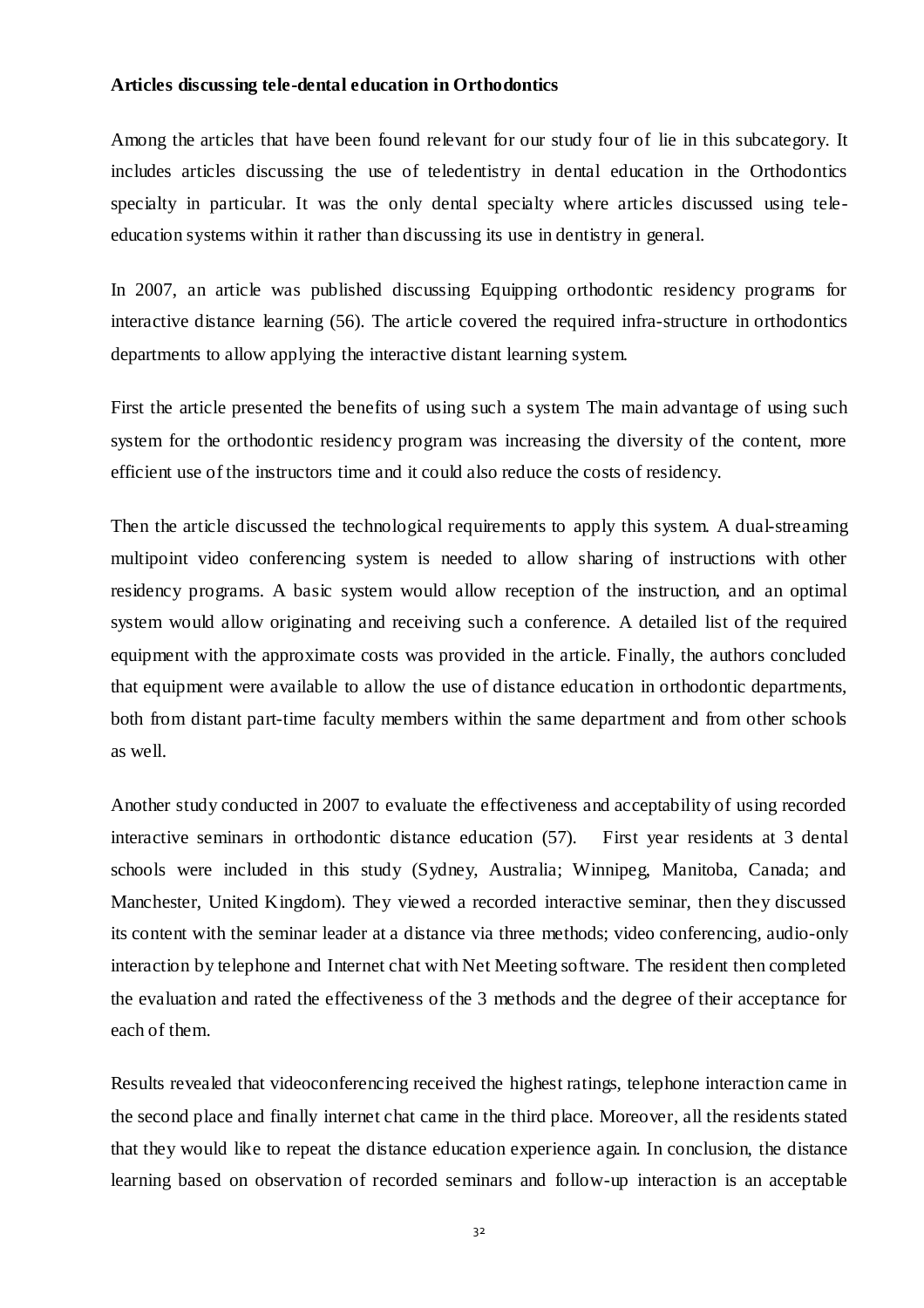method of instruction that can help the orthodontic residents to gain access to various materials and expert educators.

Also in 2007, a study was conducted to discuss applying distance learning to interactive seminar instruction in orthodontic residency programs (58). Orthodontics residents from 3 orthodontics departments that were included in this study participated in distance basic concepts seminars, clinical conferences, and clinical seminars via high-speed Internet connections. The residents completed evaluation forms to obtain information about their experience with this learning method and investigate their acceptability of it.

The orthodontic residents rated the educational experiences positively. Live participation in seminars via video conferencing was preferred to live observation or later observation of a recording. The authors concluded that the acceptability of the distance seminars was influenced by the instructor's personality and teaching style and how that can facilitate the interaction.

And finally, the last article in this subcategory is about a study conducted in 2012 to discuss utilization and acceptability of interactive distance learning for orthodontic residents (59). It has been proposed that sharing resources through distant education can be used to deal with the lack of full-time faculty members and maintain high-quality content in orthodontic residency programs as well. In this study a blended interactive distance learning approach was developed. It combined observation of Web-based seminars with live post seminar discussions. The aim of this project was to:

- Measure the interest in using the blended distant learning approach
- Determine the interest of both the faculty and the residents
- Obtain feedback regarding future use

Participants in this study had to read the assigned articles and then watched recording of an actual interactive seminar on a Web site and then immediately after, they participated in a follow-up with a faculty member at the participating institution or via a videoconference with the leader of the Web-based seminar. Finally, they completed a survey about their experience.

Results of this study revealed that the blended distant learning approach was effective and enjoyable. However, faculty members showed enthusiasm about the experience compared to the residents. Residents; who were adequately prepared before the seminars; reported a greater ability to learn using the new approach. In conclusion, blended distance learning was proved to be an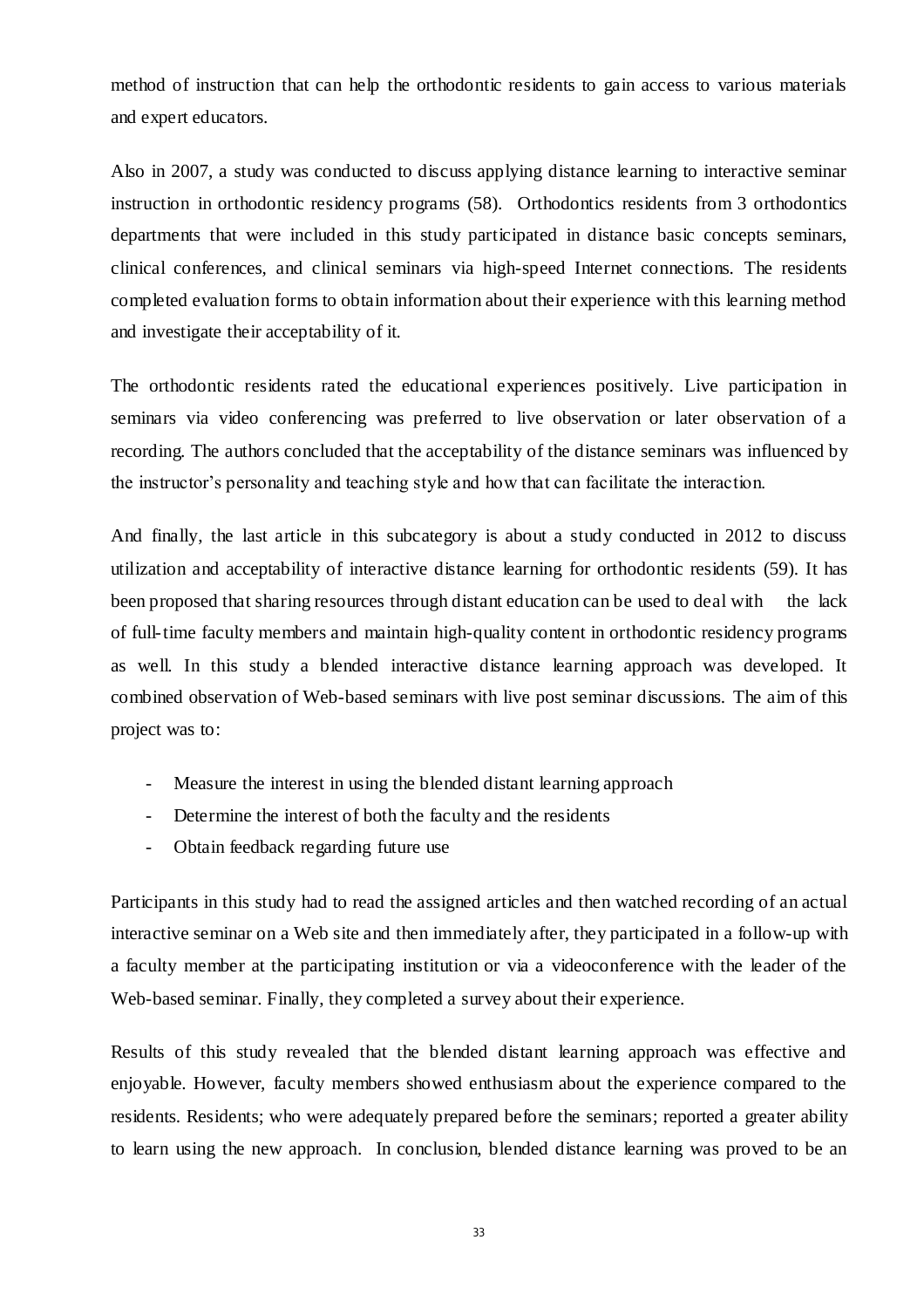acceptable method of instruction that allows residents to access various experts .It supplements the traditional instructor-led training and helps in solving the problem of faculty shortages.

## **Articles discussing applying telemedicine in orthodontics (n=7)**

This category includes articles that discuss teledentistry applications in orthodontics. Among the articles that have been found relevant for our study eight lie in this category. . Regarding the country where the studies were conducted, five of these articles were conducted in UK and one in USA and Italy.

In 2001, a study was conducted in the UK presenting a prototype teledentistry service that incorporated a PC-based expert system designed to assist in orthodontic cases (60). The importance of using such a system comes from the uneven distribution of orthodontic specialists in the UK which makes many general dental practitioners (GDPs) obliged to provide orthodontic treatment for their child patients. The aim of the system was to help GDPs through the assessment of the patient\s malocclusion and ensure that all observations were made and all the data were recorded. After completing the assessment the program provided either:

- Treatment plan for the simple cases that could be treated by the GDP using simple orthodontic appliances.
- Recommendation to refer the more complicated cases to the orthodontics specialist mentioning the clinical parameters that made the referral necessary for each case.

In cases where the system recommended referring the case to a specialist the GDP created a white board file with all the details of the examination and sent it to the consultant together with images of the clinical records asking for advice. Method of file transmission between the GDP and consultant was the FTP (File Transfer Protocol), an international standard for transmitting electronic files between computers across the Internet. After sending the case to the FTP server, the GDP sent an e-mail message to the consultant to notify him of its presence. Later when the consultant finished adding his advice regarding the case, he sent it to the GDP on same FTP server. Moreover, where appropriate a videoconference was conducted.

In this study, six GDPs were included and the duration of the study was eight months. 158 cases were referred through the teledentistry system. The protocol was evaluated using structured interviews with the GDPs, forms completed by the GDPs for each case and the consultants records of all communications with the GDPs including dates and times of the videoconferences. Results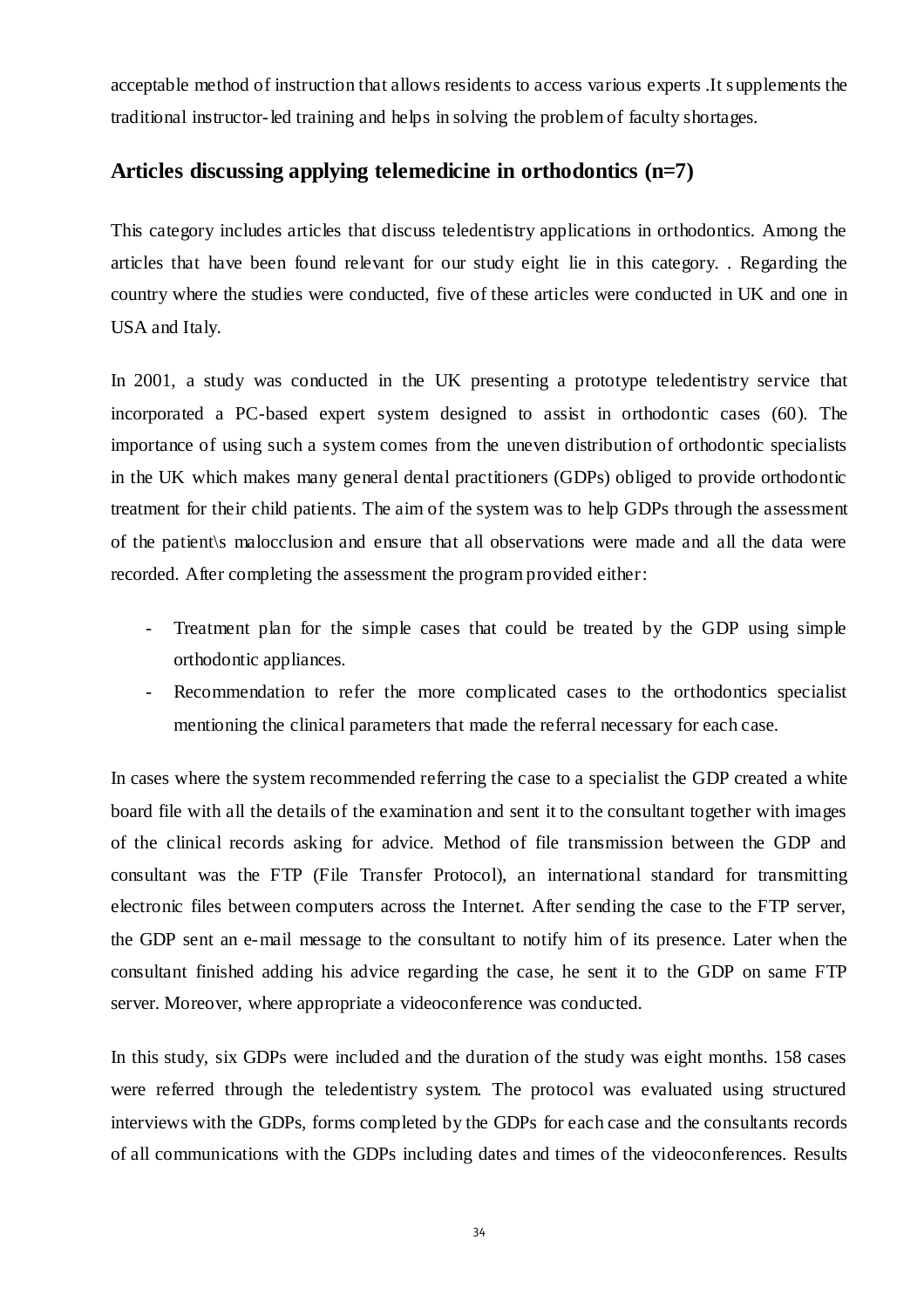revealed that both GDPs and the consultants were satisfied with the protocol; used during the trial. The GDPs found that it was straightforward and covered all aspects of the cases they submitted.

Another study was conducted in the UK by [Stephens C](http://www.ncbi.nlm.nih.gov/pubmed?term=Stephens%20C%5BAuthor%5D&cauthor=true&cauthor_uid=12222094) et al. to investigate effect of applying teledentistry advice system "TeleDent Southwest" on the outcome of the orthodontic treatment provided by general dental practitioners (61). Results revealed that TeleDent Southwest enabled them to offer a better service for their patients and use specialist services more appropriately. However, according to the authors, the information presented in this article must be interpreted with caution due to the short duration of the study and the small number of practitioners involved in it. Moreover, almost all the data are based on the opinions of the participating dentists

Moreover in 2002, [Stephens C](http://www.ncbi.nlm.nih.gov/pubmed?term=Stephens%20C%5BAuthor%5D&cauthor=true&cauthor_uid=12222094) et al. conducted a study to determine the attitudes of UK consultants to teledentistry as a means of providing orthodontic advice to general dental practitioners (62). A survey was undertaken to determine if UK consultants would support the advice being provided to UK GDPs using teledentistry means. Information was obtained using questionnaires which were sent to all UK NHS orthodontic consultants. 86 % from the 231 consultants responded.

Results revealed that more than half of the consultants were interested in providing general dental practitioners with clinical diagnostic consultation using telemedicine applications. In conclusion, the majority of UK orthodontic consultants supported the concept of using teledentistry to make their advice more accessible to dentists and patients.

In 2005, Mandall N et al. conducted a study about using teledentistry for screening new patients orthodontics referrals. The study consisted of two parts. In part 1 a randomized control trial was conducted to:

- Evaluate the validity of the teledentistry system
- Evaluate whether the teledentistry system affected referral rates, inappropriate referral rates and number of failed appointments ( 63).

Fifteen dental practices in Greater Manchester, UK, were included in the trial. They were randomly allocated to either a teledentistry test group or a control group. Practitioners in the test group referred patients via a 'store and forward' teledentistry system and were evaluated clinically to assess whether the same decision to accept referral was made. This measured the validity of the system with the clinic's decision used as the gold standard. Patients in the control group were referred using the usual letter system. Referral rates, inappropriate referrals and number of failed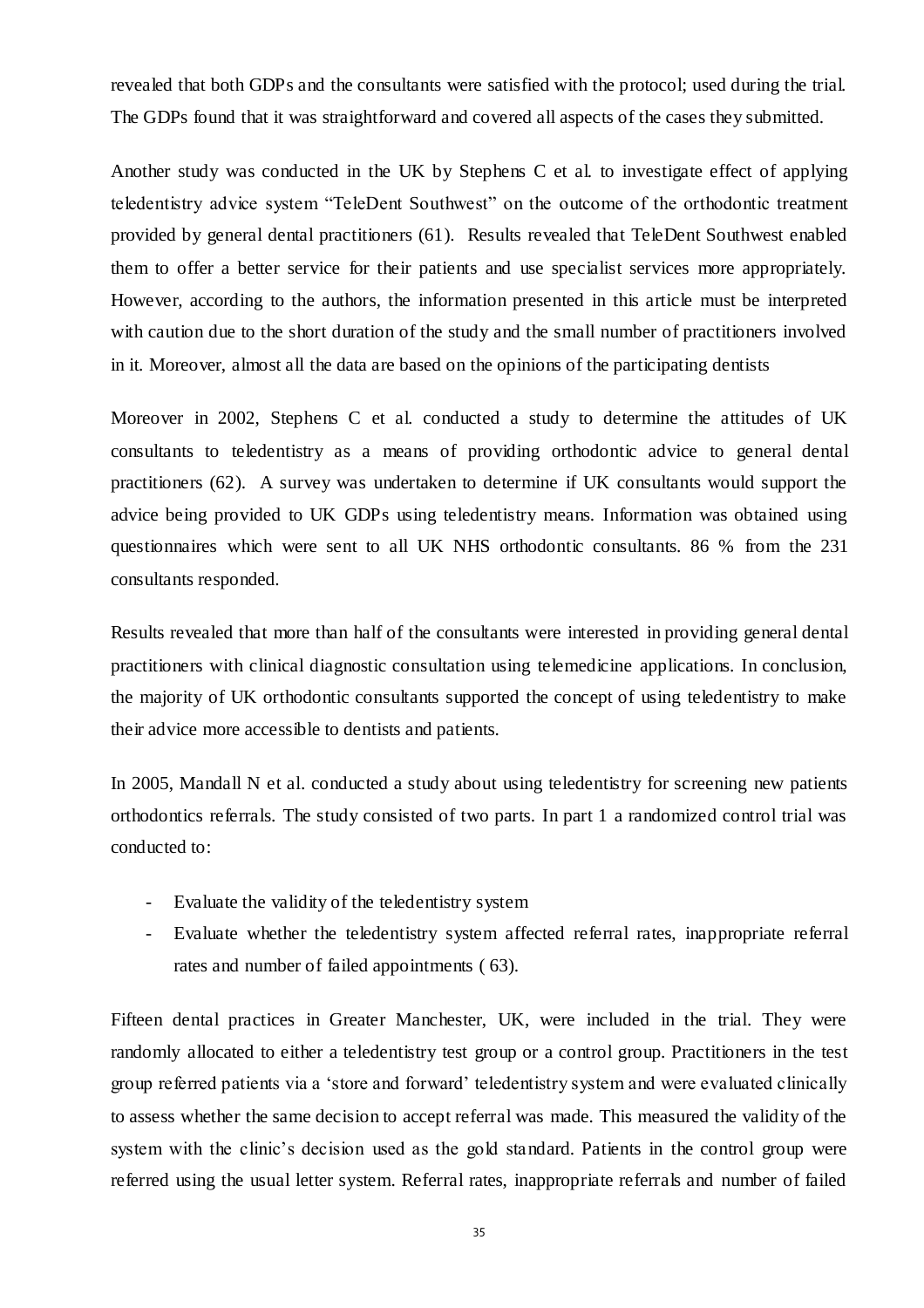appointments were then compared between the teledentistry and control groups. The definition of inappropriate referral used in this study was poor oral hygiene or referral too early. A quantitative method was used to evaluate the impact of the new system.

Results revealed that teledentistry is a good way of positive identification of patients who should be referred to a consultant orthodontist. Teledentistry could be a significant factor in reducing the inappropriate referral rate.

Part 2 of this study aimed to evaluate GDP opinion about using a teledentistry system to screen new patient orthodontic referrals (64). A cross-sectional questionnaire was used to obtain the opinions of the GDPs included in the study. 71 % of GDPs thought that using teledentistry for orthodontic referrals would be a good idea. More than half of them as well agreed that there would be implications for their surgery time, expense and equipment security. The authors concluded that GDPs generally supported the use of a teledentistry system for new patient orthodontic referrals.

Another study was conducted in the UK to investigate the opinion of general dental practitioners regarding an online .orthodontic referral service (65). The study aimed to establish the profile of general dental practitioners in West Yorkshire who would refer patients online for a consultant orthodontist's opinion. Semi structured questionnaires were used to get the GDP opinions. The questionnaires sought to answer the question if the GDPs were ready to use teledentistry for orthodontic advice from consultants. The questionnaires were sent to all 91 general dental practices in Calderdale and Kirklees in West Yorkshire.

Results revealed that 46 % of the GDPs showed their interests in using teledentistry service to obtain a consultant orthodontist's opinion online. They mentioned that the reasons of such interests were saving time and achieving a quicker opinion for a practitioner regarding the treatment plan of the patients. In conclusion, less than half of the GDPs included in the study had positive response regarding the benefits of a teledentistry referral scheme. On the hand, substantial number was undecided or did not support the use of teledentistry for orthodontic referrals. The authors of the study assumed that this might be because they were unsure of their information technology (IT) skills.

In 2008, [Berndt J](http://www.ncbi.nlm.nih.gov/pubmed?term=Berndt%20J%5BAuthor%5D&cauthor=true&cauthor_uid=18984404) et al. conducted a study to examine the feasibility of a general dental practitioner using teledentistry to provide interceptive orthodontic services to disadvantaged children with real-time supervision from an orthodontist (66). It has been found that, in USA many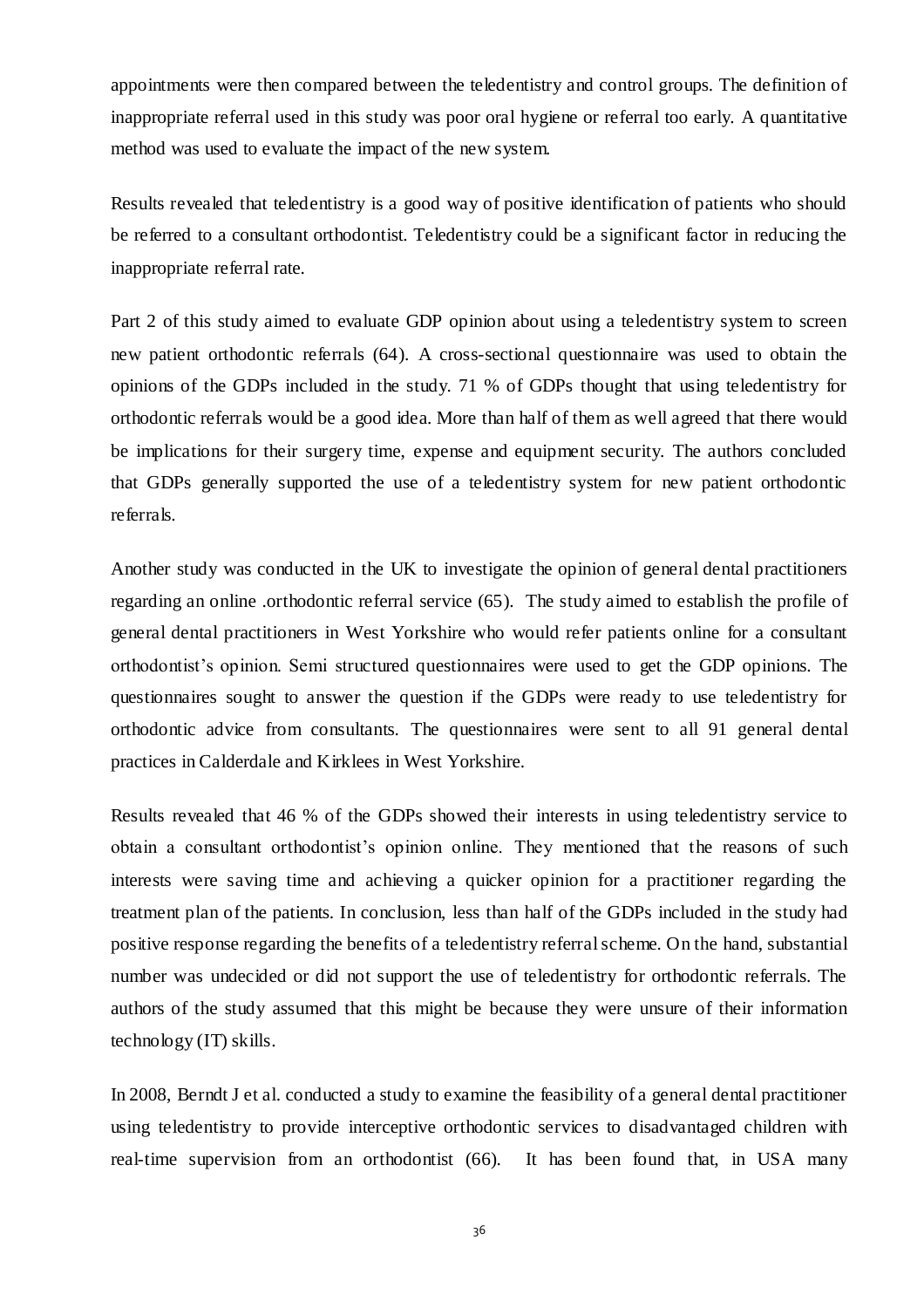malocclusions remain untreated in socially disadvantaged children (racial or ethnic minority, poor, rural, immigrants), resulting in a significant oral health disparity (67). This was attributed to their families' limited recourses and also to the limited availability of orthodo ntists in their communities (68). Thus, applying such teledentistry system can have positive impact on the oral health of these children.

The study was designed as case control series study. The study group included 30 children treated by a general dentist using teledentistry. One videoconference unit was set up at each site and connected through integrated services digital network lines, allowing the orthodontist to communicate in real time with the general dentist and the patient at chair side. One the other hand, the control group consisted of 96 children treated by orthodontic residents directly supervised by orthodontic faculty. Quantitative research approach was used in this study. Treatments were compared between groups based on the treatment durations and the used appliances. Peer assessment ratings (PAR) were made by calibrated examiners from pretreatment and post treatment orthodontic study models to quantify malocclusion severity and outcomes.

Results revealed that both the study and control group had significant improvements in PAR scores. However there were no significant differences between the groups before treatment or after the interceptive orthodontic treatment. According to these results the authors suggested that the interceptive orthodontic treatments provided by sufficiently prepared general dentists who are supervised remotely by orthodontists proved to be efficient method in reducing the severity of malocclusions in disadvantaged children when referral to an orthodontist is not feasible.

In 2009, a study was conducted in Italy to discuss the use of home tele-assistance in orthodontics (69). The study aimed to codify both a methodological and communication standard based on teleassistance, and the emergencies that can be treated from a remote location along with the related clinical applications, limitations, and the patients' opinion on this new assistance approach.

Ten young patients aged 10-16 years were included in this study. They were equipped with a mobile videophone and after clear instructions, asked the advice of the orthodontic specialist to deal with minor orthodontic emergencies. After completing the treatment each of the children included in the study, they filled out a questionnaire on the level of satisfaction and the difficulties associated with the use of this technology.

Results revealed that most of the orthodontic emergencies can be solved at home. Examples of such orthodontic emergencies: rubber ligature displacement, discomfort due to the appliance and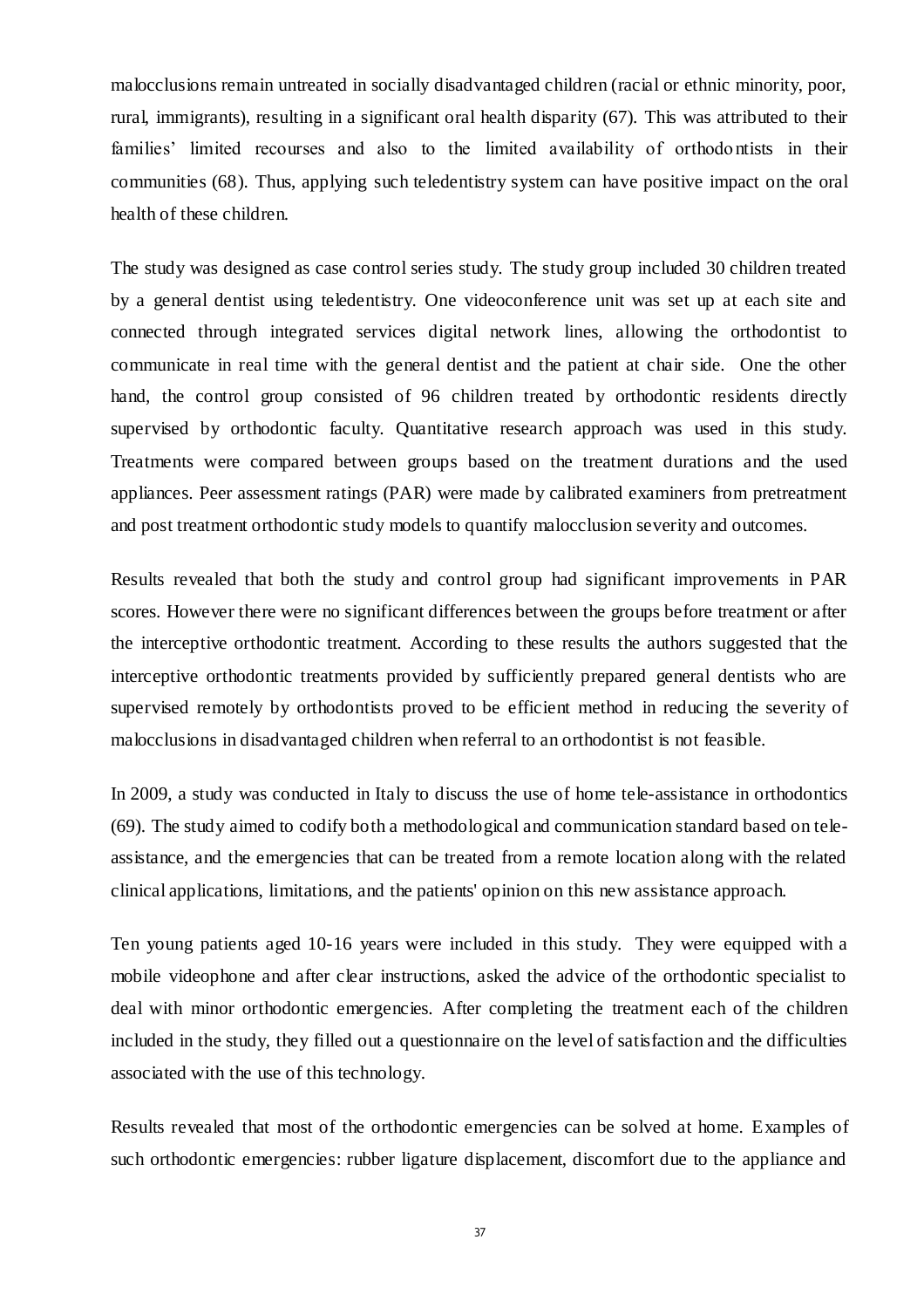irritation of cheeks. The patients included in this study considered using videophone to handle the orthodontic emergencies an easy and useful method. This could be due to the young age of the patients involved in the study which made them more familiar with the new technologies. In conclusion, sharing videos and images can be useful in the orthodontic field, as minor emergencies can be solved at home. This can help in reassuring patient and parents. Moreover, it can help in limiting visits to the dental office to the cases of real need.

Five out of seven articles in this category focused on the GDPs opinions and attitudes regarding using teledentistry application to refer patients to orthodontics or seeking for their consultations. These studies covered the GDPs acceptance of the new technologies and the new approaches.

Five out of seven articles in this category discussed studies that were conducted in UK. This could be due the shortage of the number of orthodontists in the UK. Britain has fewer orthodontists relative to its population than almost all European countries (70). Teledentistry can play a major in overcoming this problem by establishing proper communication between GDPs and orthodontics specialists. Thus, more researches were conducted in UK regarding using teledentistry in orthodontics.

# **Articles discussing applying telemedicine in oral and maxillofacial surgery (n=10)**

This category includes articles that discuss teledentistry applications in Oral and maxillofacial surgery. Among the articles that have been found relevant for our study ten lie in this category. It has been noticed the varieties of the countries where there studies have been conducted. These countries include USA, UK, Ireland, Spain, Austria, Canada and Japan.

In 2000, a study was conducted in the UK to investigate the GDP opinions of the conventional referral system used at the time of the study and investigate the need for using telemedicine in oral surgery referrals (71). 400 GDPs in Greater Manchester were included in the study. Questionnaire was used to obtain the GDPs opinions. Results revealed that 48% of the GDPs were not satisfied with the service of their current specialist oral surgery referral site. 23% of respondents wished to improve their ability to communicate with the oral surgeon and 70% wanted involvement in the patient consultation. In conclusion, there is a need for change in the referral system for oral surgery specialist care. It was suggested that telemedicine could be efficient way to improve access to specialist oral surgery care.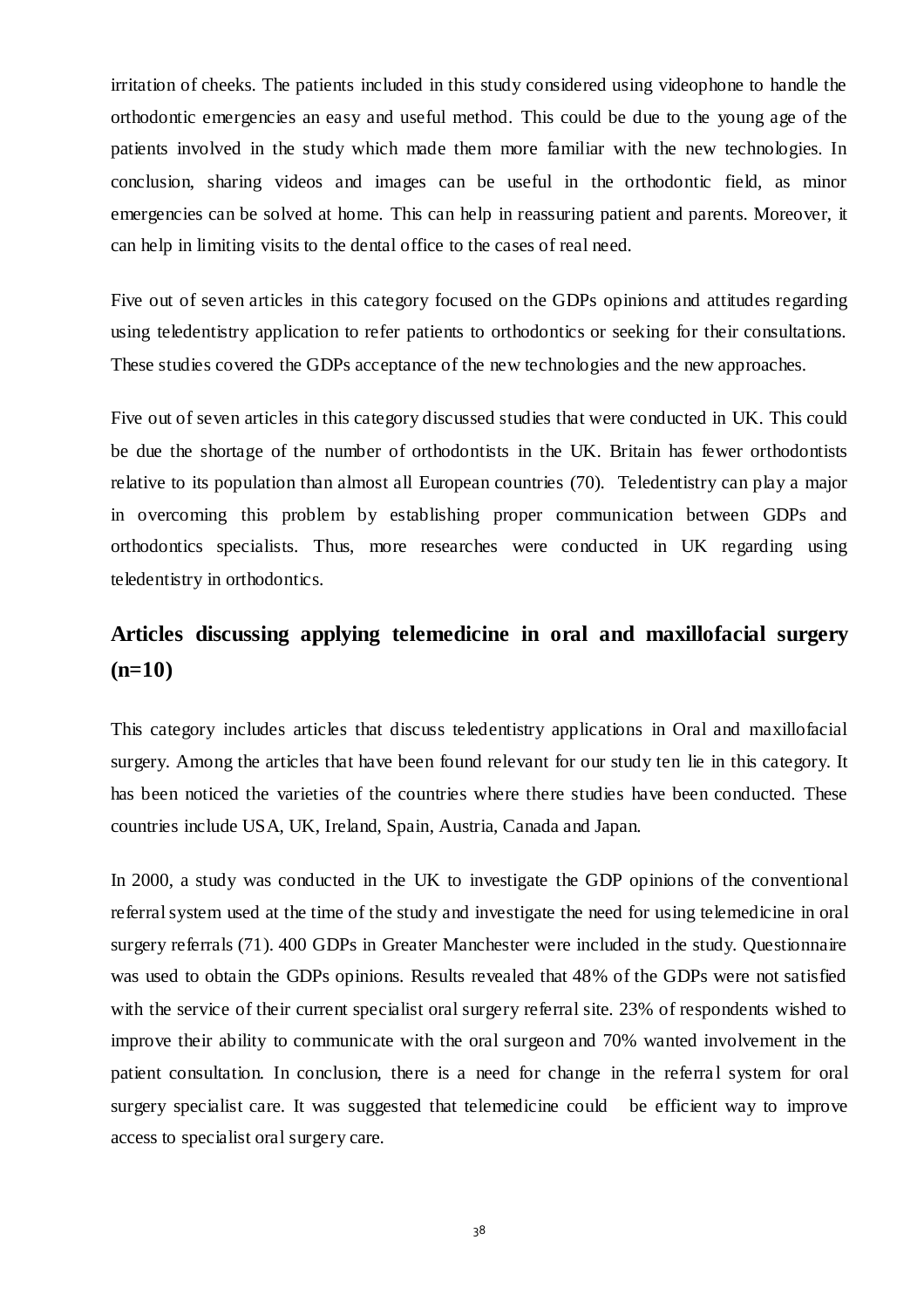In 2002, another study was conducted in the UK to investigate the accuracy of diagnosis of fractures by maxillofacial and accident and emergency doctors using plain radiography compared with a telemedicine system (72). Ten facial radiographs with fractures and 10 without fractures were viewed by eight oral and maxillofacial surgeries. Eight accident and emergency (A&E) doctors who were each asked questions about the presence and site of any fractures as well as the quality of the images and diagnostic confidence. Each radiograph was then transmitted over a teleradiology link and viewed by the same OMFS doctors who answered the same questions. Results revealed that using telemedicine system was a useful tool to aid diagnosis of most facial fractures. However, diagnosis of frontozygomatic and infraorbital rim disruption using telemedicine is less reliable than plain radiography. In all cases the need for appropriate clinical information is vital.

In 2004 an article was published presenting the introduction of an OMFS telemedicine system linking the three peripheral emergency departments to the OMFS center "hub" (73). Each of the four sites had three paired ISDN lines installed to provide sufficient bandwidth for the application together with a high quality Codec (coder/decoder) to transfer images from the referring Station to the receiving Station. According to the study this system succeeded in making the patient transfer procedure more appropriate. Moreover, it developed the skills of the ER medical staff, and led to an overall improvement in the early-stage management of this group of patients.

In 2005 a study was conducted in Austria presenting a summary of experiences from 50 telemedically supported treatments in craniomaxillofacial surgery in the duration from 1996 to 2002 (74). Furthermore, the study discussed applying for the first time the innovative UMTS (universal mobile telecommunication system) for the transmission of arthroscopic videos of the temporomandibular joint and other craniomaxillofacial structures. This study was composed of 4 technical system configurations:

- Integrated services digital network (ISDN)-based videoconferencing without remote control of the navigation computer
- Transmission control protocol/internet protocol (TCP/IP)-based interactive teleconsultation via bundled ISDN lines (including remote control of the navigation computer)
- TCP/IP-based interactive teleconsultation via network
- Combination of TCP/IP-connection and ISDN-based videoconferencing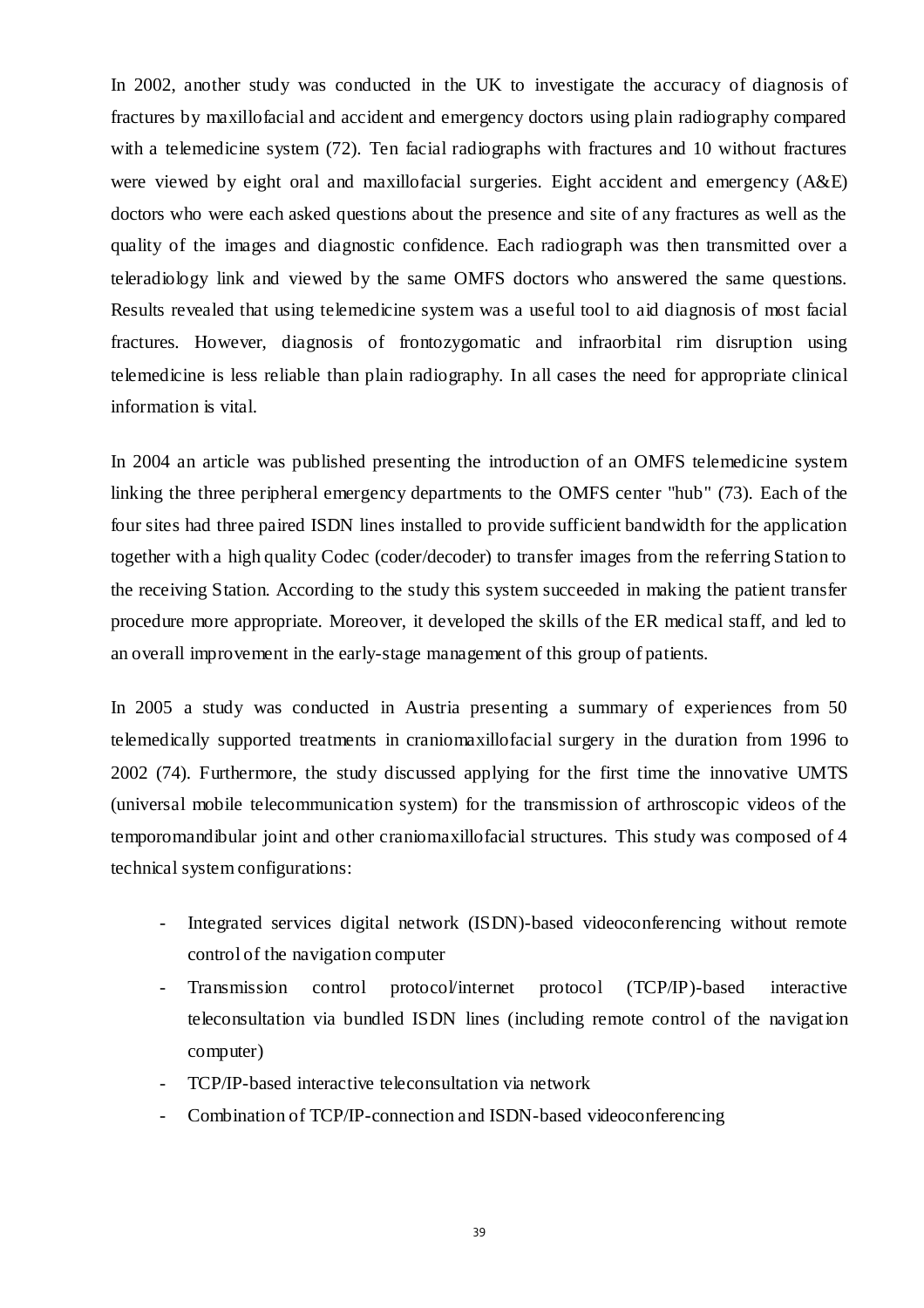Results revealed that telecommunication technology can contribute to a quality improvement in cranio- and maxillofacial surgery because of the global availability of specialized knowledge. The required technical expenditure for teleconsultation depends on the infrastructure that is already available at the clinic and the remote site. UMTS is a promising technology with the potential to be valuable in numerous craniomaxillofacial applications.

In 2010, a study was conducted discussing extending multidisciplinary management of cleft palate to the developing world using innovative applications of technology to overcome the shorta ges of healthcare resources which prevent providing the most basic care to those with a cleft palate (75). Such applications can facilitate the delivery of speech therapy, evaluation of audiometric data, and limited dental evaluation for these patients with a modest financial investment. Internet based modalities can be used in the preoperative evaluation and postoperative care of patients with cleft palate in the developing world.

In 2011, a study was conducted in Ireland discussing the electronic follow-up of facial lacerations in the emergency department (76). Closing the feedback loop is important for the trainees as it allow them to see what their closures look like with time and then they may be able to change their technique accordingly. Sometimes problems may develop despite a good closure. For example secondary infection, further trauma or poor wound care and that all may lead to an adverse outcome. However, lacerations are not routinely followed up in the emergency department in University College Hospital, Galway, Ireland where this study was conducted. Instead, patients were discharged to the care of their primary care physician for follow-up and suture removal. This did not allow the operators to get feedback of their in a lack of feedback for the operator of their closures and placed a barrier between the patient and scar revision services. To overcome this electronic follow system was used where consecutive patients who were sutured by a single operator using the same technique were asked to send a photograph of the laceration six months and 12 months afterwards. The patients had internet access and a digital camera, or a mobile phone with a camera. Fifty patients were included in the study. A reminder telephone call was made to each patient at six months and 12 months, and the email address or mobile number to send the picture was given again. In each telephone call patients were asked to grade the healing on a 5-point scale from  $1=$  very happy to  $5=$  very unhappy.

Results revealed that after six months, 23 patients stated that they were happy and 27 were very happy with the scar. At 12 and 13 months, four patients were happy and 46 very happy. However, despite the reminders, no patients sent a photograph. The results provide no evidence to support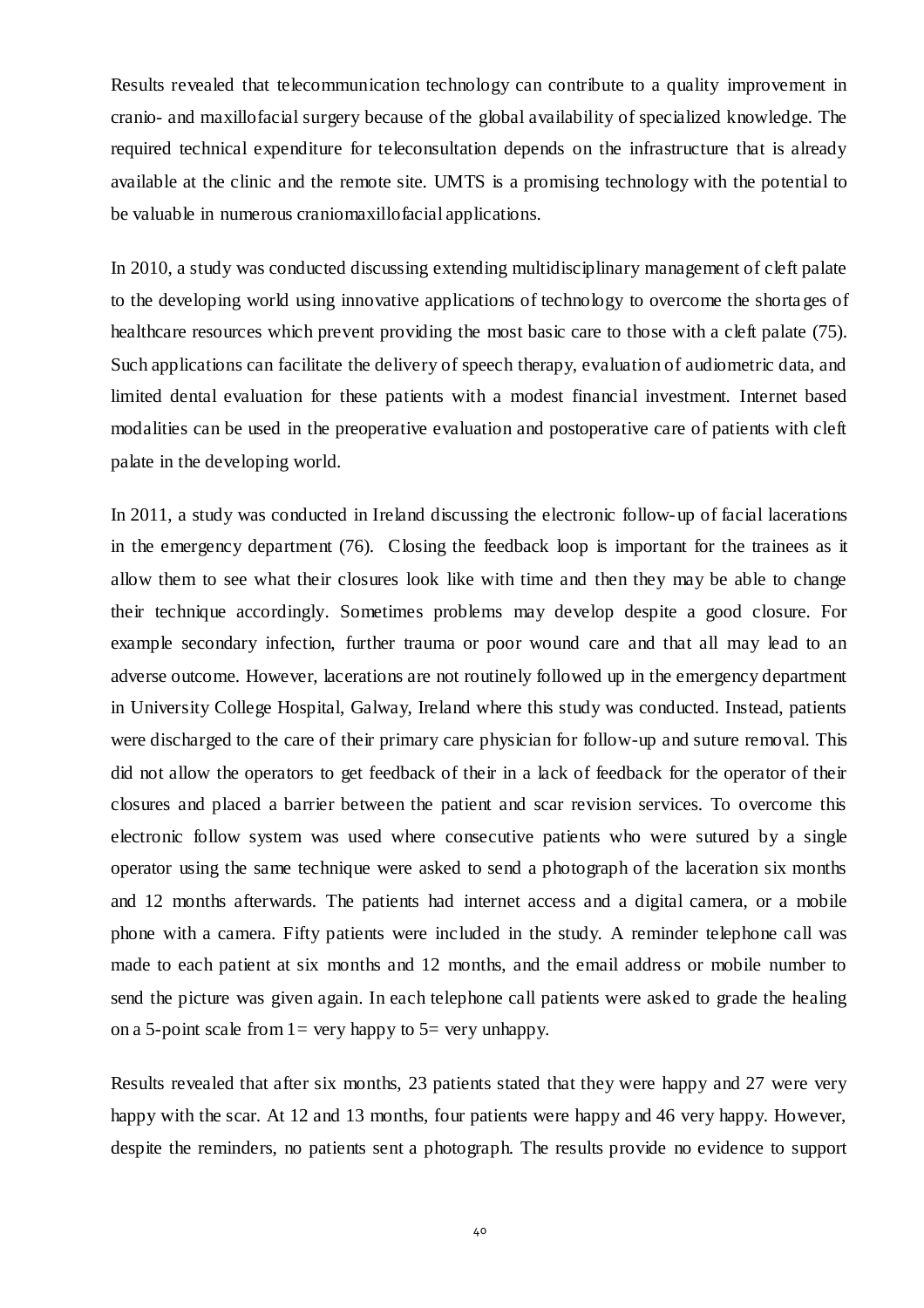the use of photographs sent by email or text message for the follow-up of facial lacerations sutured in the emergency department.

In 2011, a pilot study was conducted in Spain discussing management of impacted third molars based on Telemedicine (77). The study described the preliminary results of using a store-andforward telemedicine system (SFTMS) as a tool for the pre-surgical management of impacted third molar pathology. The study was conducted at the Oral and Maxillofacial Surgery Unit of Virgen Macarena University Hospital (Seville, Spain) and 4 primary care areas located between 15 and 95 km from the hospital. The duration of the study was 12 months. 97 patients were enrolled in the study. Results of this study revealed the effectiveness and accuracy of using SFTMS as a preoperative tool for the impacted third molar pathology. It has been found that using such a system helped to avoid unnecessary visits to the hospital as well as shortening the waiting intervals. However more studies are required to establish the clinical and economic advantages of using such telemedicine, against the conventional pre-surgical management systems.

In 2012, the authors of the previous study conducted another study to evaluate the effectiveness of using a store-and-forward telemedicine system (SFTMS) as a tool for the management of patients with TMJ disorders (TMJD) referred from primary care sites to the Maxillofacial Surgery Unit (hospital-based) (78). Results revealed that telemedicine provided correct diagnosis and an adequate treatment for the majority of TMJD from primary care sites. Moreover applying such system helped to shorten the delay in the start of the treatment and prevented displacement and unnecessary costs for these patients.

In 2012, study was conducted in Switzerland describing a medical online consultation service regarding maxillofacial surgery (79). The study aimed to investigate whether the telemedical consultation is a useful tool in this surgical field by analyzing the content of the users' questions regarding maxillofacial surgery and studying the actions taken by the internet doctors. 204 questions were evaluated. Results revealed that the users questions focused on information about medical therapies or pharmaceuticals and about specific disease or an injury. The three most common maxillofacial surgery topics were sinusitis aphthae in the mouth and basal cell carcinoma. According to these results the authors concluded that the users understood online consultation not only understood as a first contact with the healthcare system but also as a centre to get professional further and detailed information and advice after a doctor visit, especially about chronic diseases and infections. In conclusion, online consultation can complement the traditional healthcare and conventional physician-patient relationship in maxillofacial surgery.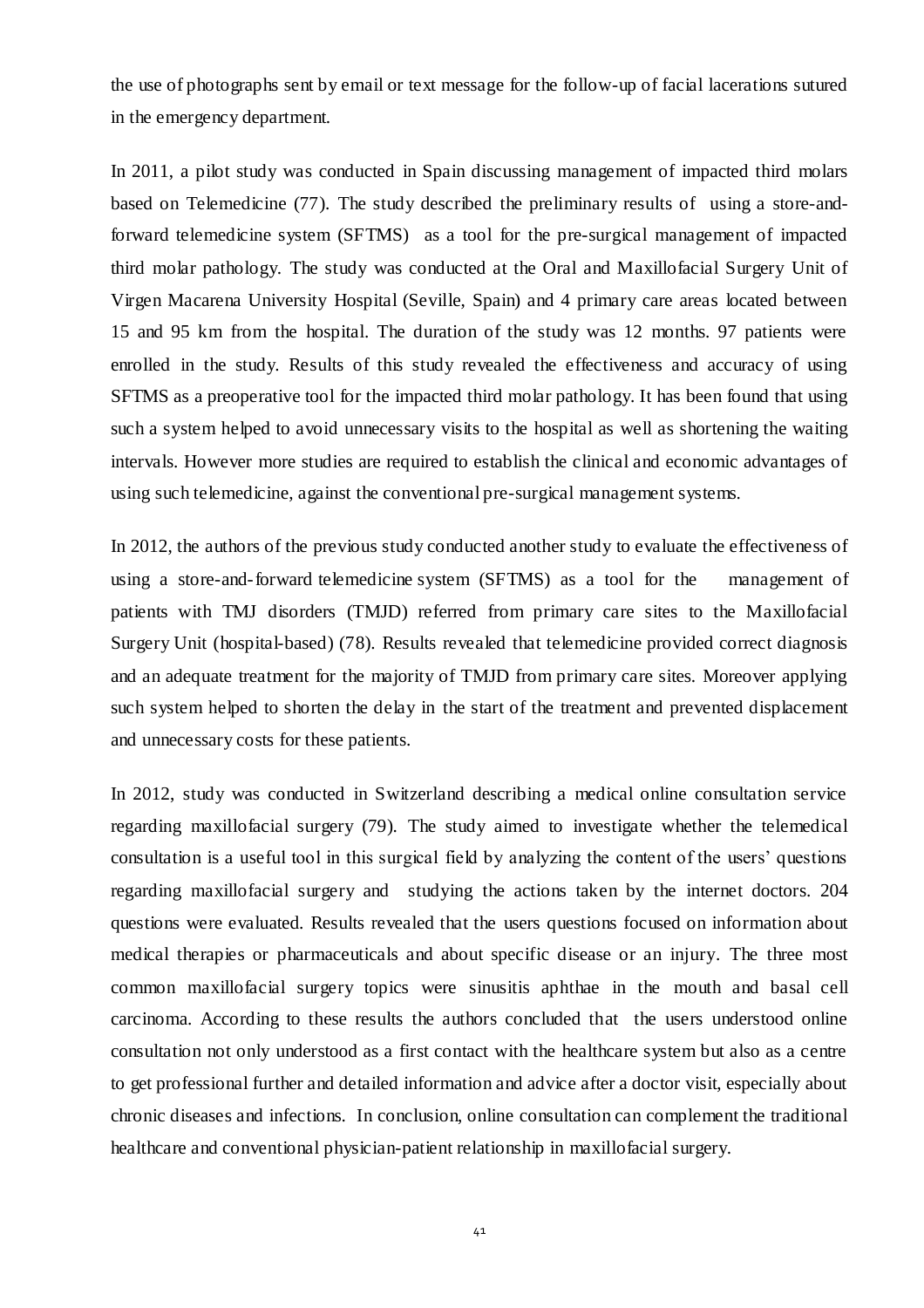In 2012, a study was conducted in Japan describing a telerobotic-assisted bone-drilling system using bilateral control with feed operation scaling and cutting force scaling (80). Recently, oral surgery involving dental implants where drilling is used has become more common. However serious accidents can happen due to risky drilling process. To avoid such accidents supporting systems such as robotic drilling systems have been proposed. In this study a telerobotic-assisted drilling system was proposed.

A previous study reported the development of a robotic drilling system for dental implant surgery (81). However the system described in this study differs from the conventional system described in this previous study. This conventional system was a unilateral system, which was assumed to be applied to image-guided system. In the conventional systems the contact force was not transmitted to the surgeon. On the other hand the, in this study the conventional system was enhanced to a master–slave system by transmitting the cutting force to the surgeon, using acceleration-based bilateral control. Position tracking and law of action and reaction were achieved between the master and slave systems by the acceleration based four-channel bilateral control.

The authors described in details the technical features of the system as the following: "An acceleration based four-channel bilateral control system is implemented in linear actuators in a master–slave system for drill feeding. A reaction force observer is used instead of a force sensor for measuring cutting force. Cutting force transmits from a cutting material to a surgeon, who may feel a static cutting resistance force and vigorous cutting vibrations, via the master–slave system. Moreover, position scaling and force scaling are achieved. Scaling functions are used to achieve precise drilling and hazard detection via force sensation."

The performances of the proposed system were evaluated experimentally. Cutting accuracy and reproducibility of the cutting force were evaluated by angular velocity/position error and frequency analysis of the cutting force. Results revealed that the proposed telerobotic-assisted drilling system achieved precise manipulation of the drill feed and vivid feedback from the cutting force.

Among the 10 articles in this category, only this study described a telemedicine system that was used in the actual operative surgical procedure. It is the only article that described the technical details of the system .Thus, more studies are required to propose and discuss using telerobotic system in oral surgery and the outcome of applying these systems and how it can help in improving the treatment outcome.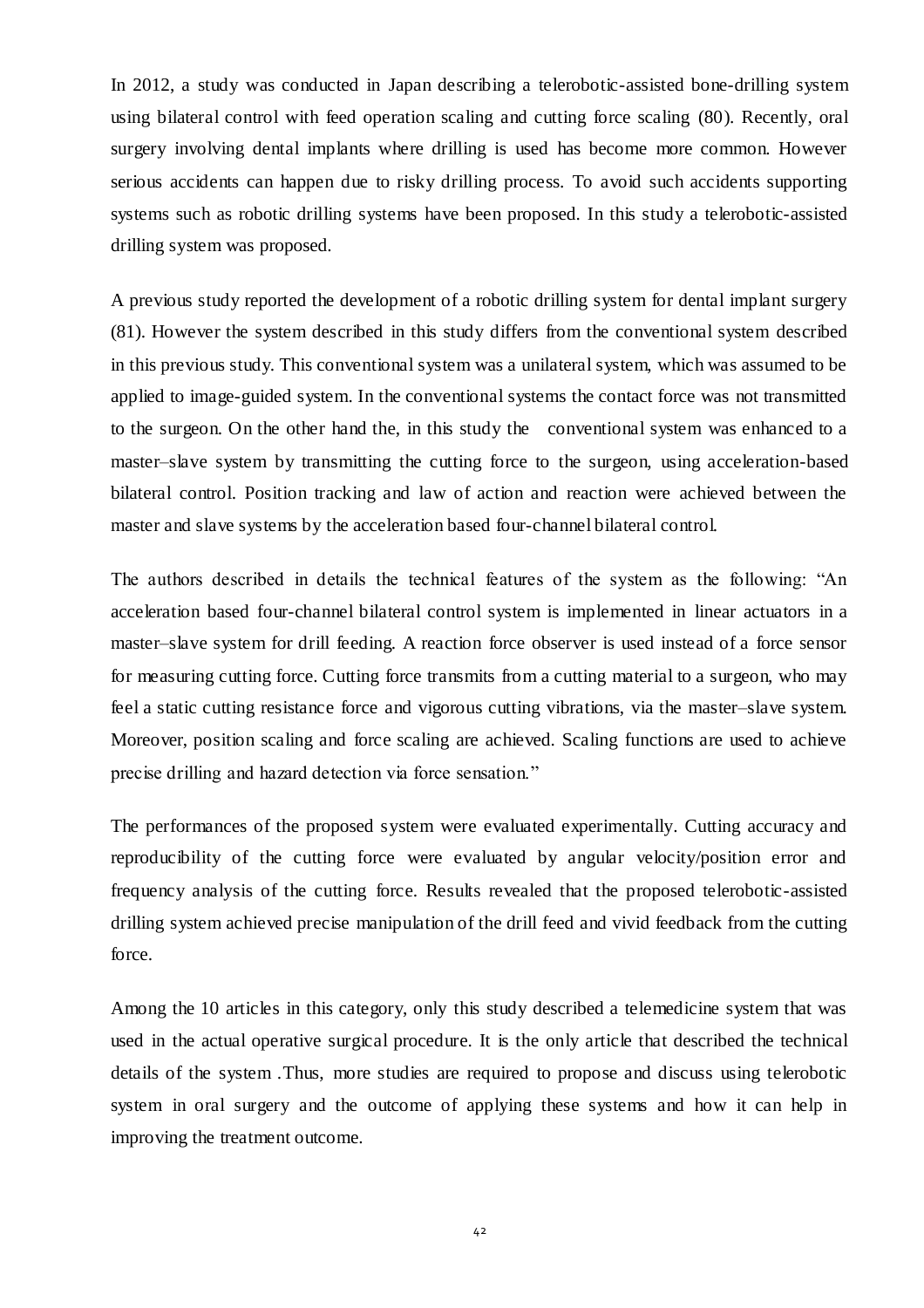Six articles in this category discussed applying telemedicine for diagnostic purposes in oral surgery. One article discussed using telemedicine as post-operative procedure as follow up tool. In addition to one article that investigated general dental practitioners opinions regarding applying telemedicine for patient referrals. According to this, it appeared that telemedicine can play important role in the preoperative diagnostic stage. However, more studies are required to investigate applying telemedicine in post-operative procedure following the surgery.

# **Articles discussing applying telemedicine in oral medicine and periodontics (n=5)**

This category includes articles that discuss teledentistry applications in oral medicine and periodontics. Among the articles that have been found relevant for our study five lie in this category. Regarding the countries where the studies were conducted, one article was conducted in each of UK, Sweden USA Brazil and Japan

In 2000, a pilot study was conducted to assess whether text-based electronic patient data transmission (e-mail) is a reliable source of information for the diagnostic decision-making process of mucosal oral pathologies (82). The study aimed to determine if information contained within a transmitted e-mail can be used as basis for making general recommendations for diagnostic tests and follow-up or referral plans. Results of this study revealed that face-to-face patient examination is more accurate in establishing a correct diagnosis for oral mucosal pathologies than transmitted descriptive patient data alone.

Recently in 2013, a study was conducted in Brazil discussing the same topic. The study aimed to evaluate the applicability of tele-diagnosis in oral medicine, through the transmission of clinical digital images by e-mail (83). 60 patients were included in this study. The clinical history and oral lesion images were recorded using clinical electronic charts and a digital camera and sent by email to two oral medicine consultants. The oral medicine consultants provided the differential diagnosis of the cases with maximum of two clinical hypotheses for each case. These clinical hypotheses were compared with biopsy results that served as the gold standard. Results of these study revealed that in 31 of the 60 cases (51.7%), both consultants made the correct diagnosis; in 17 cases (28.3%), only one consultant made the correct diagnosis; and in 12 cases (20%), neither consultant made the correct diagnosis. Therefore, in 80% of cases, at least one consultant provided the correct diagnosis. In conclusion, store-and-forward teledentistry model using e-mail and high resolution intraoral photographs provides an acceptable index of correct diagnoses. These results showed that the use of information technology can increase the accuracy of consultations in oral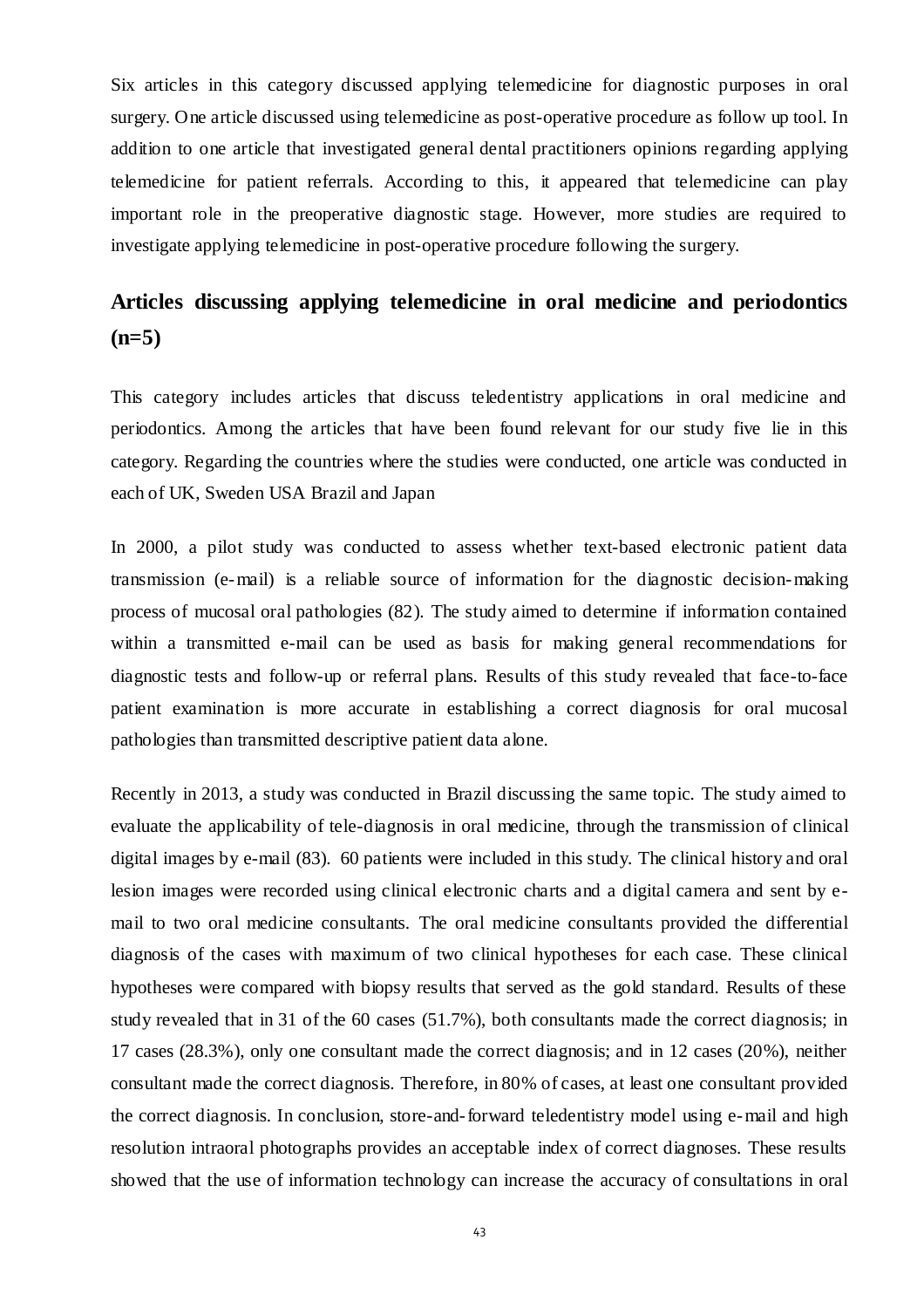medicine. Moreover it showed that the participation of two remote experts increased the possibility of correct diagnosis.

In 2003, a pilot study was conducted in Japan discussing the development of Web-based intervention system for periodontal health (84). The study aimed to propose an effective system of public intervention for periodontal health to enable continuous intervention of dental professionals. In this study a Web-based intervention system regarding periodontal health was developed .The effects of the system in the workplace were evaluated. The system got the capacity of storing and displaying personalized oral health records including video images pertaining to toothbrush manipulation within their own oral cavities based on instructions by dental professionals. Moreover, the system enabled clients to view repeatedly movement of their own skill.

Thirteen workers of a company were included in this study. They were randomized to either an experimental or control group. The control group received face-to-face tooth brushing instruction at the company and follow-up via telephone while the experimental group received follow-up through the proposed system in addition to those components employed in the control group. Results revealed that the workers in the experimental group benefited in terms of improvements of not only plaque removal but also the periodontal health over 3 months. In conclusion, implementation of a Web-based approach for periodontal health can provide the public with remote instruction and produces additional public benefit.

In 2009, a study was conducted in Northern Ireland discussing the application of teledentistry in oral medicine in community dental service (85). The study aimed to install a prototype teledentistry system in a Community Dental Clinic linked to the School of Dentistry in Belfast. Duration of the study was 6 months. During this the feasibility of using teledentistry to process oral medicine referrals to a Belfast hospital consultant was assessed. This involved patient assessment by the community clinician, remote from the consultant. The study presented series of patients with oral mucosal problems who had high quality clinical photography of their lesions taken in primary care and then viewed online by an oral medicine specialist. This replaced the traditional referral pathway whereby patients travelled to see the hospital consultant.

The study demonstrated that using teledentistry in the management of patients with oral mucosal disease can work successfully. It has been found that using teledentistry is especially suitable for management of referrals of older dependent adults who have oral mucosal diseases. However, the authors recommended that more researches should be undertaken to evaluate the cost effectiveness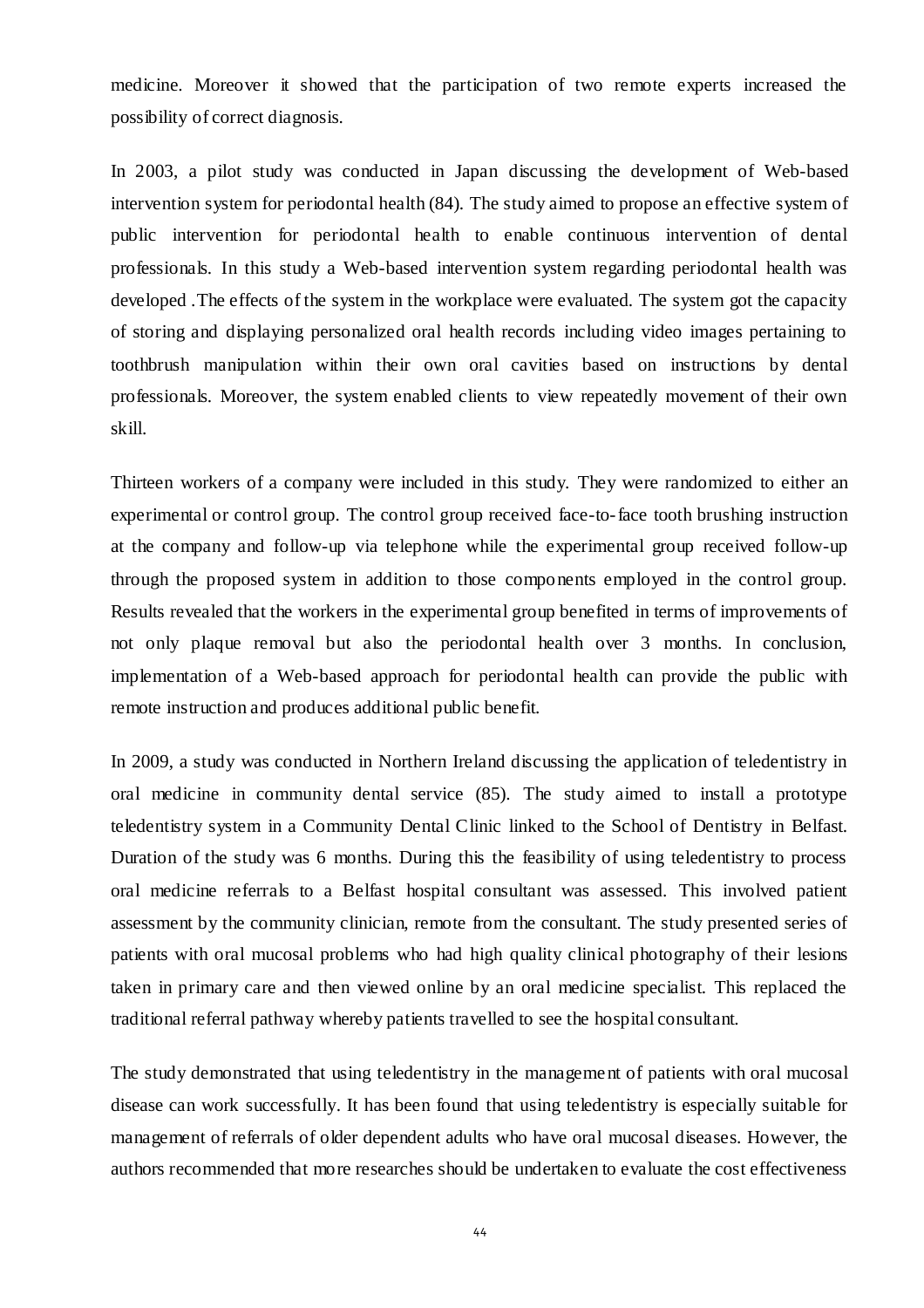of using a community based teledentistry service for the management of oral mucosal disease, in comparison to the traditional consultant led hospital based approach.

In 2012, a study was conducted in Sweden presenting a telemedicine system which offered consultations with specialists at the Department of Oral & Maxillofacial Surgery at Uppsala University Hospital (Uppsala, Sweden) to dentists in the public dental health service (86). The aim of applying this system was to improve the skills of the participating dentists and dental hygienists, and save time and money for patients, healthcare authorities, and society. In this telemedicine system patient records are collected in a database for demonstration and discussion. Both medical and dental photographs and x-rays are digitized in the same system. These can be viewed during telemedicine rounds and by the consultants at the hospital before consultation. Secure, interactive conferencing software was used to allow easy and effective sharing of video and data over the internet. Conference phones were used for verbal communication. Results revealed that applying this telemedicine system allows patient care to be provided rapidly and more economically. Finally the authors of the study discuss the future plans of developing this system by using a video camera that would be installed by the chair side to allow real-time information about the intraoral conditions of the patient

The diagnostic decision making process in oral medicine depends in many cases on the shape and size of the oral lesions. This enables applying the store and forward concept in oral medicine. Asynchronous teleconsultation can be used without the need of video conferencing synchronous mode of teleconsultation. This was appeared as four out of five articles that lies in this category described teledentistry systems based on transfer of mails and clinical photographs between the general dental practitioners and the oral medicine specialists.

# **Articles discussing applying telemedicine in prosthodontics, restorative and pediatric dentistry (n=8)**

This category includes articles that discuss teledentistry applications in prosthodontics, restorative and pediatric dentistry. The articles related to these 3 different specialties of dentistry were put in 1 category due to the small number of articles that has been found relevant for our study in each of these specialties. Among the articles that have been found relevant for our study eight lie in this category. Regarding the countries where the studies were conducted, , 2 articles were conducted in USA, 2 articles were conducted in Germany and one in the UK, Finland, Portugal and India.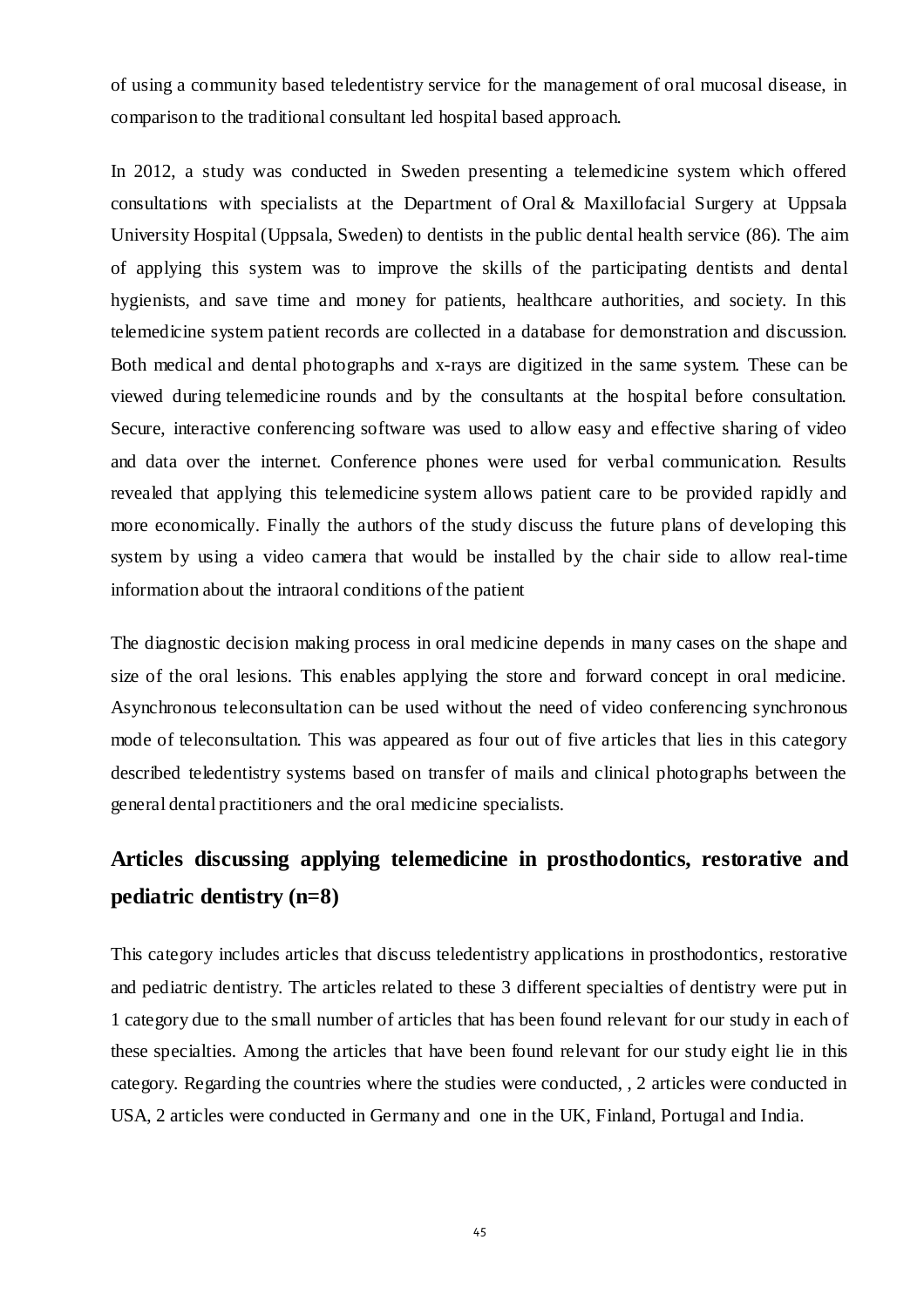In 2000, a study was conducted to evaluate using of teledental PC videoconference link in the delivery of a restorative dentistry service to remote dental practices in Scotland (87). The study aimed to evaluate teledental consultations at the interface between primary and secondary care, between general dental practices in Highland and Island communities and the restorative dental consultant in Aberdeen. PC-based videoconferencing equipment with digital cameras was used to provide diagnostic clinical and radiographic images. This pilot system provides a low-cost service combining live videoconferences with store-and-forward imaging. The system contains encryption equipment, an electrical patient record system and an HWML viewer. HWML (Health and Welfare Markup Language) is a variation of XML. It is designed for exchanging patient data between different patient record systems. The HWML viewer is designed for viewing HWML records in medical facilities or at a patient's home. Moreover, encryption system was employed to transfer data safely over the internet. It uses a one-time key for each transaction.

According to the authors the goals of applying this telemedicine system were to:

- Improve access to specialists to provide diagnosis and treatment advice;
- Reduce costs to the service and the patients;
- Reduce the isolation of practitioners by providing contact and support from specialists as well post graduate education.
- Improve the quality of care.

In 2008, a comparative study was conducted in Germany discussing using telemedicine for preimplant dental assessment (88). The aim of the study was to evaluate using real-time telemedicine in exchanging expert opinions in the area of pre-implant dental assessment. Duration of the study was two years. During this period every tenth patient at the armed forces' dental clinic in Cologne-Wahn seeking implant counseling was discussed via videoconference Indications, prosthodontics options, the required number of implants and implant positions were determined.. The study group included 85 patients while the control group; where the implant consultation was performed based on existing records, without using telemedicine.; included 772 patients.

In the study group, a basic change in the prosthodontics concept was required in 3 % of the cases while the number and position of implants changed in 15 % of the cases. In the control group, the change of the prosthodontic protocol was required in 7 % of the cases while the number and position of implants changed in 19 % of the cases. These results showed that telemedicine allowed preoperative evaluation of implant operations. Telemedicine evaluation of the diagnosis, surgical-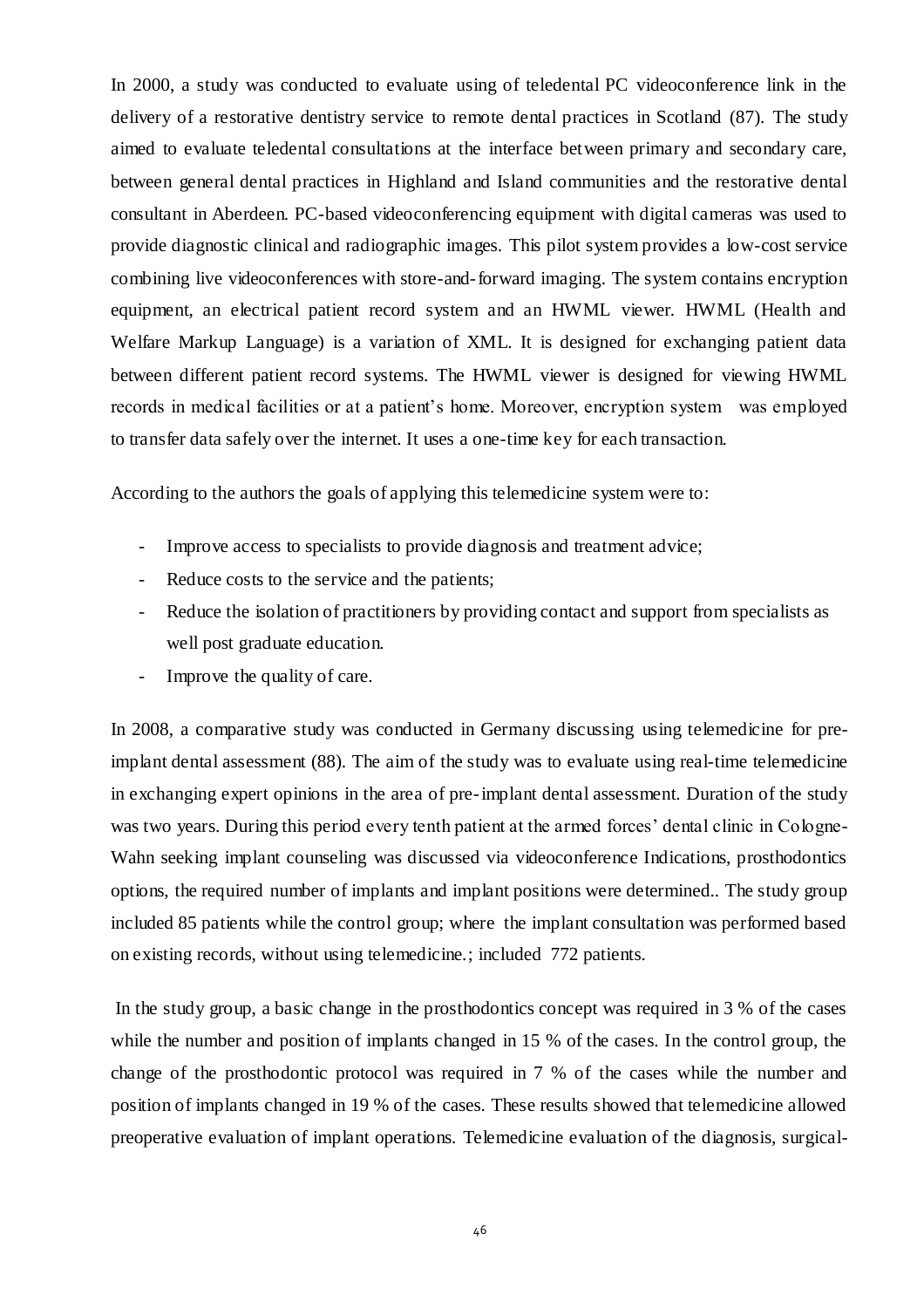implant treatment protocol and prosthodontic protocol appeared to be as good as evaluation based on existing records.

In 2010, a study was conducted in Finland to investigate whether videoconferencing could be used for diagnosis and for making treatment plans for patients who need prosthetic or oral rehabilitation treatment (89). The duration of the study was 13 months. 24 patients and 25 dental professionals (18 dentists, 2 dental hygienists and 5 nurses) were included in the study. The consultations took place between a specialist dental treatment unit in a central hospital and general dental practitioners in seven regional health centers. Users' satisfaction questionnaire was used to obtain the dentists and patient opinions regarding the telemedicine system.

Results revealed that all the participating dentists were satisfied with the consultation process and indicated that the technology used was of sufficient quality for clinical purposes. Moreover, patient satisfaction questionnaire indicated the patients' satisfaction regarding the proposed system. These Results showed that videoconferencing can be used for diagnosis and treatment planning for patients requiring prosthetic or oral rehabilitation treatment with demanding problems. Applying video consultation in dentistry can play a role in increasing the total number of dental specialist services in sparsely populated areas, such as those in Finland.

In 2011, a comparative pilot study was conducted to evaluate the effectiveness of tele-guided interceptive prosthodontics treatment in rural India (90). Resorption of the residual ridges following tooth loss is a major oral health problem in India. This resorption leads to irreversible loss of bone volume of the jaws which undermines retention and stability of future dentures. However one of the procedures that can be used to stop the resorption and provide retentive dentures is the construction of over dentures that are anchored to modified tooth or roots. This requires skilled prosthodontics specialists who are concentrated only in urban areas in India while rural areas suffer from shortage in number of such specialists. The study aimed to investigate if general dental practitioners were able to fabricate over denture under remote guidance from specialists.

Patients included in this study were divided into 2 groups. Study group which included patients attending a rural dental health clinic and control group including patients attending a university teaching hospital. In both groups the treatment were carried out by general dental practitioners. However in the study group the operators were guided remotely over a telemedicine link, cell phones, and emails while in the control group they were guided directly by the specialists. At the end of the treatment period the technical quality of the dentures was evaluated by carrying out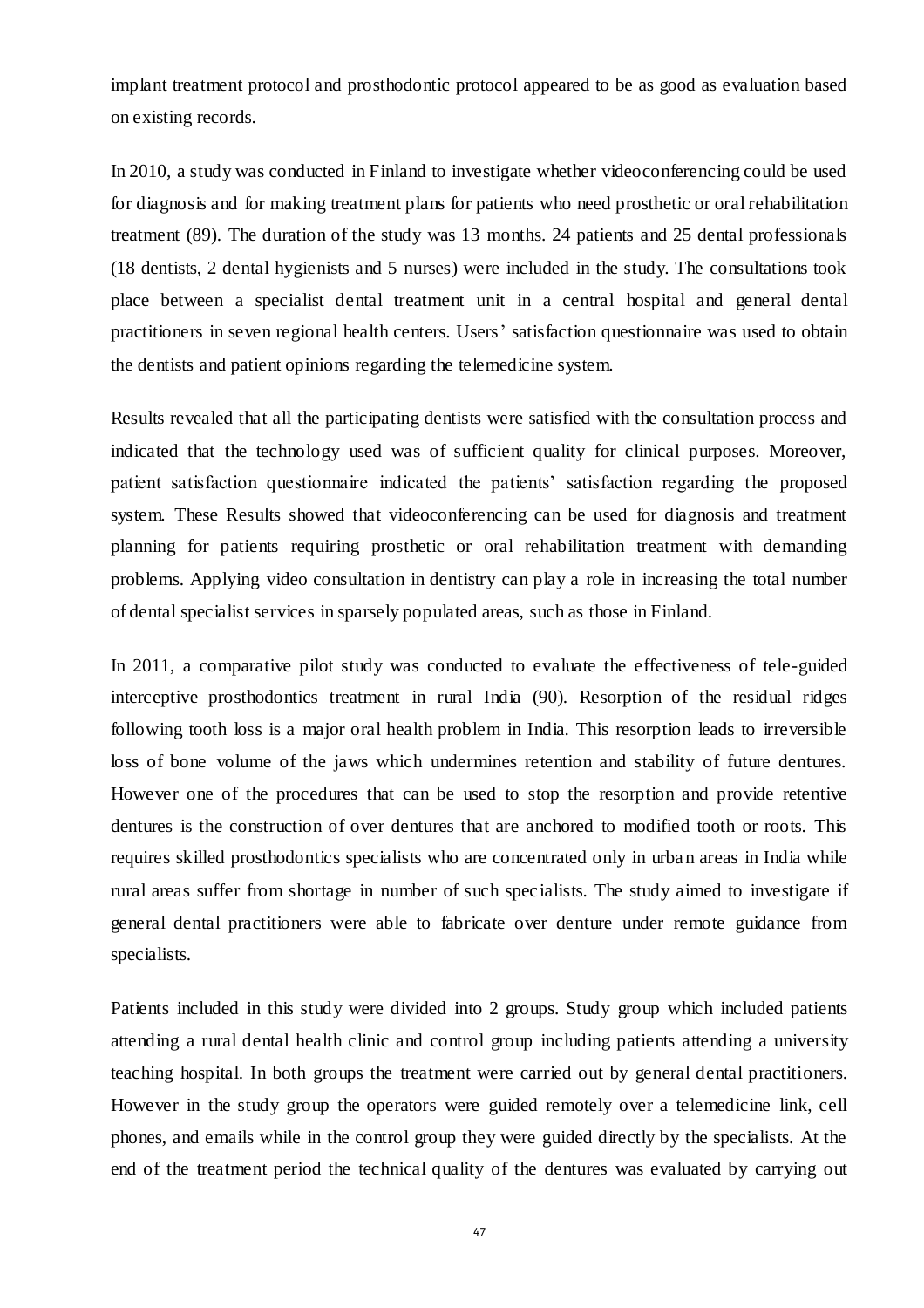functional assessment of the dentures. Subjective evaluation was carried out by the patients completing the Oral Health Impact Profile (OHIP-EDENT) questionnaire before and after treatment. Results of the study revealed that remotely supervised general dentists can provide over-dentures of sufficient quality to rural population. Applying this telemedicine consultation system can improve access to care and elevate the level of dentistry available to rural population when referral to specialists is not applicable.

In 2011, a preliminary study of teledentistry was conducted in Germany discussing recognition of root canal orifices at a distance (91). Fifty images of endodontically accessed teeth acquired with an intra-oral camera were assessed to evaluate the remote recognition of root canal orifices. The images were stored on a laptop computer and were presented to 20 observers who marked the visible canal orifices using software which stored the canal locations in standard files. Following verification of the marked position using histological slice, results revealed that in 87% of the cases, the canal locations were marked correctly. It has been found that the detection rate was related to the professional experience of the observers as the maximum proportion of accurate detections was found for the observers who got more than 10 years of professional experience. In conclusion, remote recognition of root canals by experienced dentists can help younger colleagues in the detection of root canal orifices.

Among the articles that have been found relevant to our study, 3 discussed applying telemedicine in pediatric dentistry. In 2006, a study was conducted in USA presenting teledentistry project that was applied in inner-city child-care centers in Rochester, NY (92). In this project, telehealth assistant recorded the digital images of children's teeth using intra oral camera. The images were sent to a computer at the expert dental site. The pediatric dentist at the expert site reviewed the images and provided referral and treatment recommendations. Subsequently, the telehealth assistant contacted the child's parents and assisted them to obtain appropriate dental care for their children. Teledental screenings of children attending inner-city child-care centers who included in the study revealed that almost 40% had active dental caries many children have had their teeth examined for the first time. They were given prompt feedback on the need for dental care. These results showed the teledentsitry can play in improving the dental health of pre-school children, particularly children without adequate access to dental care.

In 2009, a study was conducted in Portugal discussing the remote diagnosis of children dental problems based on non-invasive photographs (93). The study aimed to investigate the role teledentistry can play in early diagnosis of dental problems of children using accessible and lowcost technologies and evaluating the validity of t such diagnosis which was based on non-invasive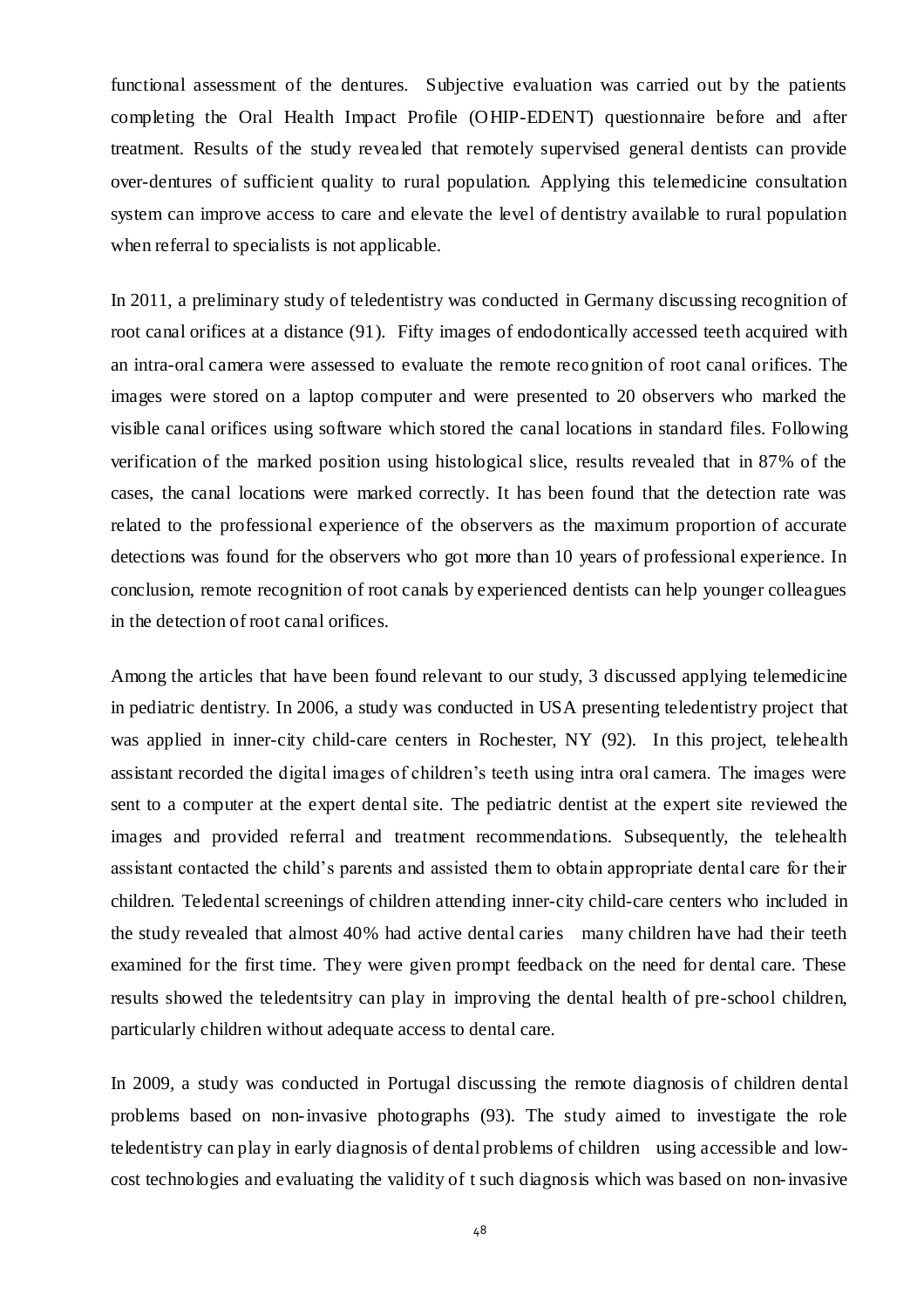photographs. Three photographs were taken for each of 66 children included in the study. These photographs were remotely analyzed by four dentists. Each dentist filled a web-based questionnaire for each child. The same children had a traditional in-person dental consultation that is used as a gold standard in this study. Results of the study show. The positive predictive value was between 67% and 100% and the negative predictive value between 94% and 100%. These results indicated that that the remote diagnosis of children dental problems based on non-invasive photographs can be a valid resource in cases when referring the children to specialists is not available.

In 2011, a comparative study was conducted to assess dental caries prevalence and dental care utilization in pre-school children enrolled in urban childcare centers (94). Children included in the study were randomized into two groups: control group where children received a traditional oral examination and study group where children received a teledentistry examination. Information about using dental and medical service as well demographics information was obtained from the children's parents using questionnaires. Results showed that the mean decayed and filled tooth surface ( DFS) score for the children examined by means of teledentistry was 1.75 and for the children examined by means of the traditional visual/tactile method the mean DFS was 1.40. The means between the two groups were not significantly different. Moreover, results re vealed that 28% of the children had caries and 61% of those children with carried had never been treated for caries before. In conclusion, continued efforts and applying new approaches like teledentistry are needed to improve oral health care utilization by inner-city preschool children.

The eight studies that lie in this category focused on using telemedicine applications for the purpose of communication and consultation between general dental practitioners and specialists. More studies are required to cover other aspect of applying telemedicine in prosthodontics and restorative and pediatric dentistry. Only three studies have been found in this review discussing using telemedicine in pediatric dentistry as well as three articles discussing applying telemedicine in prosthodontics and two articles were discussing applying telemedicine in restorative dentistry. It has been noticed the shortage of articles that covers applying in these specialties compared to articles that discuss applying teledentistry in general or discuss applying teledentistry in orthodontics, oral surgery or for the purpose of dental education.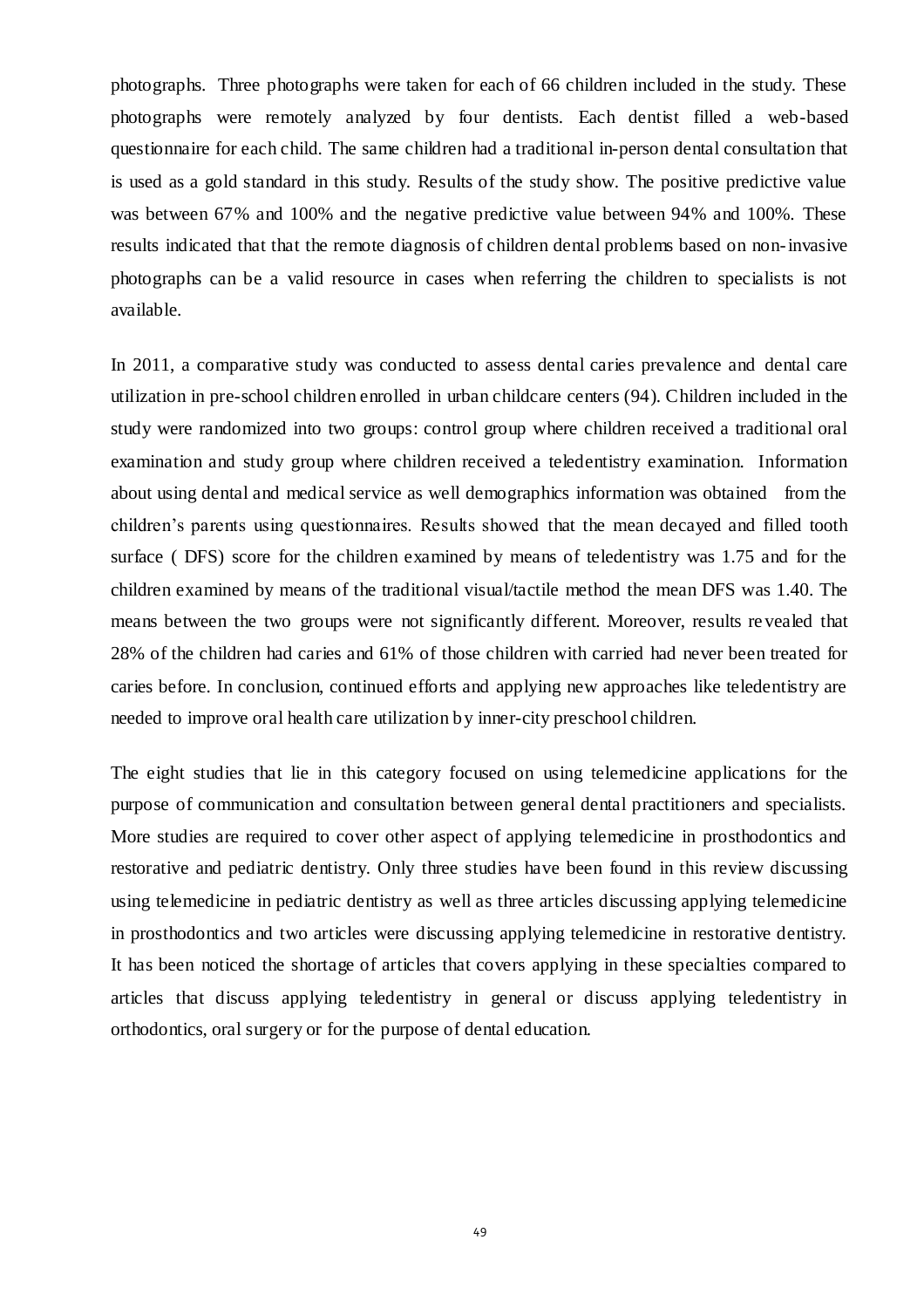### **DISCUSSION**

During the research of teledentistry literature that was conducted in order to identify the relevant articles, 5 reviews of literature studies about teledentistry were found. Although those articles were not included in our study, the fact of the presence of only 5 teledentistry reviews compared to large number of reviews studies covering telemedicine revealed the need of more reviews studies to highlight the emerging areas of teledentistry and trying to draw a complete picture about this alternative and innovative method of delivering dental care. These 5 reviews studies were conducted in the last 4 years with two of them having been published in 2013 which showed that researches started to draw more attention towards conducting this kind of studies recently.

After searching for teledentistry literature in the previously mentioned electronic data bases using the specific keywords mentioned in the method chapter, 294 Papers have been identified before applying exclusion and inclusion criteria excluding the duplicated. By performing quick search on July 2013 for telemedicine literature in general in the "Pubmed" electronic data base only we found 15909 articles. This revealed the small percent of articles discussing teledentistry among articles discussing telemedicine in general. The nature of dentistry differs from other medical specialties so studies on applying telemedicine in most cases cannot be applied on teledentistry and researches that discuss in specific applying telemedicine in dentistry are required to investigate the potential outcome and the barriers facing such applications. It is also required to investigate the dentists' as well the patients' acceptance of this alternative mode of dental care delivery.

Few reasons might be behind this small numbers of published articles discussing teledentistry. The relatively late start of research regarding applying telemedicine in dentistry compa red to other medical fields could be one of the reasons. Only in the mid-90s teledentistry started to develop in Western Europe and USA .It began in USA in 1994 by the military project "Total Dental Access (TDA) which aimed to improve patient care, provide continuing dental education and establish dentist–laboratory communications. (3)

Another reason that could be behind the markedly neglecting of conducting researches dealing with use of telemedicine in dentistry compared to medicine, is the availability of required infrastructure including the equipment to start teledentistry systems. The economic factor and providing the sufficient funds to provide such infrastructure played important role and this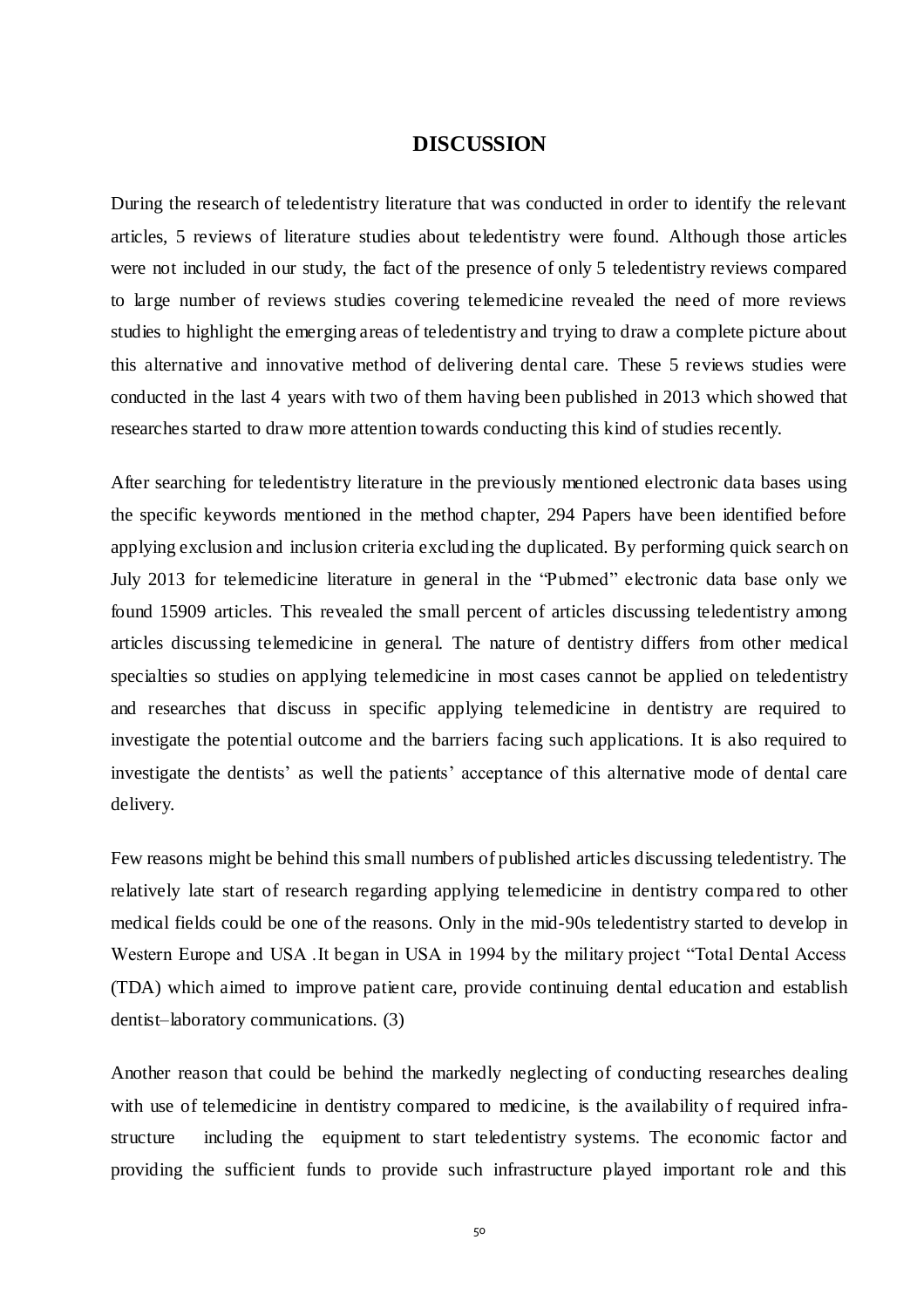depends on the dentists acceptance of the teledentistry concept and the role it can play to improve the outcome of the dental service as well the economic benefits of applying such systems.

It has been found that only one article relevant to our study was published focusing exclusively on economic outcomes of applying telemedicine in dentistry. It was a trial study discussing the economic evaluation of a specific teledentistry project in the UK in 2002. (42) Economic outcomes of applying teledentistry have been discussed briefly in some other articles but without focusing much or getting into details. More studies are required to focus on the economic outcome of applying teledentistry and teledentistry potentials of reducing cost of oral health by sharing recourses. The positive economic outcomes; in case it was proved by valid scientific researches; can play a role in the encouraging for providing more funds for the teledentistry projects and increase dental professionals acceptance of teledentistry.

#### **Technology Acceptance**

Regarding dental professional acceptance of teledentistry, a few articles that had been found relevant to our study investigated the dental professionals` opinions about using telemedicine applications in dentistry or their satisfaction about newly implemented specific teledentistry systems. Such investigation were performed using different methods including questionnaires and interviews in an attempt to distinguish if applying teledentistry had positive effect or not on the diagnostic process and the treatment outcome and comparing that with the diagnostic process and treatment outcomes using the conventional methods. Also the dentists' opinion about the effects of applying teledentistry on saving time and money had been under investigation in these studies.

Questionnaires were used as well to get information regarding the patients' opinion about the effects of using teledentistry on facilitating the dental care delivery and meeting their goals in seeking care. An example of this was investigating the satisfaction of patients living in rural areas where access to dental care is difficult regarding using teledentistry project applied by the University of Minnesota (27).

Moreover studies that discussed using telemedicine for the purpose of dental education, had investigated the students' opinions about using applying teledentistry in dental education and evaluate their satisfaction about applying this alternative way of education compared to the conventional method (45, 47, 48, 49).

However , in addition to using questionnaires and interviews to evaluate the the dental professionals, using the technology acceptance module theory can help us to get better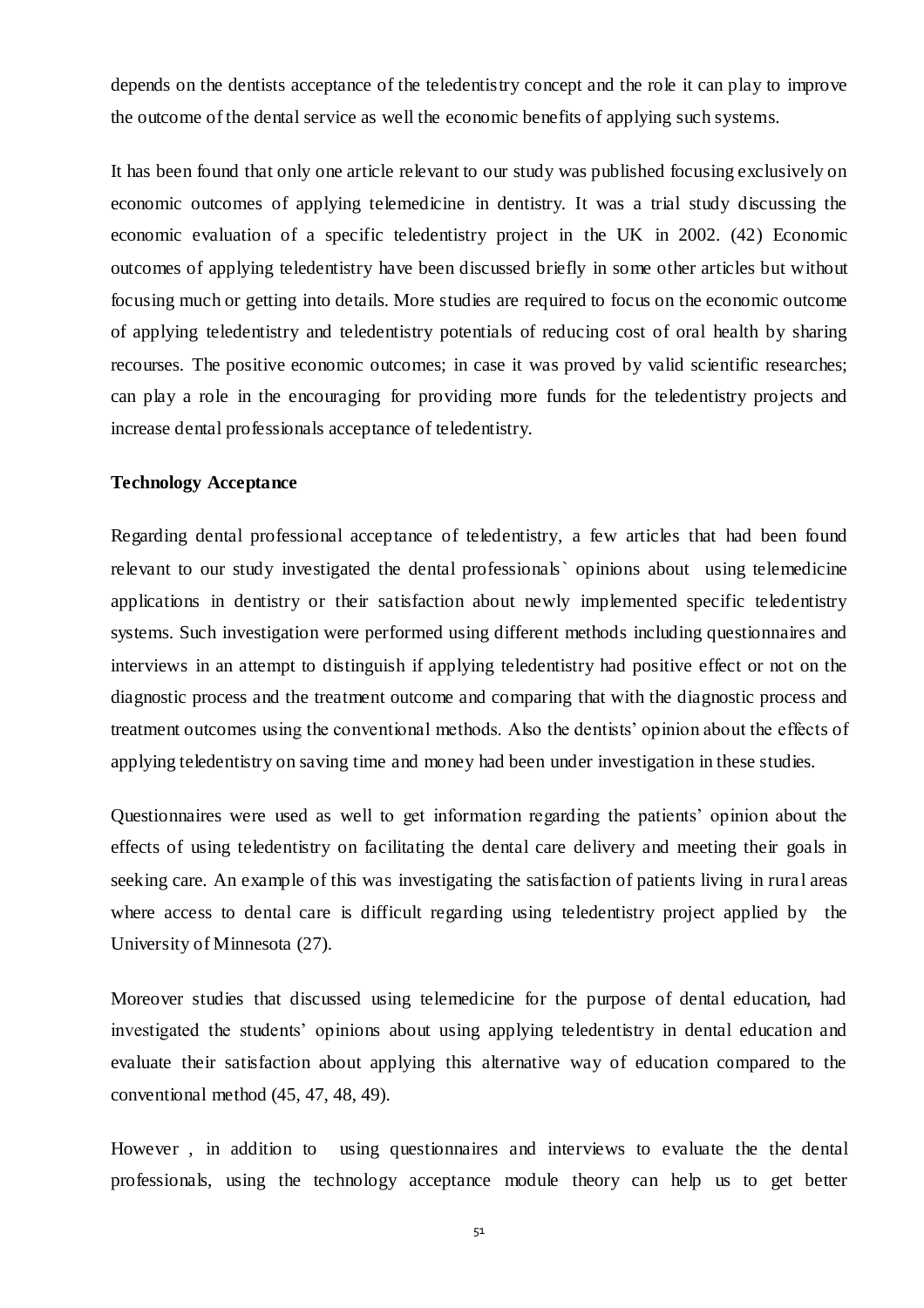understanding of the degree of acceptance of using teledentistry systems and the kind of barriers that might affect such acceptance. Understanding the procedures of acceptance of newly implemented technological systems in specific work environments can play important role in the success of such system. The Technology Acceptance Model(TAM) is theoretical model from the field of Information System. It is an adaptation of the Theory of Reasoned Action and is tailored for modeling user acceptance to the field of Information systems. The designers of the theory aimed to understand why people accept or reject information technology and understand impact of external factors on internal beliefs, attitudes and intentions. (95) The two main determinants in the TAM theory are the perceived usefulness and perceived ease of use (96).

None of the studies that have been found relevant to our study applied the Technology Acceptance Model Theory on teledentistry, thus conducting research on teledentistry using the TAM as theoretical framework is recommended and it can help to explain the relatively small number of articles discussing teledentistry compared to the telemedicine literature in general and the reasons that these articles focused on specific dental specialties at the same time where there is shortage of studies that discuss applying teledentistry in other dental specialties.

#### **Information Infrastructure Theory**

Information infrastructure theory was chosen as a theoretical framework to be applied on the findings of this review of literature. In the case of teledentistry and from the observation obtained from the articles included in this review the infrastructure of teledentistry system might include:

- i. Equipment such as the computers, high speed internet, printers, scanners, intraoral digital cameras, efficient videoconference systems
- ii. Information which can be the patient dental records, their medical history, patients` x-ray imaging and the patients` personal data.
- iii. The network communication standards and transmission codes that facilitate interconnection and interoperation between networks.
- iv. The teledentistry system designers, who create the information, develop applications and services, construct the facilities, and train others to use it.

Information infrastructures are more than pure technology but rather socio-technical networks. They include technological components, humans, organizations, and institutions.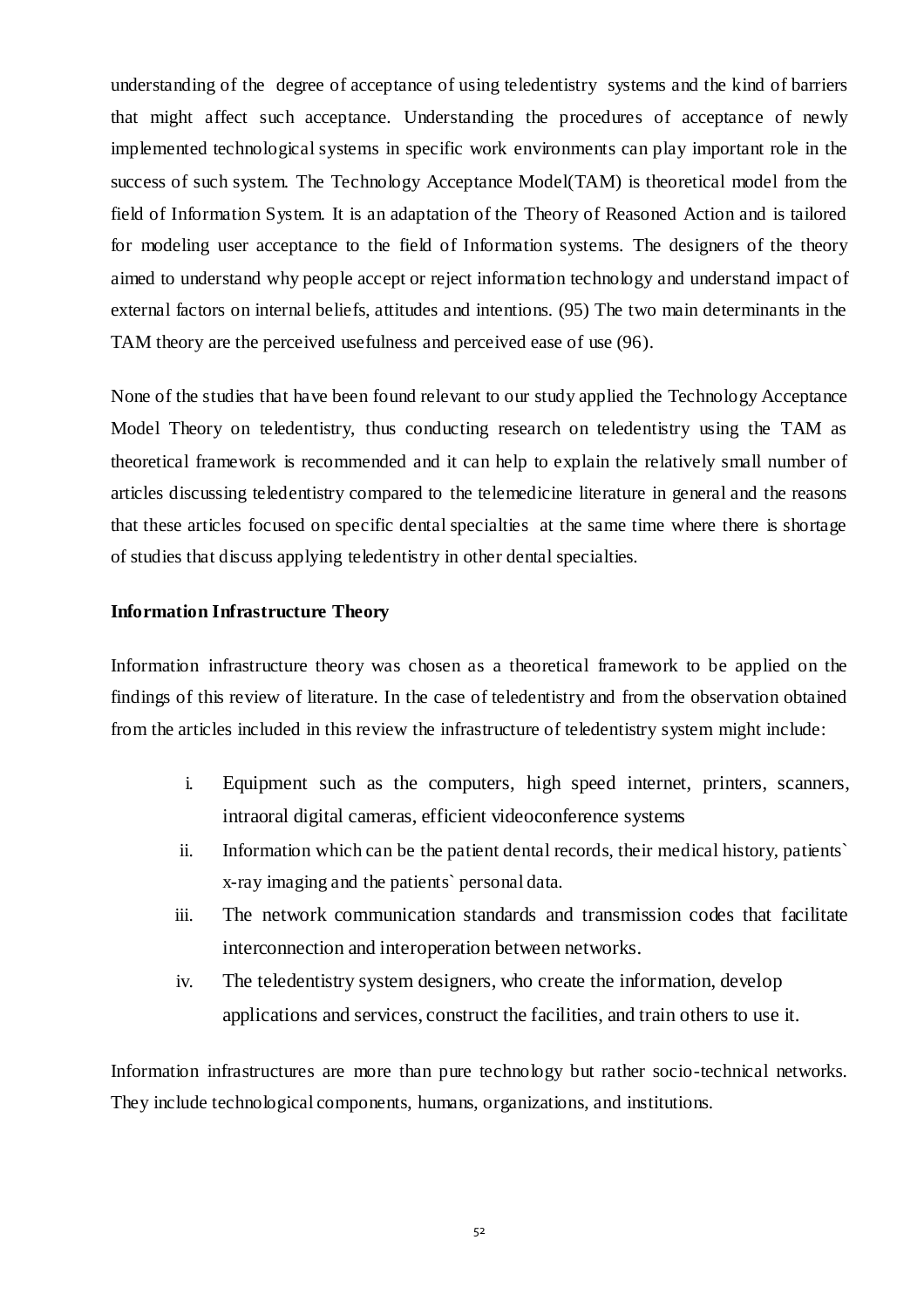As has been explained earlier in the Methods chapter, understanding of the concept of information infrastructure and analysis of its core components can be the key factor of successful implementation of information and communication technology system (ICT) within a certain organization and in our case in this review it can play a major role in successful implementation of teledentistry system.

This review included articles that were published starting from the year 2000 until March 2013. It has been noticed from the articles that were published during this period and found relevant and included in the review the advances in the used technology and ways of communication throughout the recent years .This technological development play a major role in facilitating the implementation of teledentistry systems and improving the efficiency of these systems. This is reflected on the results of the studies that show better outcome and more acceptances by the users. The majority of articles included in the review discussed applying teleconsultation systems that allow communication between GDPs and specialists to reach the proper diagnosis and improve access to dental specialists to accelerate diagnosis and treatment.

High speed internet, efficient videoconference systems and highly advanced digital radiography and clinical photography tools represents the basic infrastructure of such teleconsultation systems. The current availability of these kinds of infrastructure with relatively low cost are reflected in the increase in the number of studies focusing on this aspect of teledentistry. The majority of these studies were conducted in developed countries in (USA, Europe and Japan) with only 3 studies relevant to the review were conducted in developing countries which reflects the main barriers that face implementation of teledentistry in developing countries which is the availability of the required infrastructure.

On the other hand, there is a shortage of articles that discuss using of teledentistry in the operative or surgical phase in dentistry. Such a kind of teledentistry system requires highly advanced and expensive technology including robotic surgery for example. There are more studies recently discussing applying such technology in medicine including general surgery. It is expected in the future when these technology become more available, cost less and been subjected to further studies within the medical field to be incorporated and studied more in the dental field.

As mentioned in the method chapter, Star and Ruhleder in their explanation of information infrastructure concept, they put more emphasis on the social relations constituting infrastructure explaining its different dimensions (25). Applying this on teledentistry will lead us to the

53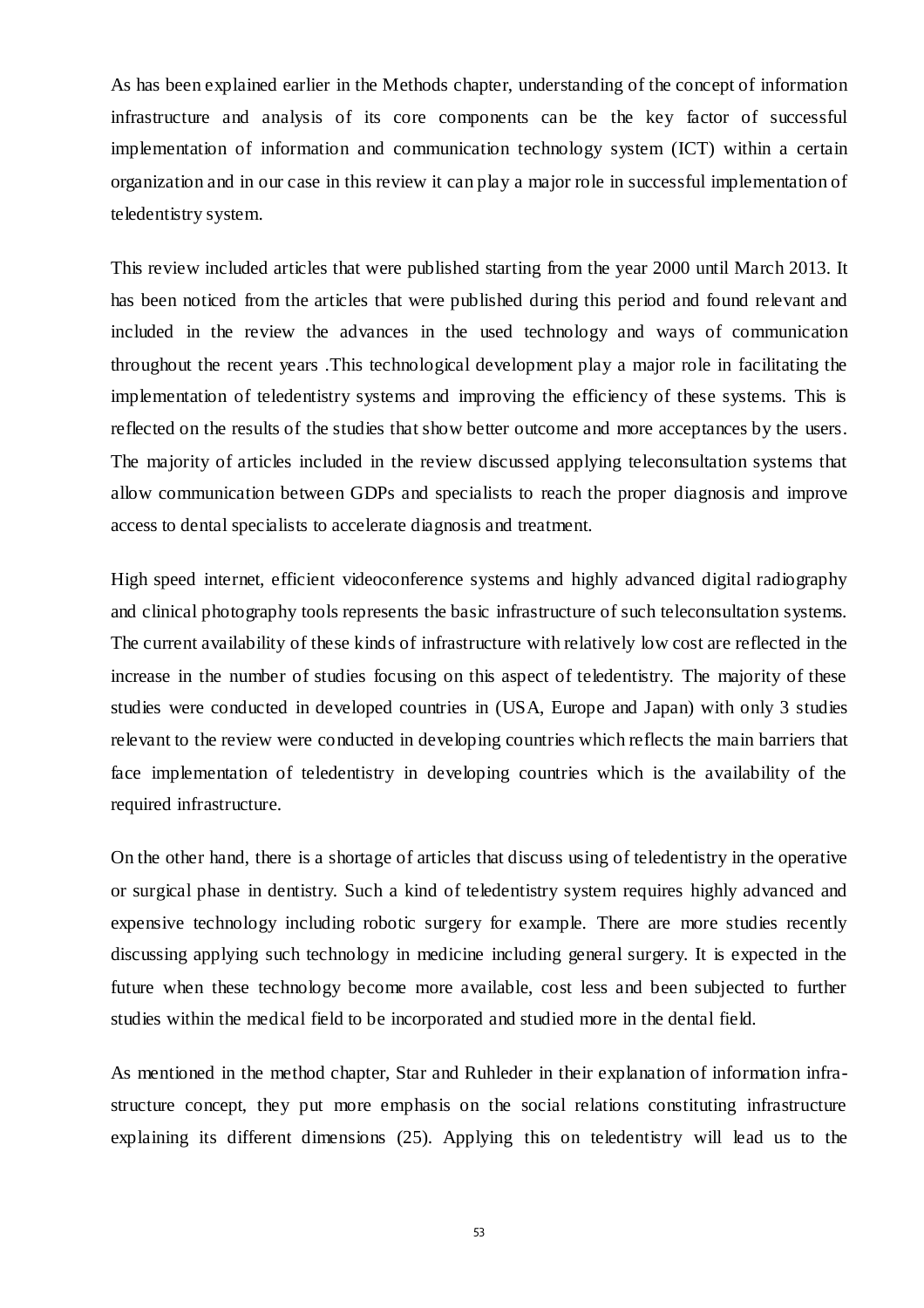importance of organizational structure where the teledentistry is applied whether it is hospital, private clinic or dental school.

Moreover, it shows the importance of the human factor in order to achieve successful implementation of the teledentistry system. This is reflected on the large number of studies that investigate the user's acceptance of specific teledentistry system. In most cases questionnaire method was used to obtain information regarding the GDPs and the specialists' opinions and attitude towards applying new teledentistry system. In case of the studies discussing applying teledentistry in dental education the opinion of the students regarding the new implemented systems were also under investigation. Focusing on the technological aspect without giving much attention to the social aspect might lead to the failure of implementation of the teledentistry system.

## **Analysis of the obtained data about Years of publication, Countries where the studies were conducted and the Dental specialties in which teledentistry were applied**

Despite this small percent of articles discussing teledentistry among the articles discussing telemedicine in general, it has been noticed increase in the number of articles in recent years. For example among the 53 articles that has been relevant to our studies, 8 of them were published in 2012 and 17 were published in the last 3 years .This showed the increase of rate publishing articled discussing teledentistry recently. This can be attributed to extensive technological innovation in the field of dentistry in the recent years. Such technological innovation can be observed in the advanced using of computers in dentistry as well as the telecommunication technology, electronic patient records and digital diagnostic imaging. This provides the bases of any successful teledentistry system. Moreover, with such rate we expect that during the following years there will be more increase in the number of studies concerning teledentistry.

Regarding the countries where the studies relevant to the review of literature were conducted, it was found that the studies were conducted in Fifteen different countries. The USA came at the first place with the largest number of studies  $(n=18)$  followed by the UK  $(n=15)$ . However it also noticed in specific categories the majority of the studies were conducted in UK. Five out of seven articles discussing applying teledentistry in orthodontics were conducted in UK. This could be due the shortage of the number of orthodontists in UK. Britain has fewer orthodontists relative to its population than almost all European countries.(70) Teledentistry can play a major in overcoming in this problem by establishing proper communication between GDPs and orthodontics specialists.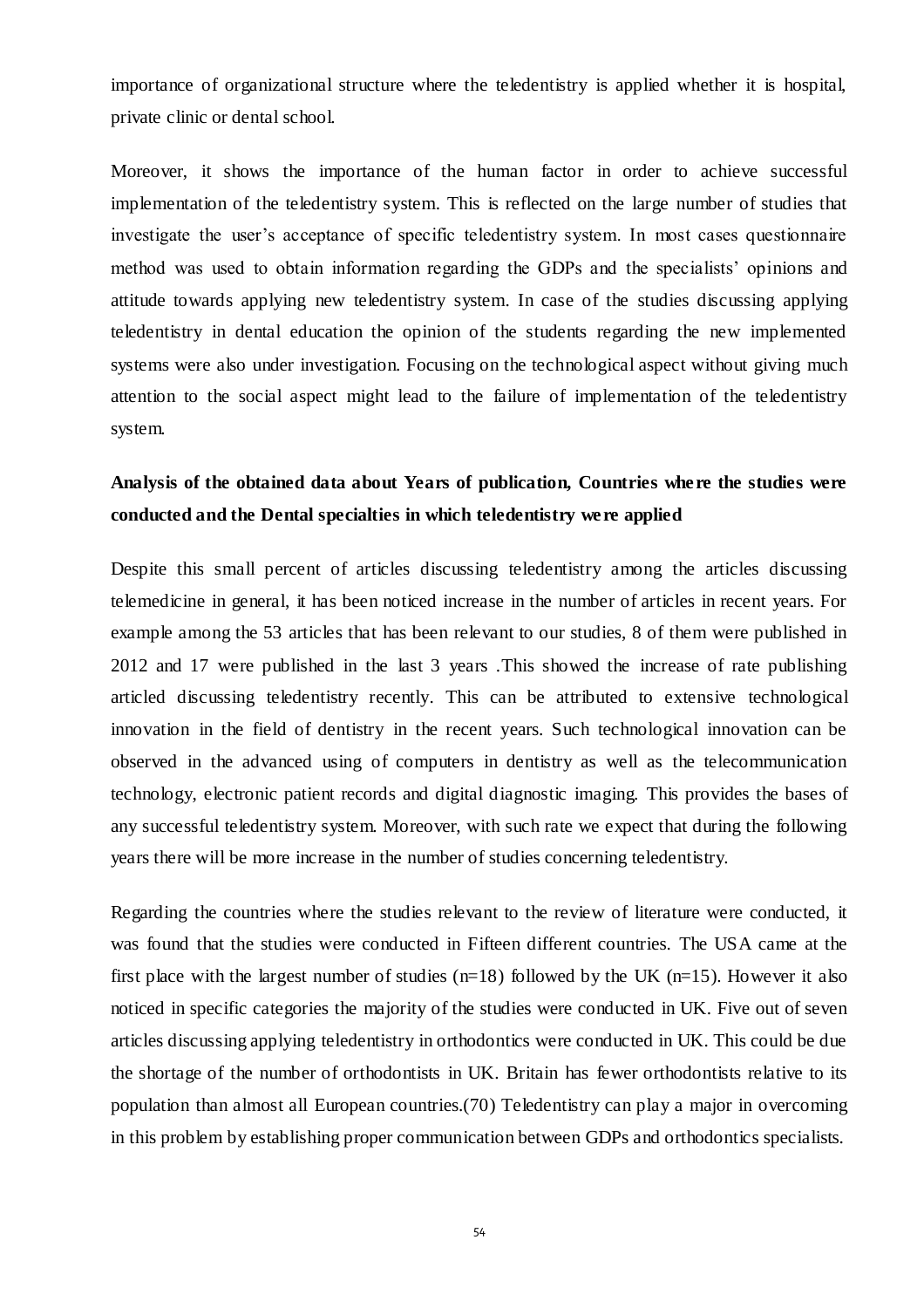Another observation regarding the countries where the studies were conducted was that 50 articles were conducted in developed countries in Europe, North American and Japan. Only 3 studies were conducted in developing countries as two studies were conducted in India discussing the use of teledentistry for providing access to specialists in rural India.(12, 90) and one study was conducted in Brazil to evaluate the applicability of tele-diagnosis in oral medicine, through the transmission of clinical digital images by e-mail. (83)

Providing dental care in rural regions in developed countries face more barriers compared to developed countries. These barriers include addition to the geographic remoteness, poverty and poor or even lack of public transportation in some regions. This leads to a compromise on the quality of dental care, resulting in complications. Teledentistry could be one of the possible options to overcome such complications.

More researches are required to discuss implementation of teledentistry systems in developing countries. Funding of implementation of these systems can be one of barriers. Thus researches should focus on cost effectiveness of applying teledentistry in developing countries and using of the available technology wisely to achieve the required goals and maximize the benefits. The main goal is using accessible and low-cost technologies to improve the dental treatment outcome and reach the patients in the underserved areas. Countries like India, Brazil and China can play major role in these researches with the significant improvement and growth of their economy in the recent years which can facilitate providing the funds for the researches. Information technology industry in these countries reaches high level of advancement. Moreover, the expansive size of the areas of these countries with high percent of its population living in geographically remote urban areas makes it ideal place for implementation of teledentistry system and investigate the outcome on the improvement of delivery of the dental care as well as increasing access to dental specialists.

Regarding distribution of the articles relevant to our studies on different dental specialties, it has been noticed the difference in the number of studies from one dental specialty to another in addition to the studies the discussed teledentistry in general and the articles discussing using teledentistry for the purpose of dental education. More studies focused on incorporating teledentistry in dental specialties like oral surgery, orthodontics and oral medicine compared to prosthodontics, restorative and pediatric dentistry.

With ten studies oral surgery is the dental specialty with the highest number of articles discussing using teledentistry in it. However six of these articles discussed applying telemedicine for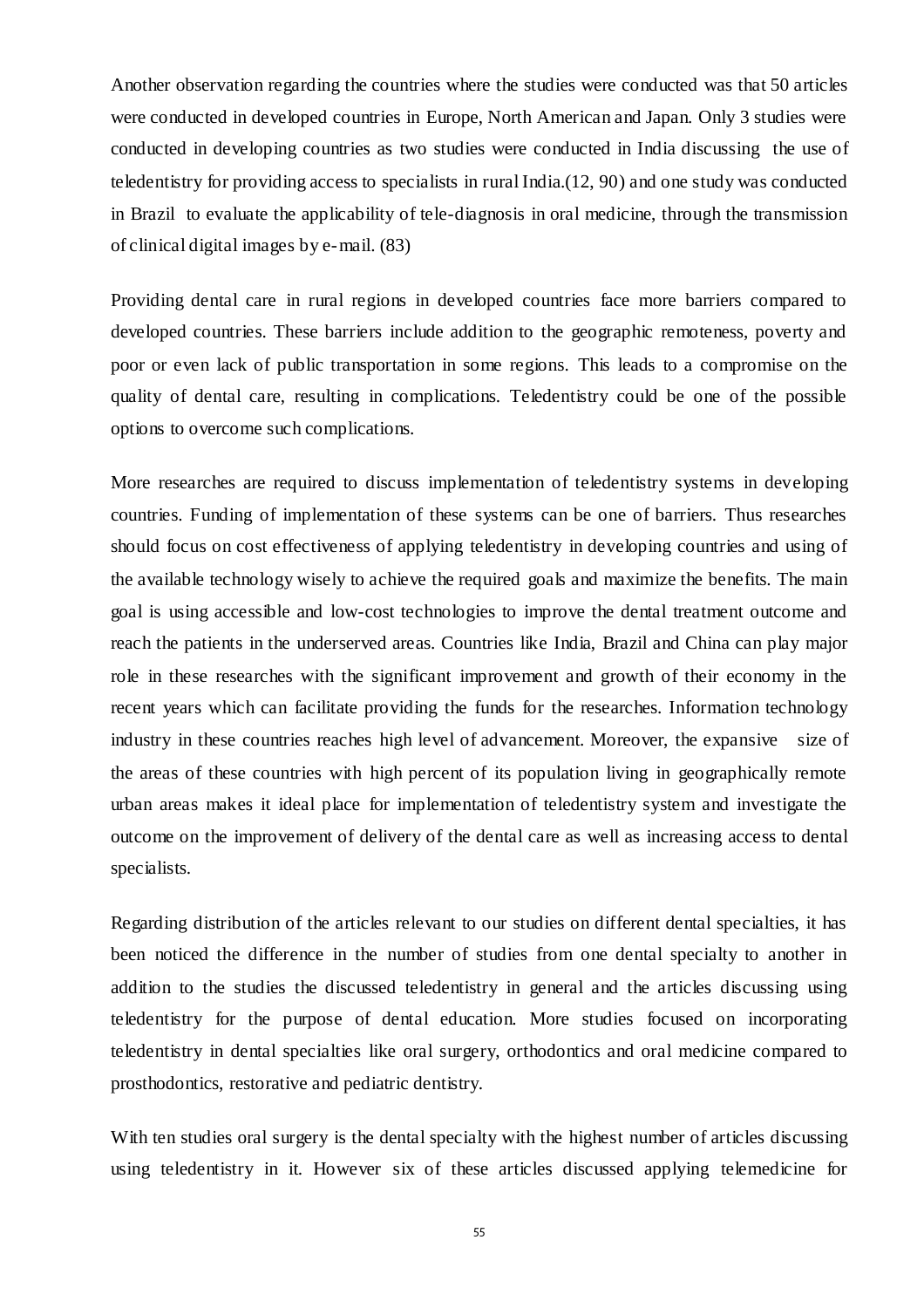diagnostic purposes in oral surgery which revealed the important role teledentistry can play in the preoperative diagnostic phase in oral surgery. One article discussed using telemedicine as postoperative procedure as follow up tool. In addition to one article that investigated general dental practitioners opinions regarding applying telemedicine for patient referrals.

Only one article discussed a teledentistry system that was used in the actual operative surgical procedure. (80) It is the only article that described the technical details of teledentistry system. This revealed shortage of researches regarding implementing teledentistry in the operative surgical procedure compared to the preoperative diagnostic phase. This can be attributed to the highly advanced technology that is required in such systems compared to telecommunication and videoconferencing system that is required of telediagnostic purposes.

With seven studies, orthodontics comes at the second place after oral surgery regarding number of studies discussing incorporating teledentistry in specific dental specialty. This does not include the studies discussing using teledentistry for the purpose of orthodontics education which were included in this review in the category of dental education. Five out of these seven articles focused on the GDPs opinions and attitudes regarding using teledentistry application to refer patients to orthodontists or seeking for their consultations. The focus on this aspect of teledentistry can be attributed to the shortage in number of specialists in orthodontics especially in rural regions. Another reason for such focus could be the difficulties GDPs face dealing with patients with orthodontics problems without the consultation of orthodontics. However some simple cases can be handled with the GDPs without the need of referring the patients to the orthodontics in case efficient teledentistry consultation system has been applied.

Only one study focused on the clinical outcome of using teledentistry in orthodontics and measured it quantitatively (66). More studies are required to cover this aspect using quantitative methods of research to investigate the impacts of applying teledentistry in orthodontics compared to conventional methods of delivery of orthodontic treatment care.

With five articles, oral medicine comes at the third place regarding number of studies discussing incorporating teledentistry in specific dental specialty. Oral medicine is the specialty within dentistry that focuses on the diagnosis and non-surgical management of complex disorders affecting the mouth and jaws. It represents the interface between medicine and dentistry. Application of teledentistry system in the oral medicine specialty has a lot of common features with the teledermatology systems. This is due to the number of similarities in the nature of the two specialties especially in the diagnostic decision making process which depend s in many cases on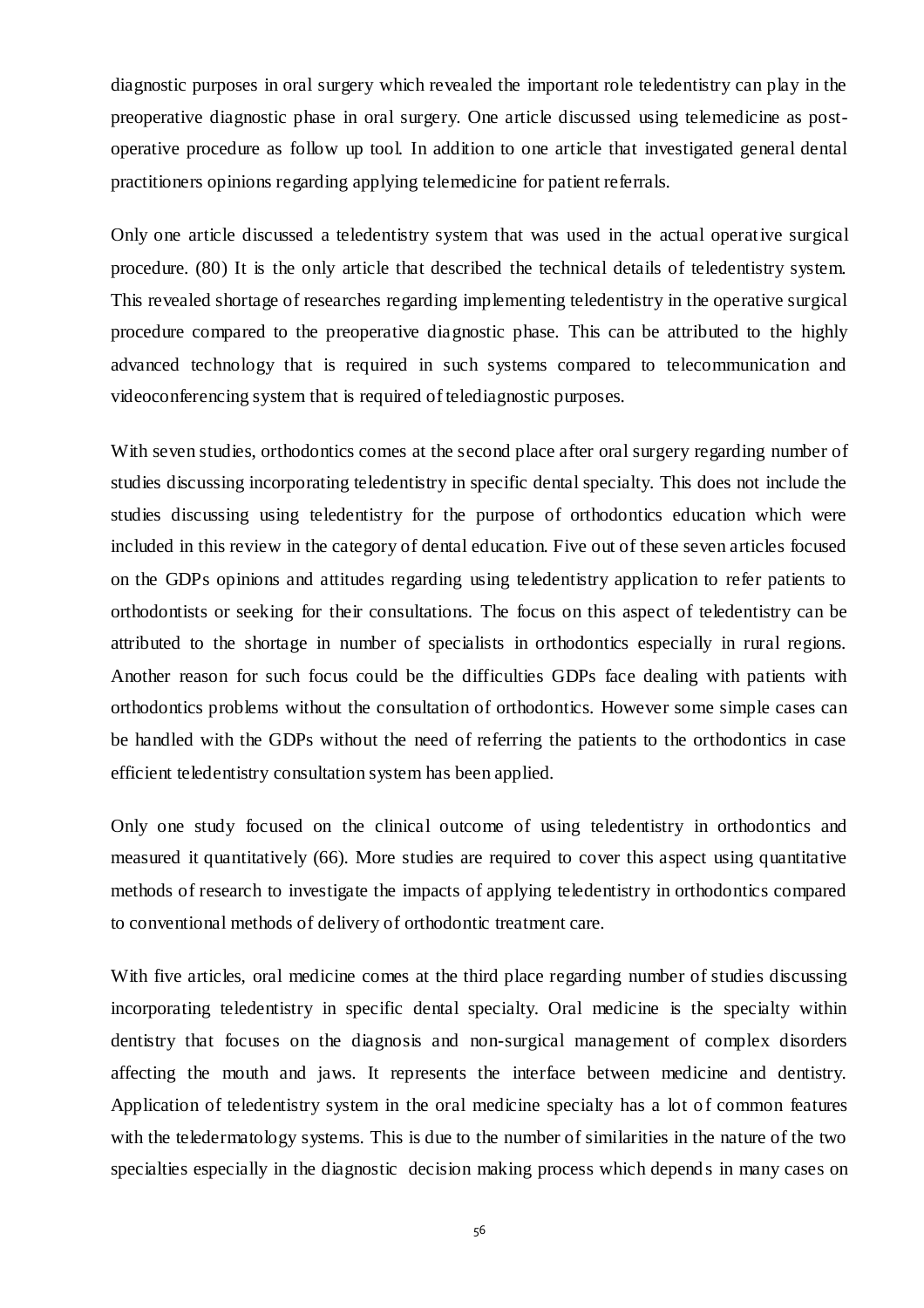shape and size of the lesions; the skin lesions in case of dermatology or the oral lesions in case of oral medicine.

As mentioned earlier in this review, such nature of diagnostic decision making process in oral medicine enables applying the store and forward concept when teledentistry is incorporated in oral medicine. Asynchronous teleconsultation can be used without the need of video conferencing synchronous mode of teleconsultation. This can be noticed from the articles included in the review discussing applying teledentistry in oral medicine as four out of five articles that lies in this category described teledentistry systems based on transfer of mails and clinical photographs between the general dental practitioners and the oral medicine specialists.

On the other hand it has been noticed the shortage in the number of articles discussing incorporating teledentistry in prosthodontics, restorative and pediatric dentistry. Among the articles that has been found relevant to our study, three of them discussed using teledentistry in prosthodontics, three in pediatric dentistry and only two discussed incorporating teledentistry in restorative dentistry. These eight studies focused on using telemedicine application for the purpose of communication and consultation between general dental practitione rs and specialists.

More studies are required to cover using teledentistry in these dental specialties. In particular more researches are need on applying teledentistry in the field of dental implantology which is considered now one of the most growing dental fields where technology plays a major role whether in the surgical procedure or regarding the material used for the implants. Only one article discussing using teledentistry in dental implantology has been found relevant to our study and included in the review under the category of prosthodontics (88). Teledentistry has the potential to play a role in dental implantology whether in the diagnostic phase, the surgical phase or in the postoperative follow up phase.

In addition to the categories that include articles discussing incorporating teledentistry in the different dental specialties, the review included two more categories. One category includes articles discussing incorporating telemedicine in dentistry in general without the focus on specific dental specialty and another category which includes articles discussing using teledentistry for the purpose of dental education.

Regarding the category including articles discussing using teledentistry for the purpose of dental education, few points can be observed while studying these articles. First, it is well noticed the focus of researches on this aspect of teledentistry as eleven articles relevant to our study were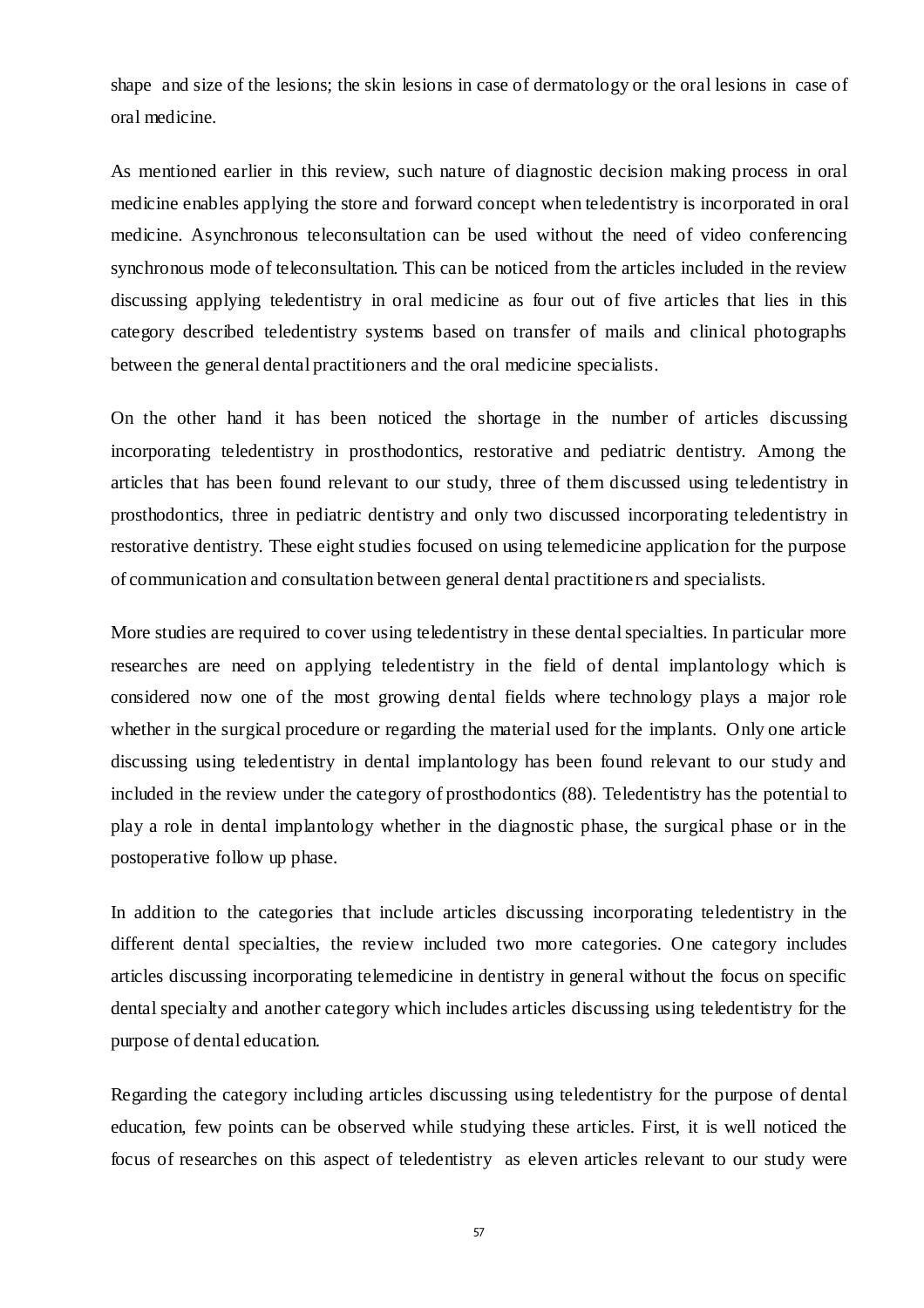included in this category which is more than the articles discussing applying teledentistry in some dental specialties like prosthodontics restorative and pediatric dentistry all together. This can be attributed to the accessible and low-cost technologies that are required for applying teledentistry in dental education. It is mostly depend on using videoconference system and with the availability of high speed internet in the recent years which facilitate providing different departments in dental school with such videoconference systems.

Moreover ,the relatively young age of students whether they are undergraduate students or specialized post graduate residents can play a role in increasing the acceptance of applying such alternative ways of education as usually those at young ages are more familiar with using technology compared to others. However, experienced instructors are required for the success such tele-education systems. These instructors are expected to have both teaching experience and computer knowledge.

Second, among these eleven articles, four of them discussed using teledentistry for the purpose of orthodontic education which revealed the focus of using tele-education in orthodontics in specific. This can be attributed to the shortage in number of orthodontists in general and the need of training more dentists and educate them to be specialized orthodontists to fill such gap. Applying teledentistry in orthodontics education can play a role in improving the quality of instruction in orthodontic programs. It also allows good communication between diffe rent orthodontic departments in different dental schools that can help in increasing the diversity of the educational content as well allow sharing experiences and assistance between these different departments.

Despite this small number of articles discussing using teledentistry in the different dental fields, results of the majority of the articles relevant to the review achieved positive outcome after implementation of the teledentistry systems. These positive outcomes in addition to the continuous advancement of information technology and the significant increase of its availability makes us expect increase in the number of studies that investigate incorporating teledentistry in dentistry in the future and the expand of these applications into more dental specialties and as well as the different aspects of dentistry including the operative and surgical phase in addition to the consultation and diagnostic aspects.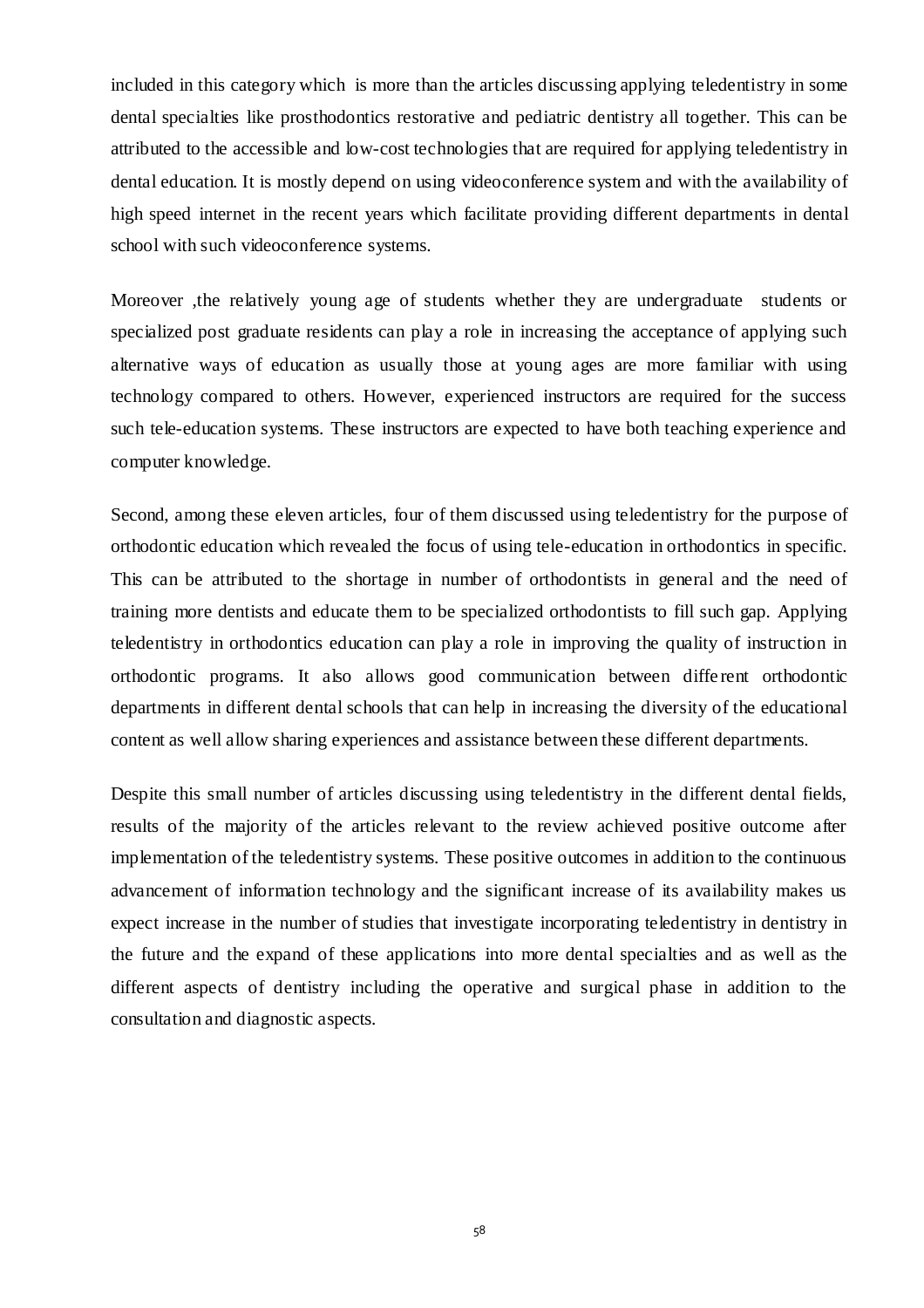### **CONCLUSUION**

In the recent years extensive technologic innovations have been incorporated in the dental field. This includes the use of computers, telecommunication technology, digital diagnostic imaging services including both digital radiography and photography and use of intra-oral camera .In addition to the devices and software that have been used in dentistry for analysis and followup. However by searching for teledentistry literature only 53 articles were found relevant to this review which represents small percent among the literature discussing telemedicine applications in general.

Analysis and study of these articles revealed that more number of articles focused on incorporating teledentistry into specific dental specialties while incorporating teledentistry within some other dental specialties had been relatively neglected. Articles focused more on applying teledentistry in oral surgery, orthodontics and oral medicine as well using teledentistry for the purpose of dental education while specialties like prosthodontics, restorative and pediatric dentistry have been relatively neglected with fewer number of articles discussing using teledentistry in these fields. This can be attributed to the difference in the nature of these dental specialties including the diagnostic and operative procedure and post-operative procedures as well as the shortage in the number of specialists regarding specific dental specialties which requires more researches to overcome this problem and increase patients' access to dental specialists especially in rural areas. Moreover, more researches are required to focus on the economic outcome of applying teledentistry and teledentistry potentials of reducing cost of oral health by sharing recourses.

The majority of articles included in the review discussed applying teleconsultation systems that allow communication between GDPs and specialists to reach the proper diagnosis and improve access to dental specialists to accelerate diagnosis and treatment. This can be attributed to the current availability and relatively low costs of the basic infrastructure required for such teleconsultation systems including high speed internet, efficient videoconference systems and advanced digital radiography and clinical photography tools. However more researches are required to study using teledentistry in the operative or surgical phase of dentistry. The shortage of this kind of researches can be attributed to the complicated, advanced and expensive technology required for such teledentistry systems.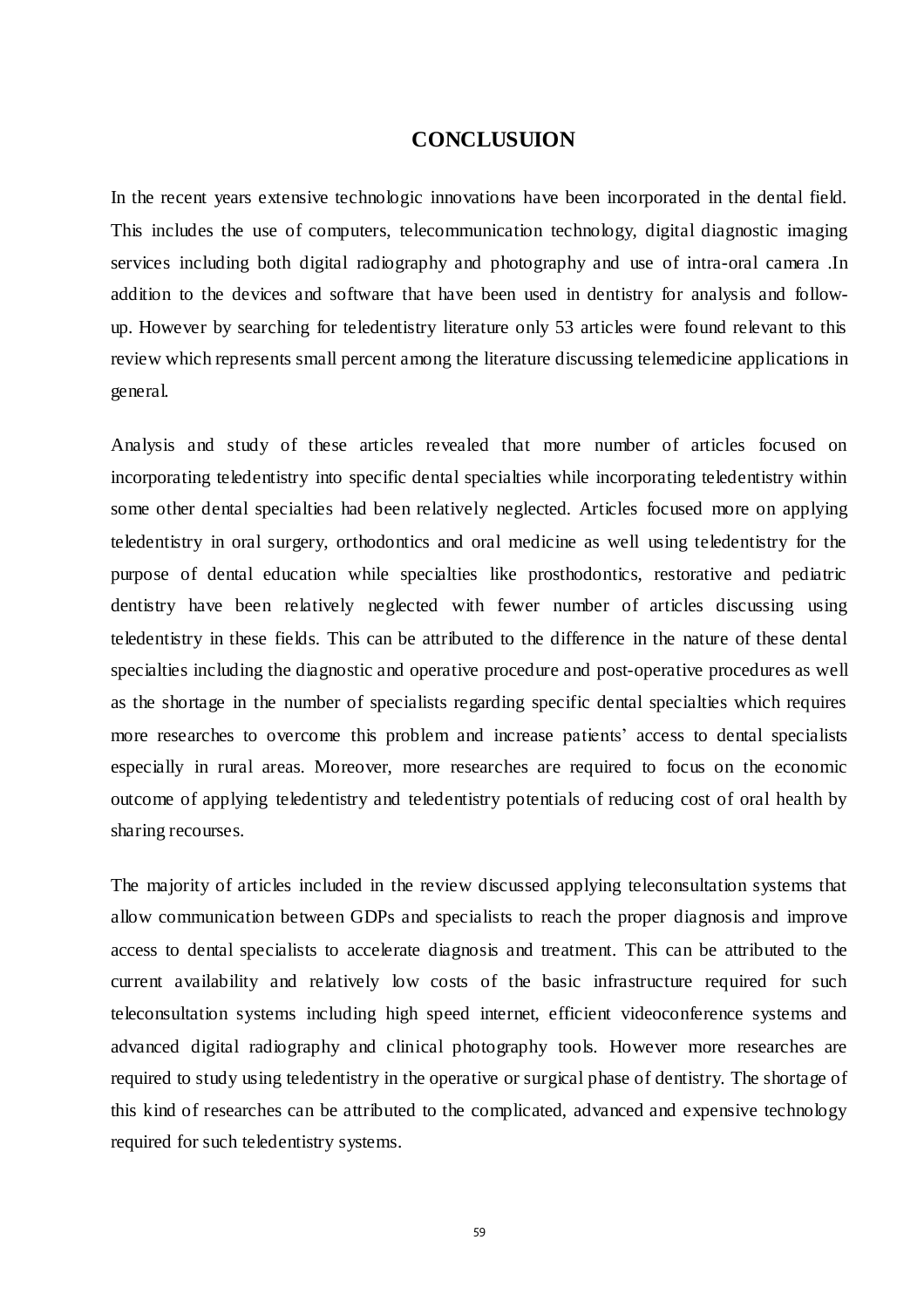The majority of the articles that found relevant to this review were conducted in developed countries with only 3 articles conducted in developing countries; in India and Brazil. More researches are required to discuss implementation of teledentistry systems in developing countries. Teledentistry can play a major role in developing countries in overcoming the barriers facing providing dental care especially in rural regions.

Despite this small number of articles discussing using teledentistry in the different dental fields, the results of the majority of the articles relevant to the review showed the positive outcome of the implementation of the teledentistry systems. These positive outcomes in addition to the continuous advancement of information technology makes us expect increase in the number of studies that investigate incorporating teledentistry in dentistry in the future and the expand of these applications into more dental specialties and as well as the different aspect of dentistry including the operative and surgical phase in addition to the consultation and diagnostic aspects.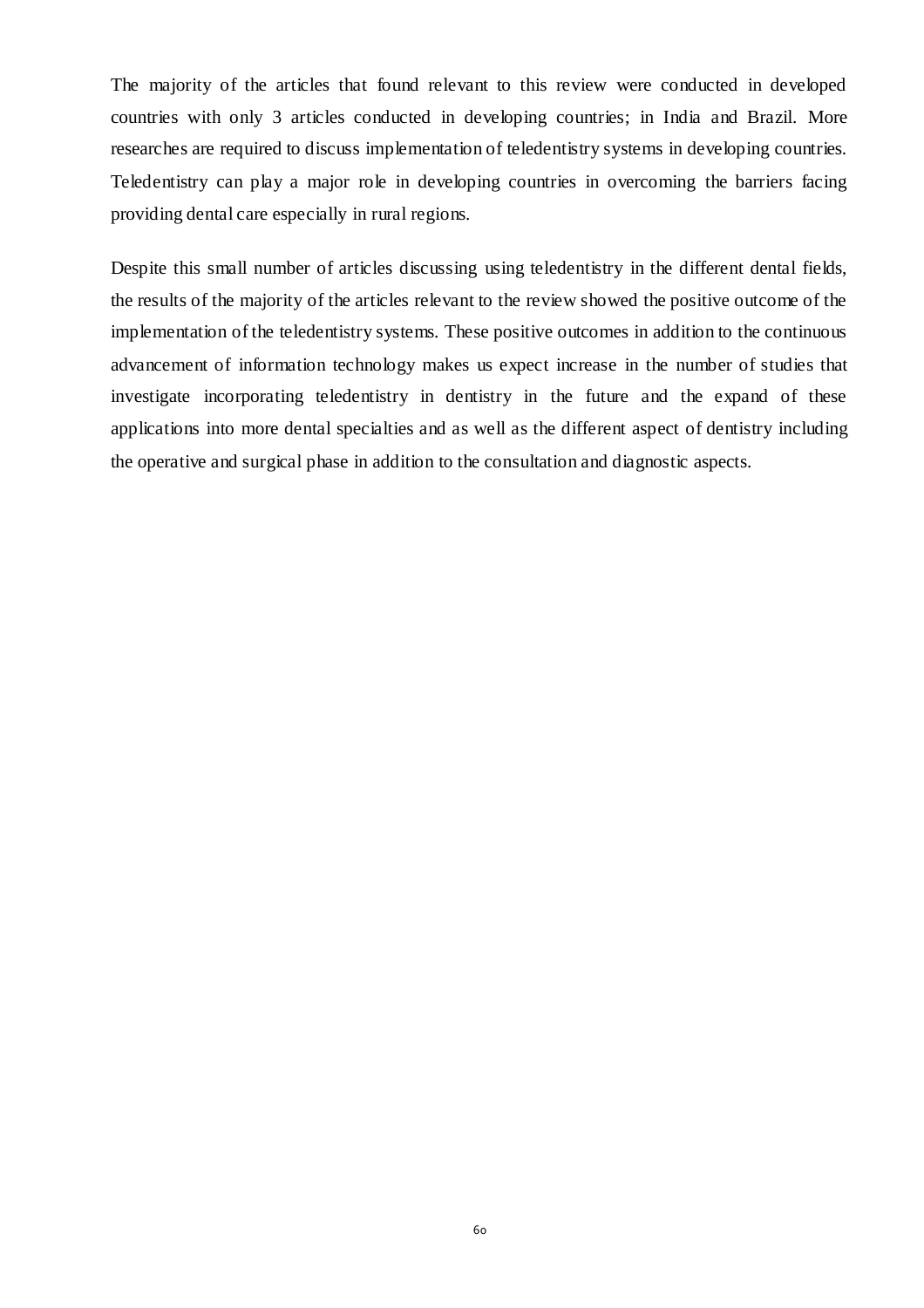### **REFERECNES`**

- 1. Norris C. Essentials of telemedicine and telecare.2001;1:2-4
- 2. Lehoux P, Sicotte C, Denis J, Berg M, Lacroix A. The theroy of use behind telemedicine. Soc Sci Med 2002; 54:889-904.
- 3. Sanchez E et al. Teledentistry in the United States: a new horizon of dental care. International Journal of Dental Hygiene.2004; 2(4):161-164
- 4. [James Ferguson.](http://jtt.rsmjournals.com/search?author1=James+Ferguson&sortspec=date&submit=Submit) How to do telemedicial teleconsultation. J Telemed Telecare.2006 ;12(5) :220-227 Available online at <http://jtt.rsmjournals.com/content/12/5/220.full.pdf> Accessed 27 October,2012
- 5. Tachakra S, Haig A. How to do a telemedical consultation, in Wootton R and Craig J, Introduction to Telemedicine, Royal Society of Medicine,1999 at Norris C. Essentials of telemedicine and telecare.2001;2:20-22
- 6. Johnson L, Wohlgemuth B, Cameron C et al. Dental Interactive Simulations Corporation (DISC): simulations for education, continuing education and assessment. J Dent Educ 1998;62:919-28
- 7. Cook, J., ISDN video conferencing in postgraduate dental education and orthodontic diagnosis. Learning Technology in Medical Education Conference 1997 (CTI Medicine). 1997:111-6.
- 8. Abbey L, Zimmerman J, eds. Dental informatics: Integrating technology into the dental environment. New York: Springer-Verlag;1992:3–17, 53–64. InChen J, Hobdell M, Dunn K, Johnson K, Zhang J.Teledentistry and its use in dental education.J Am Dent Assoc. 2003;134(3):342-6
- 9. Norwegian Center for Integrated Care and telemedicine. Sv@lTooth. Available online at http://www.telemed.no/svltooth.52266.html . Accessed at 10 Ocotber, 2012
- 10. Norwegian Center for Integrated Care and telemedicine. OrtoPol@r. Available online at http://www.telemed.no/ortopolr.174635.html. Accessed at 10 Ocotber, 2012
- 11. Golder D, Brennan K. Practicing dentistry in the age of telemedicine. J Am Dent Assoc 2000; 131(6): 734-44.
- 12. Reddy K. Using teledentistry for providing the specialist access to rural Indians. Indian J Dent Res 2011;22:189
- 13. Friction J, Chen H. Using teledentistry to improve access to dentalcare for the underserved. Dental Clinics of North America 2009; 53(3):537-49.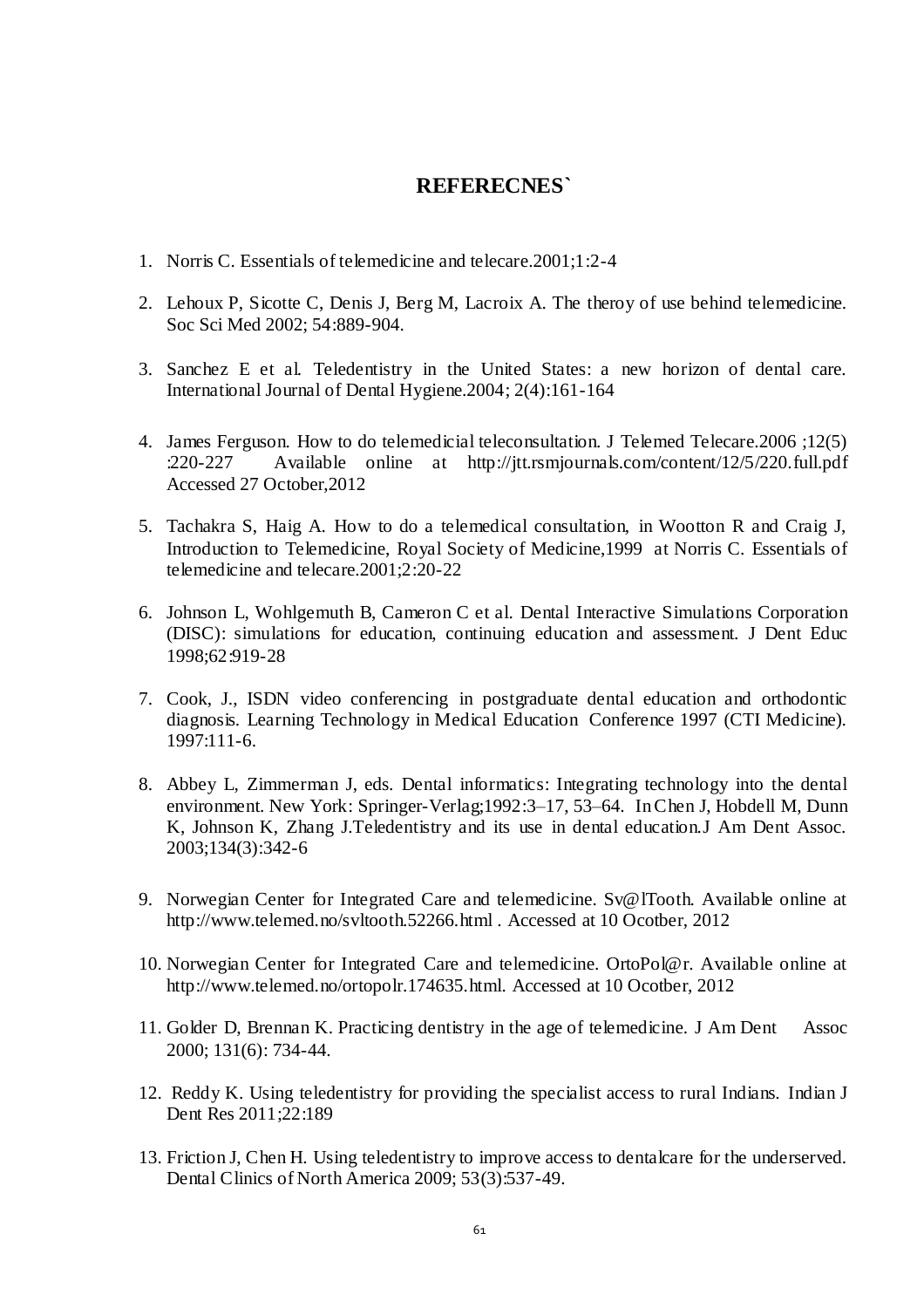- 14. Rossomando E. Innovation and Entrepreneurship-The National Crisis in Access to Oral Health Care: A Dental Industry Association Responds. Compendium 2004;25:266-70
- 15. Sanchez E, Lefebvre C, Abeyta K. Teledentistry in the United States: a new horizon of dental care Int J Dent Hyg. 2004 Nov;2(4):161-4
- 16. Ajay A, Sudhanshu Saxena S, Balsaraf S.Teledentistry: potentials unexplored.J. Int Oral Health 2010;2 (3)
- 17. Mihailovic B, Miladinovic M , Vujicic B. Telemedicine in Dentistry (Teledentistry), Advances in Telemedicine: Applications in Various Medical Disciplines and Geographical Regions, Prof. Georgi Graschew (Ed.),(2011)InTech, Available from: http://cdn.intechopen.com/pdfs/14328/InTech-elemedicine in dentistry teledentistry.pdf
- 18. Jampani N, Nutalapati R, Dontula B, Boyapati R. Applications of teledentistry: A literature review and update. J Int Soc Prevent Communit Dent 2011;1:37-44
- 19. Patel R, Antonarakis G. Factors influencing the adoption and implementation of teledentistry in the UK, with a focus on orthodontics. Community Dent Oral Epidemiol. 2012; 13
- 20. Mariño R, Ghanim A. Teledentistry: a systematic review of the literature.J Telemed Telecare. 2013 Mar 19.
- 21. Star S, Ruhleder K .Steps Toward an Ecology of Infrastructure: Design and Access for Large Information Spaces". Information Systems Research.1996; 7 (1): 111-134
- 22. Hanseth O,Monterio E. Understanding Information Infrastructure.2004 chapter.3.Available online at<http://heim.ifi.uio.no/~oleha/Publications/bok.html> Accessed at 12 July.2013
- 23. Monteiro E. Actor-Network Theory and Information infrastructure. Available on line at http://www.idi.ntnu.no/~ericm/ant.FINAL.htm Accessed 13 November.2013
- 24. McGarty (1992, p. 235-236) In Hanseth O,Monterio E. Understanding information infrastructure.1998. Available on line at <http://heim.ifi.uio.no/~oleha/Publications/bok.html>. Accessed 12 July.2013
- 25. Star and Ruhleder (1996, p. 113). In Bowker G, Star S. Sorting Things Out: Classification and its Consequences. Cambridge: MIT Press.1999
- 26. Chen H, Fricton J.Teledentistry: increase access to dental specialists in rural Minnesota. AMIA Annu Symp Proc. 2007 Oct 11:903.
- 27. Fricton J, Chen H. Using teledentistry to improve access to dental care for the underserved.Dent Clin North Am. 2009;53(3):537-48
- 28. Glassman P, Helgeson M, Kattlove J.Using telehealth technologies to improve oral health for vulnerable and underserved populations. J Calif Dent Assoc. 2012 ;40(7):579-85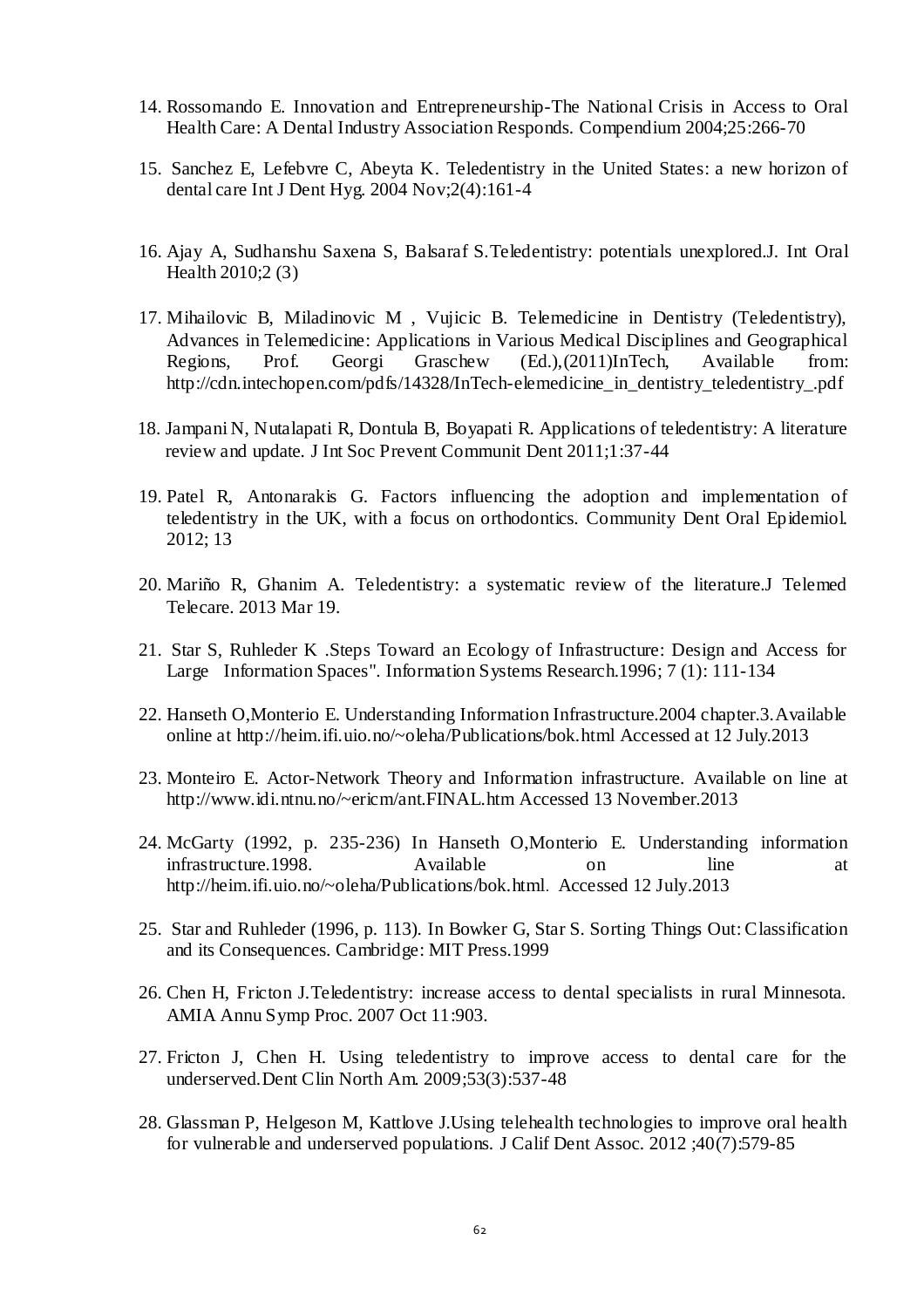- 29. Glassman P, Harrington M, Mertz E, Namakian M.The virtual dental home: implications for policy and strategy.J Calif Dent Assoc. 2012 ;40(7):605-11
- 30. Planet DDS. Denticon web-based sofware. www.planetdds.com [Accessed May 10, 2013]
- 31. Park W, Kim D, Kim J, Kim K, Yoo S. A portable dental image viewer using a mobile network to provide a tele-dental service.J Telemed Telecare. 2009;15(3):145-9
- 32. Andersson L, Malmgren B. The problem of dentoalveolar ankylosis and subsequent replacement resorption in the growing patient. Aust Endod J 1999;25:57–61
- 33. Bauer J, Brown W.The digital transformation of oral health care. Teledentistry and electronic commerce.J Am Dent Assoc. 2001;132(2):204-9
- 34. Tomuro K. Development of oral home telecare programme for the home-dwelling elderly: a pilot study.Gerodontology. 2004;21(3):177-80
- 35. Nakamura K, Takano T, Akao C. The effectiveness of videophones in home healthcare for the elderly. Med Care 1999;37:117–125
- 36. O'Hara D, Seagriff P, Levitz M, Davies D, Stock S.Using Personal Digital Assistants to improve self-care in oral health.J Telemed Telecare. 2008;14(3):150-1
- 37. Yuen HK, Pope C.Oral home telecare for adults with tetraplegia: a feasibility study.Spec Care Dentist. 2009;29(5):204-9
- 38. Lancashire P, Janzen J, Zach G, Addy M.The oral hygiene and gingival health of paraplegic inpatients—a cross-sectional survey. J Clin Periodontol 1997;24:198-200
- 39. Stiefel D, Truelove E, Persson R, et al. A comparison of oral health in spinal cord injury and other disability groups. Spec Care Dent 1993;13:229-35.
- 40. Wang A, Jaeger R, Yarkony G, Turba R. Cough in spinal cord injured patients: the relationship between motor level and peak expiratory flow. Spinal Cord 1997;35:299-302
- 41. Scannapieco F, Bush R, Paju S. Associations between periodontal disease and risk for nosocomial bacterial pneumonia and chronic obstructive pulmonary disease. A systematic review. Ann Periodontol 2003;8:54-69.
- 42. Scuffham P, Steed M. An economic evaluation of the Highlands and Islands teledentistry project.J Telemed Telecare. 2002;8(3):165-77
- 43. Golder T, Brennan K. Practicing dentistry in the age of telemedicine.J Am Dent Assoc. 2000;131(6):734-44
- 44. Chen J, Hobdell M, Dunn K, Johnson K, Zhang J.Teledentistry and its use in dental education.J Am Dent Assoc. 2003;134(3):342-6
- 45. Spallek H, Pilcher E, Lee J, Schleyer T. Evaluation of Web based dental CE course service. J Dent Educ 2002;66:393-404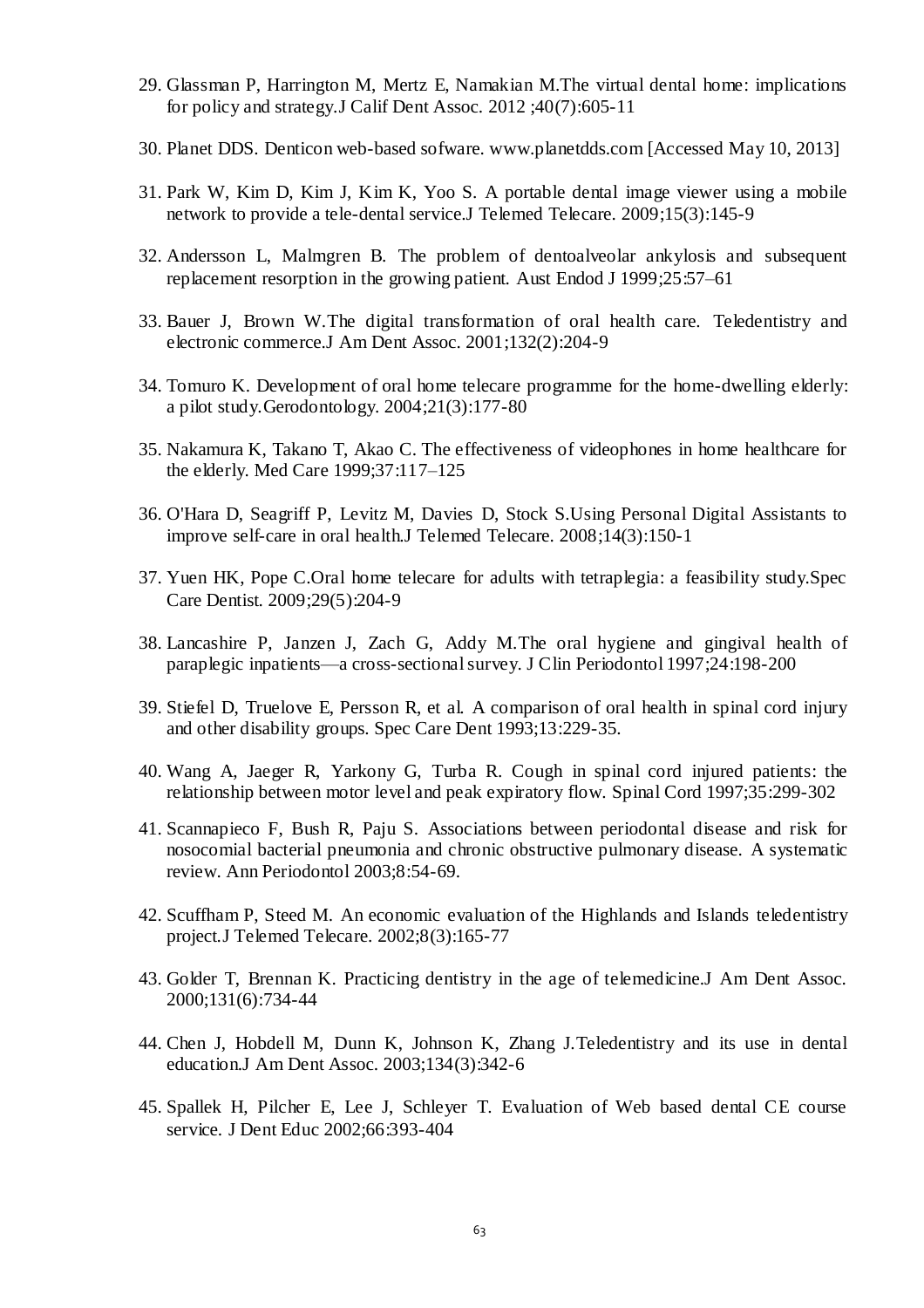- 46. Younai F, Messadi D. E-mail-based oral medicine consultation. J Calif Dent Assoc 2000;28(2):144-51.
- 47. Eaton K , Francis C, Odell E , Reynolds P, Mason R. Participating dentists' assessment of the pilot regional online videoconferencing in dentistry (PROVIDENT) project. Br Dent J 2001; 191: 330-334.
- 48. Mattheos N, Nattestad A, Attström R.Feasibility of and satisfaction with the use of lowbandwidth videoconferencing for examination of undergraduate students.J Telemed Telecare. 2003;9(5):278-81
- 49. Ignatius E, Mäkelä K, Mäkelä R,Perälä S. Teledentistry in dental specialist education in Finland.J Telemed Telecare. 2006;12(3):46-49
- 50. Finnish National Committee of Dental Specialist Education. Evaluation of Need for Dental Specialists in Finnish Health Care Centres. Helsinki: Ministry of Social Affairs and Health, 2001
- 51. Reynolds P, Mason R, Eaton K. Web casting: casting the web more widely.Br Dent J. 2008; 9;204(3):145-9
- 52. Reynolds P, Mason R. On-line video media for continuing professional development in dentistry. Comput Educ 2002; 39: 65-98.
- 53. Reynolds P, Eaton K, Mason R.Seeing is believing: dental education benefits from developments in videoconferencing.Br Dent J. 2008;204(2):87-92
- 54. Reynolds P. Dental undergraduate education by teleconferencing (DUET): experiences over 4 years. Technol Health Care 2001; 9: 321.
- 55. .Martin N, Lazalde O, Stokes C, Romano D. An evaluation of remote communication versus face-to-face in clinical dental education.Br Dent J. 2012;212(6):277-82
- 56. Engilman W, Cox T, Bednar E, Proffit W. Equipping orthodontic residency programs for interactive distance learning.Am J Orthod Dentofacial Orthop. 2007;131(5):651-5.
- 57. Miller K, Hannum W, Morley T, Proffit W.Use of recorded interactive seminars in orthodontic distance education.Am J Orthod Dentofacial Orthop. 2007 Sep;132(3):408-14.
- 58. Bednar E, Hannum W, Firestone A, Silveira A Cox T, Proffit W. Application of distance learning to interactive seminar instruction in orthodontic residency programs.Am J Orthod Dentofacial Orthop. 2007;132(5):586-94
- 59. Klein K, Hannum W, Koroluk L, Proffit W. Interactive distance learning for orthodontic residents: utilization and acceptability.Am J Orthod Dentofacial Orthop. 2012 ;141(3):378- 85
- 60. Cook J, Mullings C, Vowles R, Ireland R, Stephens C. Online orthodontic advice: a protocol for a pilot teledentistry system.J Telemed Telecare. 2001; 7(6):324-33.
- 61. Stephens C, Cook J, Mullings C. Orthodontic referrals via TeleDent Southwest.Dent Clin North Am. 2002 ;46(3):507-20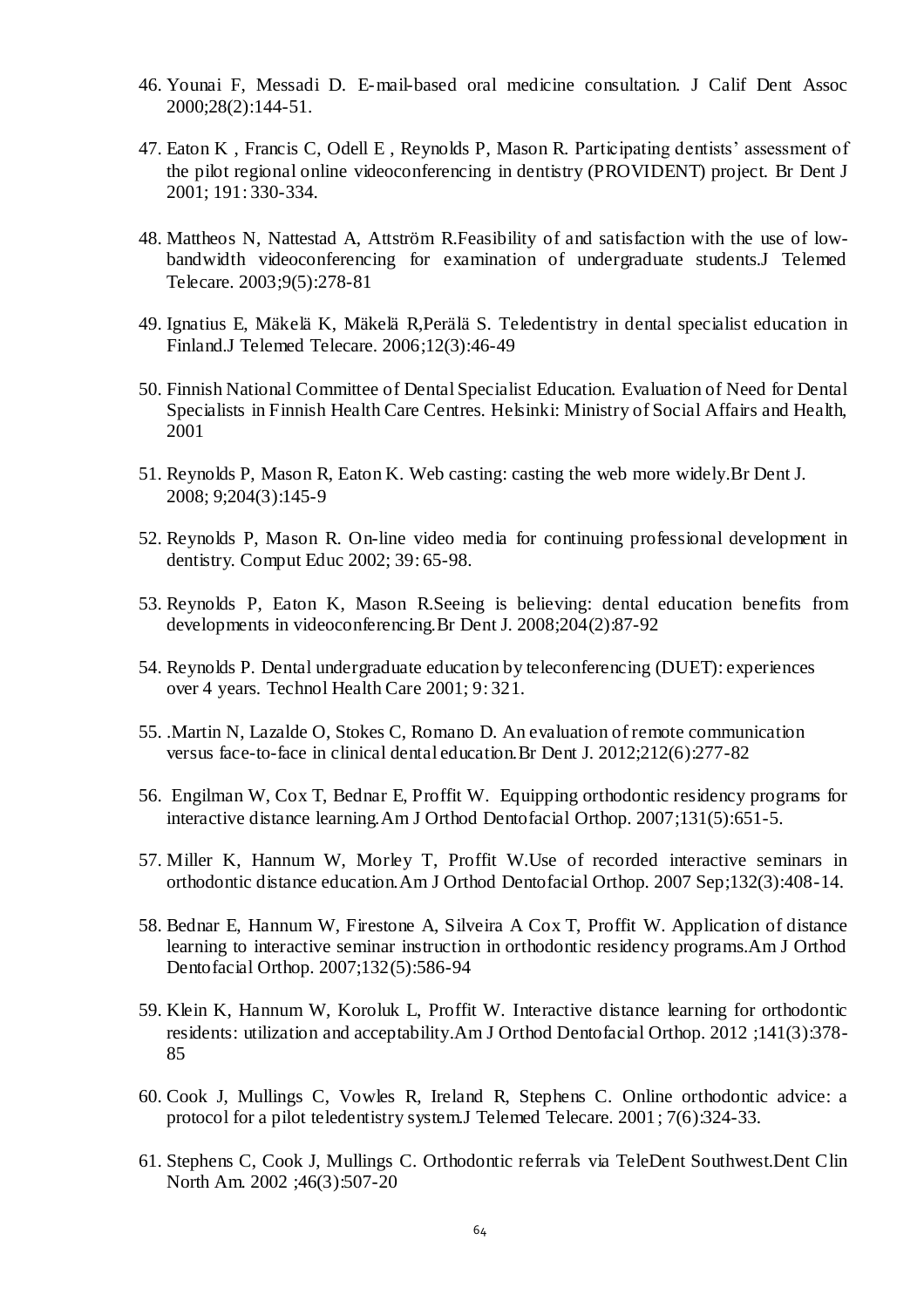- 62. Stephens C, Cook J. Attitudes of UK consultants to teledentistry as a means of providing orthodontic advice to dental practitioners and their patients.J Orthod. 2002;29(2):137-42
- 63. Mandall N, O'Brien K, Brady J, Worthington H, Harvey L. Teledentistry for screening new patient orthodontic referrals. Part 1: A randomised controlled trial.Br Dent J. 2005;199(10):659-62
- 64. Mandall N, Qureshi U, Harvey L. Teledentistry for screening new patient orthodontic referrals. Part 2: GDP perception of the referral system.Br Dent J. 2005;199(11):727-9
- 65. Bradley S, Williams S, D'Cruz J, Vania A. Profiling the interest of general dental practitioners in West Yorkshire in using teledentistry to obtain advice from orthodontic consultants.Prim Dent Care. 2007;14(3):117-22.
- 66. Berndt J, Leone P, King G. Using teledentistry to provide interceptive orthodontic services to disadvantaged children. Am J Orthod Dentofacial Orthop. 2008;134(5):700-6
- 67. Proffit W, Fields H, Moray L. Prevalence of malocclusion and orthodontic treatment need in the United States: estimates from the NHANES III survey. Int J Adult Orthod Orthognath Surg 1998;13:97-106.
- 68. King G, Hall C, Milgrom P, Grembowski D. Early orthodontic treatment as a means to increase access for children enrolled in Medicaid in Washington State. J Am Dent Assoc 2006; 137:86-94.
- 69. Favero L, Pavan L, Arreghini A. Communication through telemedicine: home teleassistance in orthodontics. Eur J Paediatr Dent. 2009; 10(4):163-7.
- 70. British Orthodontic Society. Available online at [http://www.bos.org.uk/orthodonticsandyou/orthodonticsandthenhs/Did+you+know.](http://www.bos.org.uk/orthodonticsandyou/orthodonticsandthenhs/Did+you+know) Accessed June 15,2013
- 71. Coulthard P, Kazakou I, Koran R, Worthington H. Referral patterns and the referral system for oral surgery care. Part 2: The referral system and telemedicine.Br Dent J. 2000;188(7):388-91.
- 72. Jacobs M, Edmondson M, Lowry J. Accuracy of diagnosis of fractures by maxillofacial and accident and emergency doctors using plain radiography compared with a telemedicine system: a prospective study.Br J Oral Maxillofac Surg. 2002;40(2):156-62.
- 73. Brownrigg P, Lowry J, Edmondson M, Langton SG. Telemedicine in oral surgery and maxillofacial trauma: a descriptive account.Telemed J E Health. 2004;10(1):27-31.
- 74. Ewers R, Schicho K, Wagner A, Undt G, Seemann R, Figl M, Truppe M. Seven years of clinical experience with teleconsultation in craniomaxillofacial surgery.J Oral Maxillofac Surg. 2005;63(10):1447-54.
- 75. Furr MC, Larkin E, Blakeley R, Albert TW, Tsugawa L, Weber S. Extending multidisciplinary management of cleft palate to the developing world.J Oral Maxillofac Surg. 2011;69(1):237-41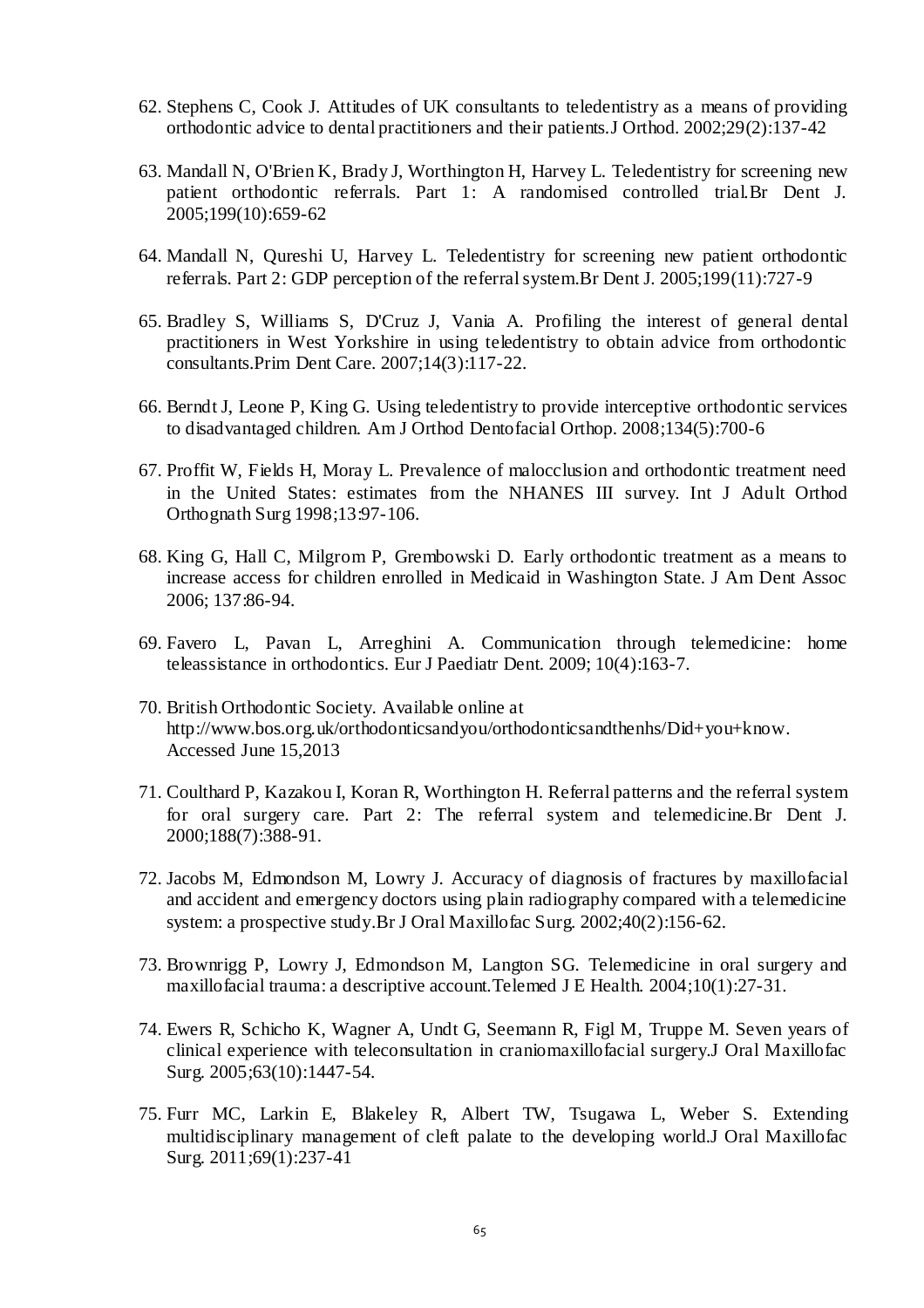- 76. Walker TW, O'Connor N, Byrne S, McCann PJ, Kerin MJ.Electronic follow-up of facial lacerations in the emergency department.J Telemed Telecare. 2011;17(3):133-6
- 77. Herce J, Lozano R, Salazar C, Rollon A, Mayorga F, Gallana S. Management of impacted third molars based on telemedicine: a pilot study.J Oral Maxillofac Surg. 2011 ;69(2):471- 5.
- 78. Salazar-Fernandez CI, Herce J, Garcia-Palma A, Delgado J, Martín J, Soto T. Telemedicine as an effective tool for the management of temporomandibular joint disorders.J Oral Maxillofac Surg. 2012;70(2):295-301.
- 79. Brockes C, Schenkel JS, Buehler R, Grätz K, Schmidt-Weitmann S. Medical online consultation service regarding maxillofacial surgery.J Craniomaxillofac Surg. 2012;40(7):626-30
- 80. Kasahara Y, Kawana H, Usuda S, Ohnishi K.Telerobotic-assisted bone-drilling system using bilateral control with feed operation scaling and cutting force scaling.Int J Med Robot. 2012;8(2):221-9
- 81. Kasahara Y, Ohnishi K, Kawana H, et al. Acquisition of bone structure in drilling process using cutting force estimation. In 8th Edition of France–Japan and 6th Europe–Asia Congress on Mecatronics 2010; 393–398.
- 82. Younai F, Messadi D.E-mail-based oral medicine consultation.J Calif Dent Assoc. 2000;28(2):144-51
- 83. Torres-Pereira C, Morosini A, Possebon R, Giovanini A, Bortoluzzi M, Leão J, Piazzetta C.Teledentistry: distant diagnosis of oral disease using e-mails.Telemed J E Health. 2013 Feb;19(2):117-21
- 84. Ojima M, Hanioka T, Kuboniwa M, Nagata H, Shizukuishi S.Development of Web-based intervention system for periodontal health: a pilot study in the workplace.Med Inform Internet Med. 2003;28(4):291-8
- 85. Bradley M et al. Application of teledentistry in oral medicine in a Community Dental Service, N. Ireland. British Dental Journal 2010; 209: 399-404
- 86. Blomstrand L, Sand L, Gullbrandsson L, Eklund B, Kildal M, Hirsch J.Telemedicine--a complement to traditional referrals in oral medicine.Telemed J E Health. 2012;18(7):549- 53.
- 87. Steed M.Evaluation of a teledental PC videoconference link in the delivery of a restorative dentistry service to remote dental practices in Scotland.J Telemed Telecare 2000 6: 204
- 88. Nickenig H, Wichmann M, Schlegel A, Eitner S.Use of telemedicine for pre-implant dental assessment - a comparative study.J Telemed Telecare. 2008;14(2):93-7
- 89. Ignatius E, Perälä S, Mäkelä K.Use of videoconferencing for consultation in dental prosthetics and oral rehabilitation.J Telemed Telecare. 2010;16(8):467-70
- 90. Keeppanasserril A, Matthew A, Muddappa S.Effectiveness of Tele-guided Interceptive Prosthodontic treatment in rural India: A comparative pilot study.Online J Public Health Inform. 2011;3(2)